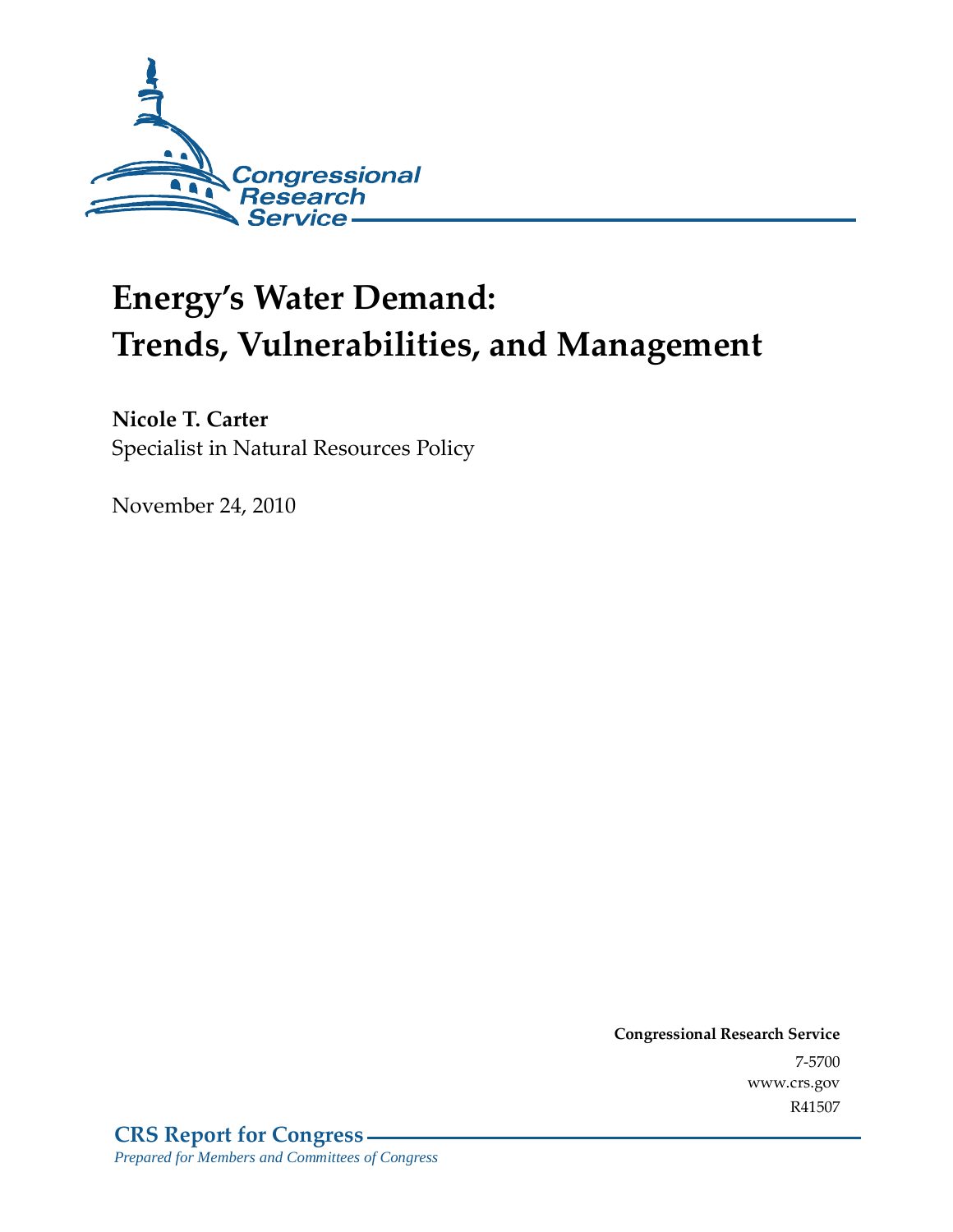# **Summary**

The nation's energy choices embody many tradeoffs. Water use is one of those tradeoffs. The energy choices before Congress represent vastly different demands on domestic freshwater. The energy sector is the fastest-growing water consumer in the United States, in part because of federal policies. Much of this growth is concentrated in regions that already have intense competition among water uses. Whether the energy sector may exacerbate or alleviate future water tensions is influenced by near-term policy and investment decisions. These decisions also may determine whether water will limit U.S. capacity to reliably meet the nation's energy demand. Part of the energy-water policy issue for Congress is identifying the extent of the federal role in responding to energy's growing water demand. Currently, the energy industry and states have the most responsibility for managing and meeting energy's water demand.

The energy sector's water consumption is projected to rise 50% from 2005 to 2030. This rising water demand derives from both an increase in the amount of energy demanded and shifts to more water-intense energy sources and technologies. The more water used by the energy sector, the more vulnerable energy production and reliability is to competition with other water uses and water constraints. Climate change impacts that alter water patterns may exacerbate this vulnerability in some regions.

While energy's water demand is anticipated to rise across the United States, the West is likely to experience some of the more significant constraints in meeting this demand. Local or regional competition for water often is what makes energy's water demand significant. These local water resources are often consumed to support not only local energy demand but also national demand. Examples of regional water consumption concerns related to energy are shale gas production using hydraulic fracturing in many regions across the nation, solar electricity generation in the Southwest, and biofuel production in the High Plains. A significant challenge in contemplating a federal response to energy's water demand is that the responses available are not equally needed, attractive, or feasible across the United States.

The  $112<sup>th</sup>$  Congress may see energy's water demand raised in a variety of contexts, including oversight and legislation on energy, environment, agriculture, public lands, climate, and water issues. Alternatives for addressing energy's water demand range from maintaining the current approach to taking a variety of targeted actions. One option is to minimize the growth in energy's freshwater use (e.g., through promotion of water-efficient energy alternatives and energy demand management), which could be accomplished through changes to broad policies or legislation targeted at water use. Another option is to improve access to water for the energy sector. While water allocations and permits generally are a state responsibility, limited federal actions are possible. An additional option is investing in data and research to inform decision making and to expand water-efficient energy technology choices. These policy approaches can be combined. They represent different potential roles and expenses for government, the energy sector, and energy consumers. Legislation considered in the  $111<sup>th</sup>$  Congress proposes actions that fall under many of these options, including provisions in H.R. 469, H.R. 2454, H.R. 3598, H.R. 1145, S. 1462, S. 1733, S. 3396, and Subtitle IV of P.L. 111-11 (H.R. 146), the Secure Water Act of 2009.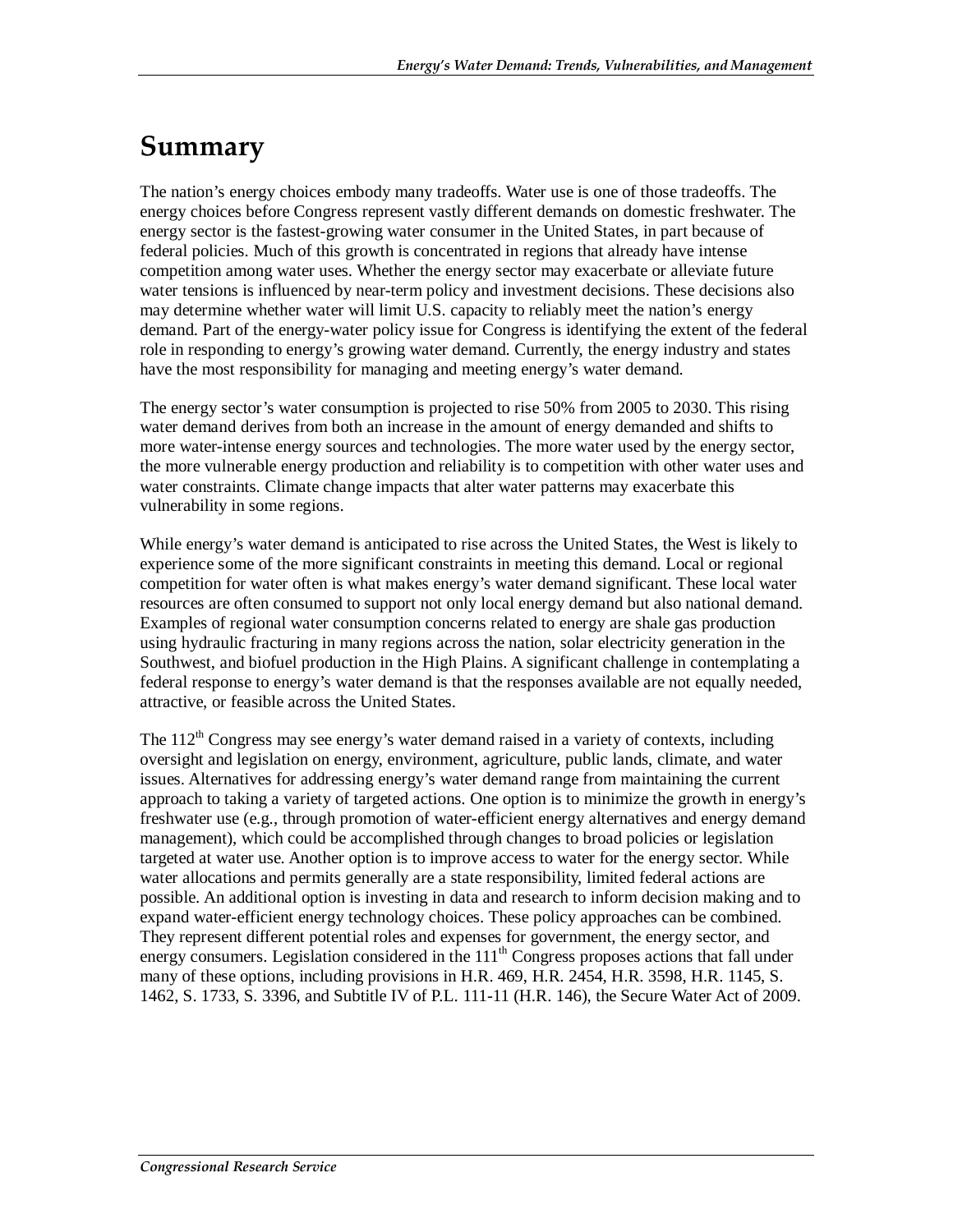# **Contents**

## **Figures**

| Figure B-1. Biofuels Dominate Energy Production's Projected Water Consumption |  |
|-------------------------------------------------------------------------------|--|
|                                                                               |  |
|                                                                               |  |
|                                                                               |  |

## **Tables**

## **Appendixes**

|--|--|--|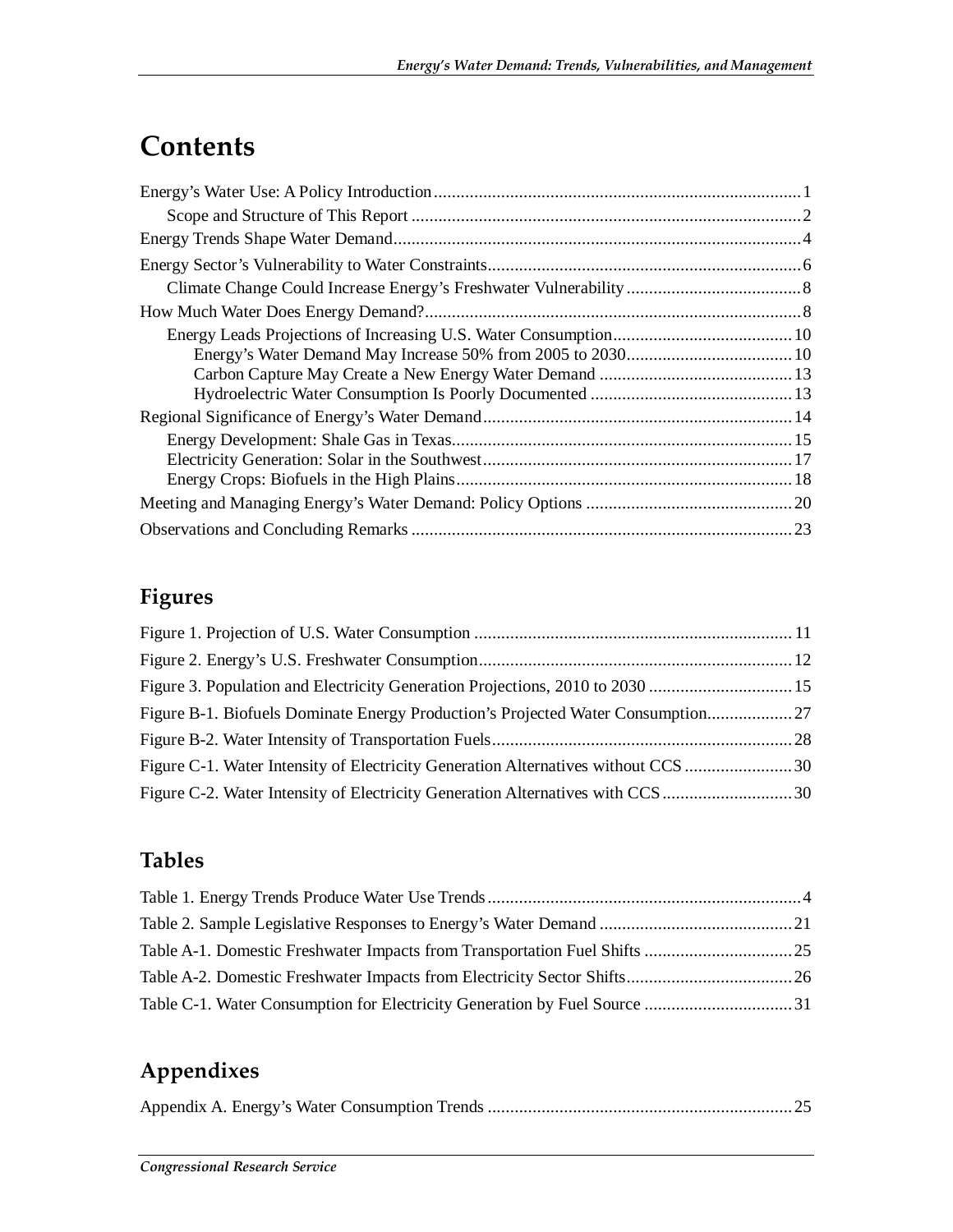## **Contacts**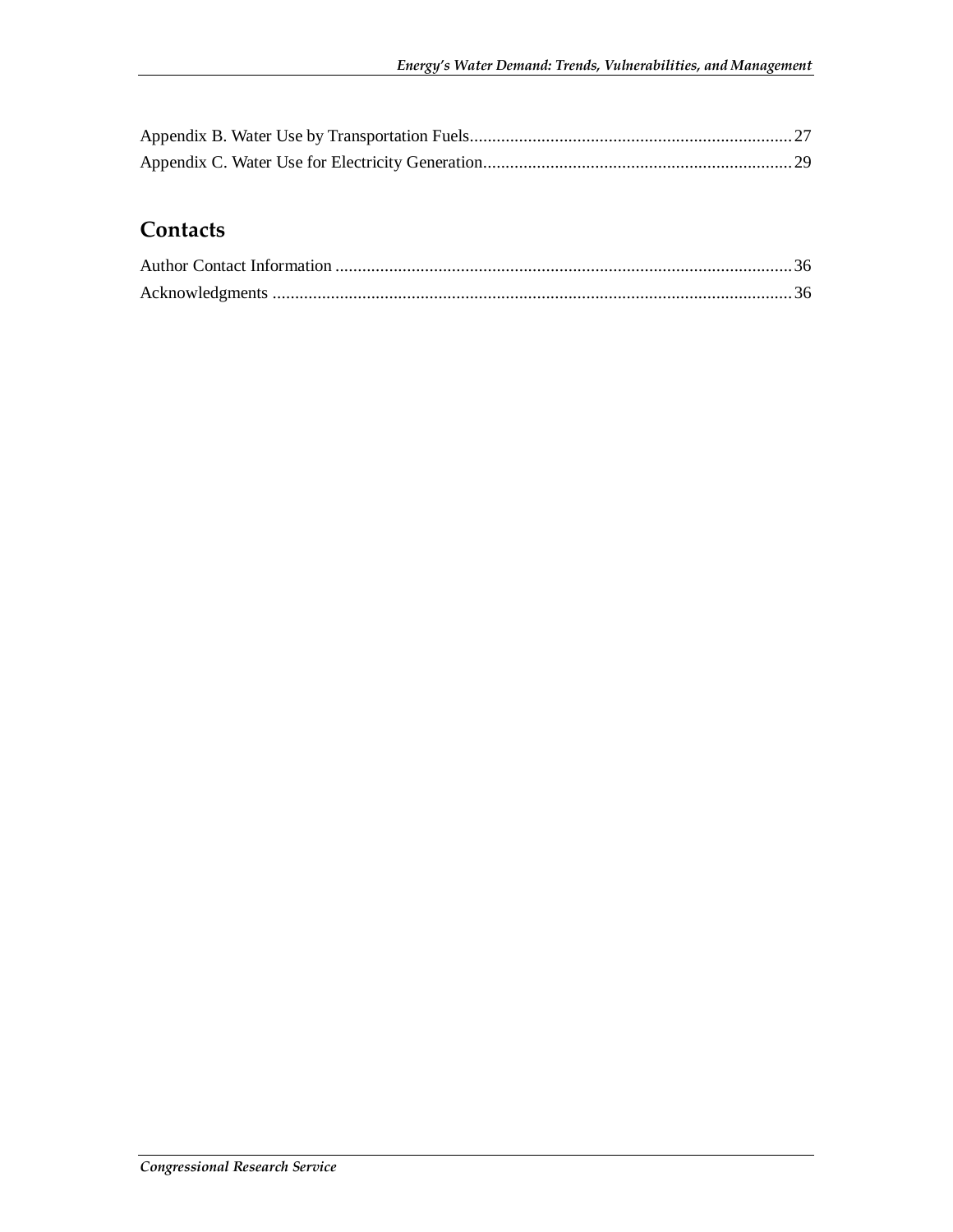# **Energy's Water Use: A Policy Introduction**

The nation's energy choices embody many tradeoffs. Water use is one of those tradeoffs. The energy sector is the fastest-growing water consumer in the United States. Projections attribute 85% of the growth in domestic water consumption between 2005 and 2030 to the energy sector. This projected growth derives from anticipated demand for more energy and greater use of waterintense energy alternatives. Much of energy's growing water demand is concentrated in waterconstrained regions. Affordable water supplies are limited, and competition for water is becoming more intense. Whether the energy sector helps exacerbate or alleviate future water tensions is influenced by current policy and investment choices. These choices also may determine whether water limits U.S. capacity to reliably meet the nation's energy demand. Water limitations may hinder some water-dependent energy activities in specific locations.

Water already plays a significant role in the energy sector, and the current energy mix already shapes national water use. For example, more than 80% of U.S. electricity is generated at thermoelectric facilities. With few exceptions, these thermoelectric power plants are cooled with water.<sup>1</sup> In 2005, withdrawal of water for cooling represented 44% of water withdrawn nationally,<sup>2</sup> and 6% of water consumed.<sup>3</sup> The more water used by the energy sector, the more vulnerable energy production and reliability are to competition with other water uses and water constraints. Climate change impacts on water supplies may exacerbate this vulnerability in some regions. This vulnerability would affect both existing energy operations and new energy development, as well as all those activities that depend on the fuels and electricity produced.

The energy sector is changing. Paths chosen and capital investments made in the near term are likely to establish long-term trajectories for energy's water use. Trends indicate that energy's changing water use has national and regional significance for water consumption. A question for Congress is: what is the appropriate federal role in responding to energy's water demand? In the aggregate, current federal energy policies contribute to energy's rising water demand, while energy interests and the state and local governments are responsible for managing and meeting water demands and resolving competition over water resources.

Questions for Congress include *who* is the most appropriate entity to respond to energy's growing water demand and *how* to respond. At present, little direct federal action is aimed at managing the energy sector's water demand; instead, the current division of responsibilities relies on the energy interests and state and local governments to meet and manage energy's water demand and resolve energy-water conflicts. The role of federal policies in contributing to rising water demand is bringing into question the future federal role in meeting and managing energy's water demand. Local or regional competition for water is often what makes energy's water demand significant; at the same time, the regional and local scales of water resources availability and management complicate many federal water-related actions.

Thermoelectric power plants burn or react fuel to generate steam, which turns a turbine connected to a generator that <sup>1</sup> produces electricity. Cooling water is used to condense the steam into boiler feed water, so the process can be repeated. See **Appendix C** for more information on thermoelectric cooling technologies and water use.

<sup>2</sup> U.S. Geological Survey, *Estimated Use of Water in the United States in 2005* (Circular 1344: 2009).

<sup>3</sup> D. Elcock, "Future U.S. Water Consumption: The Role of Energy Production," *Journal of the American Water Resources Association*, vol. 46, no. 3 (June 2010), pp. 447-480, hereafter referred to as Elcock 2010.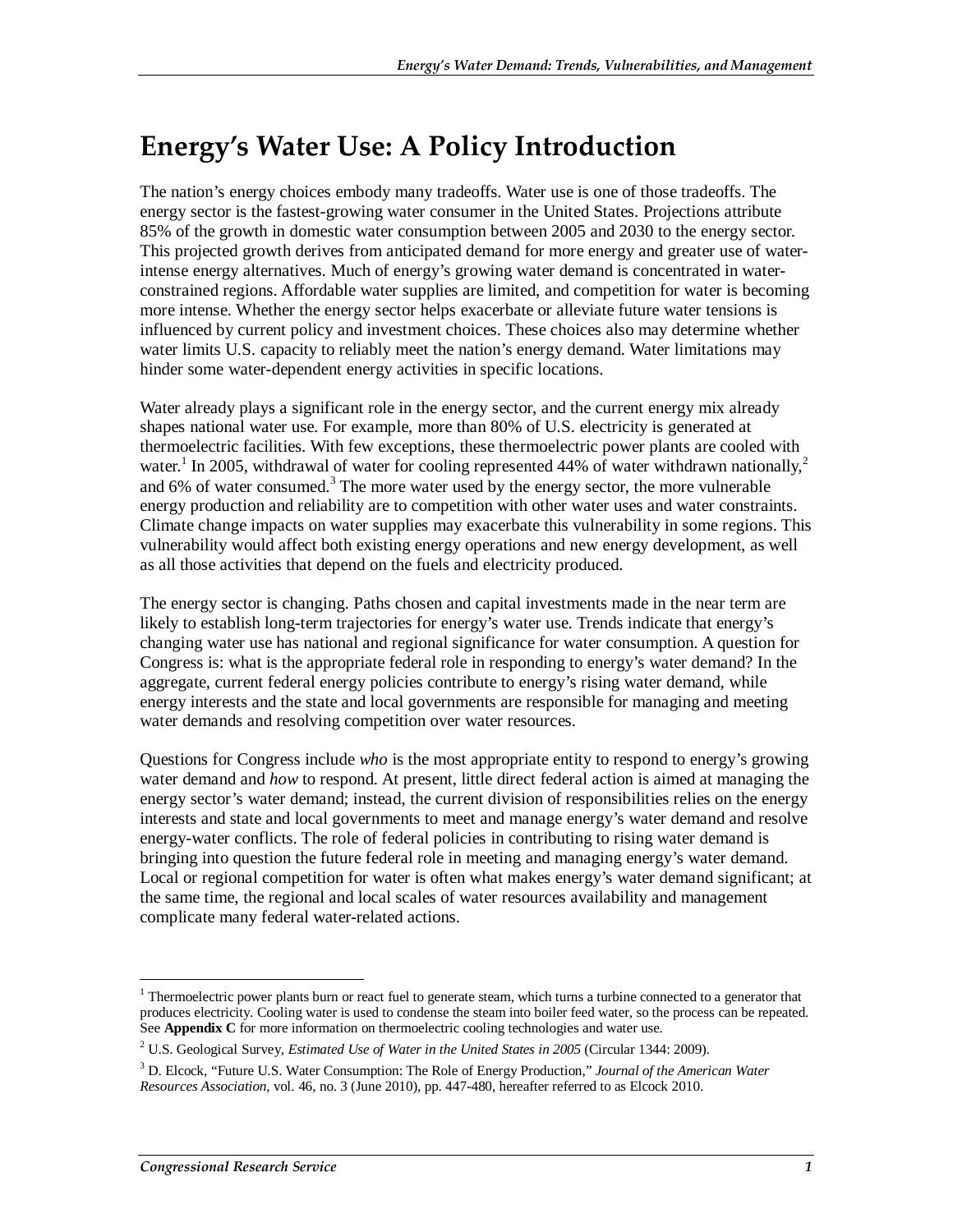Options for managing and meeting energy's water demand range from maintaining the current approach, with little federal action targeted at managing energy's water demand, to taking a variety of federal actions. One option is to minimize growth in energy's freshwater use. This could be accomplished through changes to broad policies (e.g., energy demand management) or legislation specifically targeted at water use (e.g., promotion of water-efficient energy alternatives). Another option is to improve the energy sector's access to water. Access is generally a responsibility of the state, but some limited federal actions are possible. An additional option is investing in data and research to inform decision-making and expand water-efficient energy technologies. These alternative policy approaches, which are not mutually exclusive, represent different potential roles and costs for the energy sector; energy consumers; and federal, state, and local governments. Legislation in the  $111<sup>th</sup>$  Congress proposes many of the above options; examples include H.R. 469, H.R. 2454, H.R. 3598, H.R. 1145, S. 1462, S. 1733, S. 3396, and Subtitle IV of P.L. 111-11 (H.R. 146), the Secure Water Act of 2009.

During the  $112^{th}$  Congress, energy's water use may arise in a variety of contexts, including during consideration of energy, agriculture, public land, and water legislation and oversight. While the water tradeoffs of energy choices may be raised in a variety of contexts, they are unlikely to be the focus of energy debates. Instead, the priority on and investments toward different policy goals—low-cost reliable energy, energy independence and security, climate change mitigation, and job creation—are likely to be more significant drivers in congressional energy deliberations.

## **Scope and Structure of This Report**

This report focuses on the factors shaping the energy sector's water demand, how that demand fits into national water consumption, and options for managing and meeting water demand. The report first lays out the trends shaping energy's water use; second, it discusses energy's vulnerability to water constraints; and third, it discusses projections of energy's water use. It then explores three regional examples of energy's water use: shale gas in Texas, solar energy in the Southwest, and biofuels in the High Plains. Finally, it discusses policy options and legislative approaches for managing energy's water use. Several appendixes provide more detailed information on specific technologies, fuels, and trends. The report does not discuss in detail the energy sector's water quality impacts, although they represent their own challenges, as shown by concerns over the water quality effects of hydraulic fracturing, mountaintop mining, $4$  and the Deepwater Horizon oil spill.<sup>5</sup> Energy use by the water sector also is not discussed in this report, although water conservation is one of many available means for reducing energy demand.

 4 See CRS Report RS21421, *Mountaintop Mining: Background on Current Controversies*, by Claudia Copeland

<sup>5</sup> See CRS Report R41311, *The Deepwater Horizon Oil Spill: Coastal Wetland and Wildlife Impacts and Response*, by M. Lynne Corn and Claudia Copeland.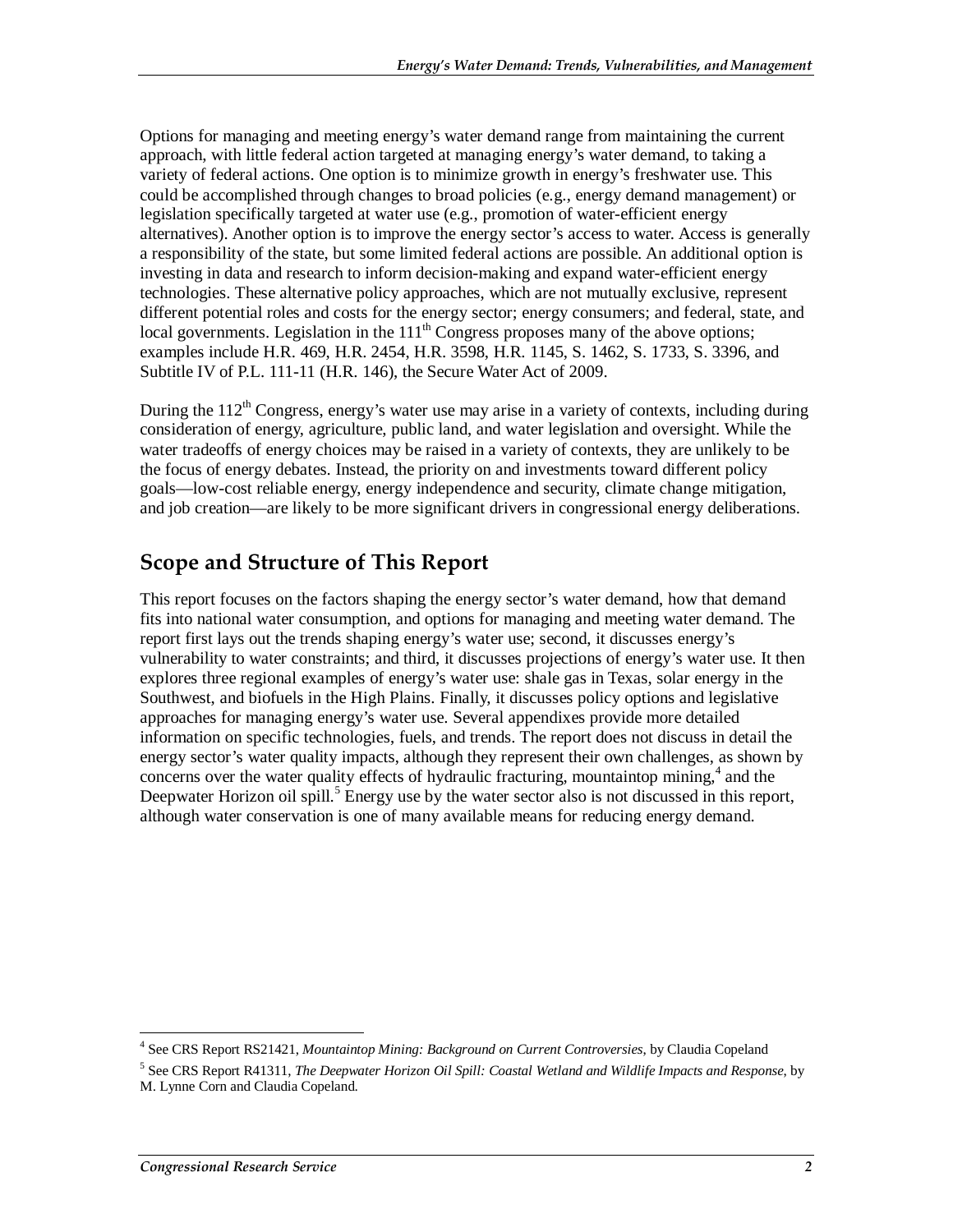#### **The Federal Role in Water Allocation, Management, and Planning**

The United States is endowed with considerable water resources; even in the drier West there are some major rivers and substantial groundwater supplies. Responsibility for development, management, and allocation of the nation's water resources is spread among federal, state, local, tribal, and private interests.

#### **Water Allocation**

The states administer most water rights allocation, deciding how to distribute freshwater among users. The mechanisms for distribution differ for each state, with states in the East and West historically following two different systems of water law. Distribution becomes more contentious as local or regional demand and environmental needs outpace sustainable and affordable supplies. States in large part decide whether and how to adapt allocation mechanisms and institutions to meet changing demands and priorities, and whether to allow or facilitate the movement of water among alternate uses. However, the federal role in allocation increases as the ramifications of state water allocations are felt in other states or internationally, or when they run contrary to federal law, such as the Endangered Species Act or the Clean Water Act. Rather than directly influencing state allocation laws, decisions, and institutions, the federal government usually uses indirect means to influence water use, such as programs for agricultural water conservation, investments in water augmentation research, and support for water resource planning.

#### **Water Management**

The federal government has been called upon to assist with and pay for a multitude of water resource development projects. Federal works range from improvements to facilitate navigation beginning in the earliest days of the nation, to more recent efforts to reduce flood damages and expand irrigation. In recent decades, the federal government also has regulated water quality, protected fish and wildlife, and facilitated some water supply augmentation. Criticism of the fractured nature of federal water policy and concerns about the efficiency of current water use have been recurrent themes for decades. Congress has not enacted comprehensive changes in federal water resources management or national water policy since enactment of the 1965 Water Resources Planning Act (P.L. 89-80; 42 U.S.C. § 1962). While many stakeholders call for better coordination and a clearer national "vision" for water management, Congress often has reacted to such proposals as attempts to exert federal control over state and local matters or as attempts to concentrate power in the executive branch. Instead, Congress has enacted numerous incremental changes, agency by agency, statute by statute. Both the executive and judicial branches have responded to these changes and, over time, have developed policy and planning mechanisms on an ad hoc basis. When coordination of federal activity has occurred, it has been driven largely by pending crises, such as potential threatened or endangered species listings, droughts, floods, and hurricanes; and by local or regional initiatives. Concern about water supply, however, has bolstered recent interest in legislation to establish a national water commission and strategy. (For more information on national water policy and a previous commission, see CRS Report R40573, *Thirty-Five Years of Water Policy: The 1973 National Water Commission and Present Challenges*, coordinated by Betsy A. Cody and Nicole T. Carter).

#### **Water Planning**

Energy's rising water demand and the potential for climate change to decrease water supply availability and reliability in some regions are part of a recent interest in water planning. Consensus, however, does not exist about the utility of or proper federal role in planning. Following the 1965 Water Resources Planning Act, the federal government supported federal, state, and river basin planning. By the late 1970s, this planning was both positively received and criticized for its costs and usefulness. The challenge of water planning is summed up in a 1973 report:

A persistent tendency of water resources planning has been the issuance of single valued projections of water use into the future under a continuation of present policies, leading to astronomical estimates of future water requirements.... The amount of water that is actually used in the future will depend in large measure on public policies that are adopted. The National Water Commission is convinced that there are few water "requirements."... But there are "demands" for water and water-related services that are affected by a whole host of other factors and policy decisions, some in fields far removed from what is generally considered to be water policy. (National Water Commission, *Water Policies for the Future: Final Report to the President and to the Congress of the United States* (Washington: GPO, 1973), p. 2)

In the late 1970s and early 1980s, federal funding for state planning declined, and federal involvement shrank with the defunding of the executive-level Water Resources Council and most federal river basin commissions. Some water resources stakeholders continue to view federal involvement in planning as infringing on state primacy, while other stakeholders support greater federal involvement in watershed, multi-objective, or integrated planning efforts. Some states, such as California, Texas, and Florida, have undertaken their own planning efforts.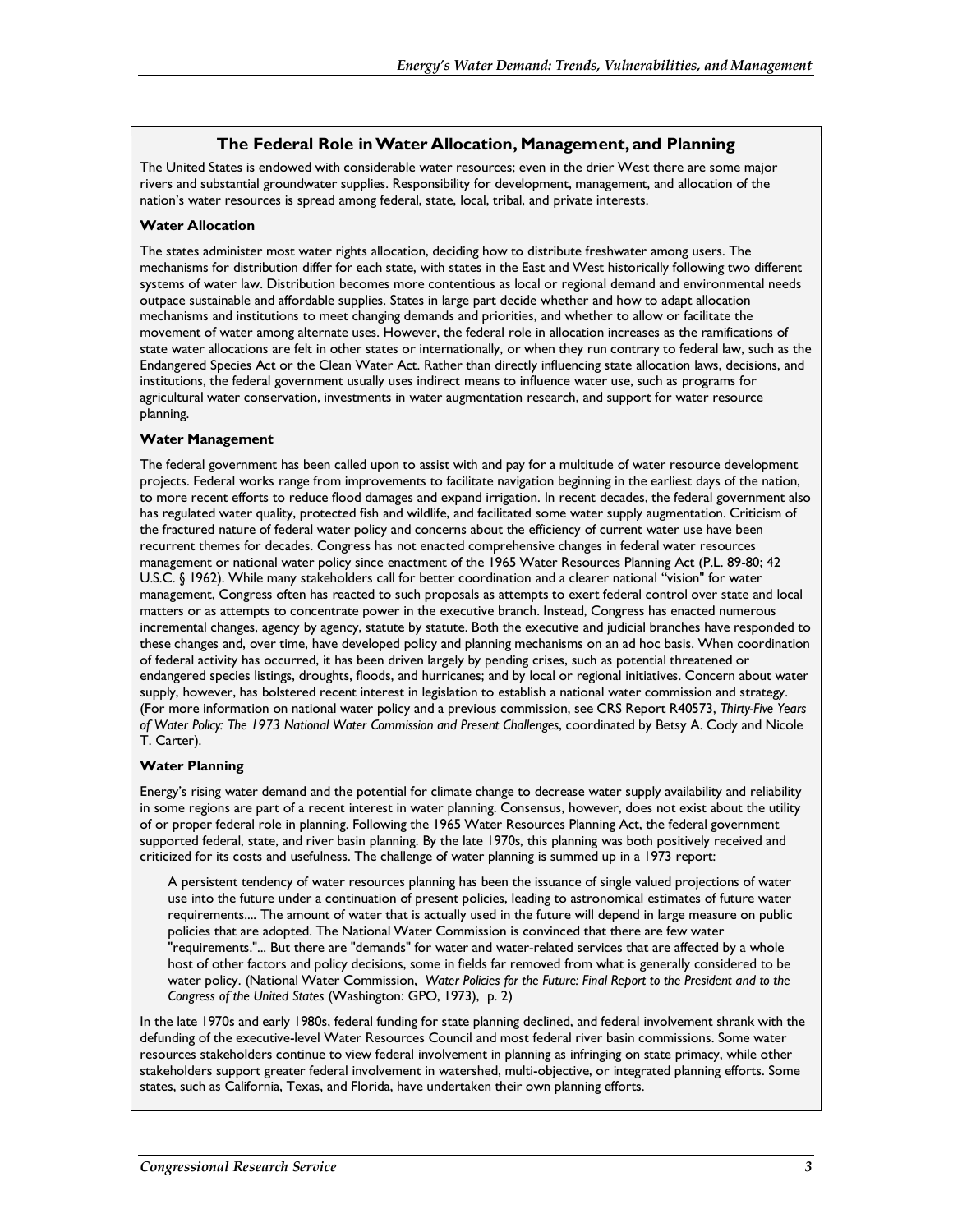# **Energy Trends Shape Water Demand**

Trends in national energy investments, domestic energy use, population, and climate change impacts and responses can affect *how much* and *where* the energy sector uses water. Increased emphasis on domestic energy production and efforts to meet increasing energy demand are expected to increase freshwater use by the energy sector. A shift in the electricity sector away from traditional coal power plants may result in either more or less water consumption, depending on alternative fuels or electricity technologies. Carbon capture and sequestration (CCS) by electric utilities has the potential to consume significant quantities of water.<sup>6</sup> Actions such as substituting wind for thermoelectric electricity generation could potentially reduce energy's water demand, but may raise other challenges for energy reliability, dispatchability, and transmission. Other impacts, such as the movement of irrigated agriculture from food crops to energy crops, raise other concerns. These and other examples of energy trends and their effects on energy's water use are summarized in **Table 1**. **Appendix A** has a more extensive list of trends.

| <b>Energy Trend</b>                      | <b>Resulting Trend in Energy's Water Use</b>                                                                                                                                                                                                                                                                                                      |
|------------------------------------------|---------------------------------------------------------------------------------------------------------------------------------------------------------------------------------------------------------------------------------------------------------------------------------------------------------------------------------------------------|
| Shift from foreign oil to biofuels       | Increases energy's water consumption if domestic agricultural irrigation<br>water (and other inputs) is needed for fuel production.                                                                                                                                                                                                               |
| Shift to shale gas                       | Natural gas development using hydraulic fracturing may raise water<br>quantity concerns if well development is geographically concentrated in<br>areas with water constraints. However, natural gas from fracturing<br>consumes less U.S. freshwater than domestic ethanol or onshore oil.                                                        |
| Growth in domestic electricity<br>demand | More water used for electricity generation; how much more depends on<br>how the electricity is produced (e.g., smaller quantities needed if<br>electricity demands are met with wind and photovoltaic solar, larger<br>quantities if met with fossil fuels or certain renewable sources).                                                         |
| Shift to renewable electricity           | Concentrating solar power technologies can use more water to produce<br>electricity than coal or natural gas; these solar facilities are likely to be<br>concentrated in water-constrained areas. Technologies are available to<br>reduce this water use. Other renewable technologies, such as<br>photovoltaic solar and wind, use little water. |
| Use of carbon mitigation measures        | Carbon capture and sequestration may double water consumption for<br>fossil fuel electric generation.                                                                                                                                                                                                                                             |

#### **Table 1. Energy Trends Produce Water Use Trends**

#### **Source:** CRS.

-

Whether and how much the energy sector's water demand grows in the next decades will be significantly influenced by whether energy demand increases. Projections of the size and mix of the future energy portfolio vary widely. These projections are highly uncertain and are sensitive to many factors, including market and economic conditions, energy and agricultural policies, resource availability, technology developments, and environmental regulations. By association, projections of energy's water demand also are highly uncertain. The Energy Information Administration (EIA) in the Department of Energy (DOE) projects that the United States will

<sup>6</sup> DOE, National Energy Technology Laboratory (NETL), *Estimating Freshwater Needs to Meet Future Thermoelectric Generation Requirements (2009 Update)*, p. 64, http://www.netl.doe.gov/energy-analyses/pubs/ 2009%20Water%20Needs%20Analysis%20-%20Final%20(9-30-2009).pdf, hereafter referred to as NETL 2009.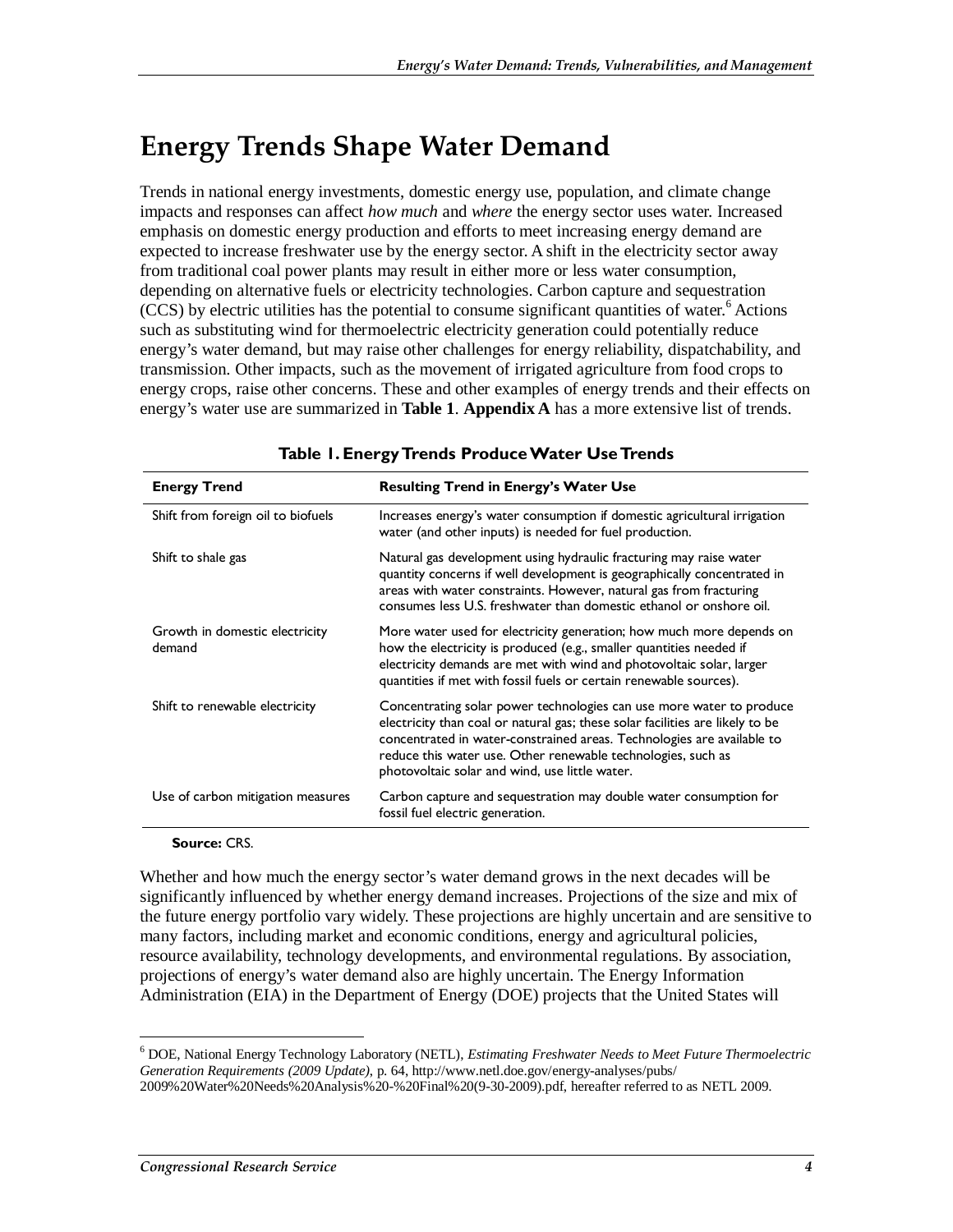consume 22% more electricity and 12% more liquid fuel in 2030 than in 2010.<sup>7</sup> Population growth and increased electricity use per capita are some drivers of increasing demand.

Significant shifts to more water-intense electricity generation (e.g., concentrating solar power facilities using evaporative cooling) or more water-intense fuels (e.g., oil shale) could increase energy's water demand in locations with these energy resources.<sup>8</sup> The significance of energy's water demand depends in part on local conditions—how much water is locally available and what its alternative uses would be. The most growth in freshwater consumption by the energy sector is expected in the Southwest, the Northwest, and the High Plains—that is, regions already experiencing intense competition over water and disputes over river and aquifer management.

#### **Transportation's Water Consumption Is Increasing**

The transportation sector offers an example of how energy trends affect water use. Water consumption by transportation fuels is anticipated to increase between 2005 and 2030; this increase is shaped by multiple trends. As shown in the figure below, an increase in miles driven and the increasing water-intensity of fuels, as a result of irrigated biofuels (i.e., biofuels derived from irrigated feedstock), overwhelms the water gains from improving vehicle fuel efficiency. (**Appendix B** has more information on water consumed for a variety of transportation fuels.) For light-duty vehicles (LDVs), the Energy Information Administration (EIA) projects a 50% increase in miles traveled, while the water-intensity of those miles is projected to rise from 40 gallons per 100 miles traveled to almost 90 gallons, according to researchers. Consequently, water consumption for LDV travel is roughly projected to triple from 2005 to 2030.



**Sources:** C. W. King,, M. E. Webber, and I. J. Duncan, "The Water Needs for LDV Transportation in the United States," *Energy Policy*, vol. 38 (2010), pp. 1157-1167; EIA, *Annual Energy Outlook 2008*, Table 7, Transportation Sector Key Indicators and Delivered Energy Consumption, Line 15. The King 2010 article used 2008 EIA data.

<sup>-</sup>7 EIA, *Annual Energy Outlook 2010 Early Release*, Washington, DC, http://www.eia.doe.gov/oiaf/aeo/aeoref\_tab.html.

<sup>8</sup> For more on oil shale and water rights, see CRS Report RS22986, *Water Rights Related to Oil Shale Development in the Upper Colorado River Basin*, by Cynthia Brougher.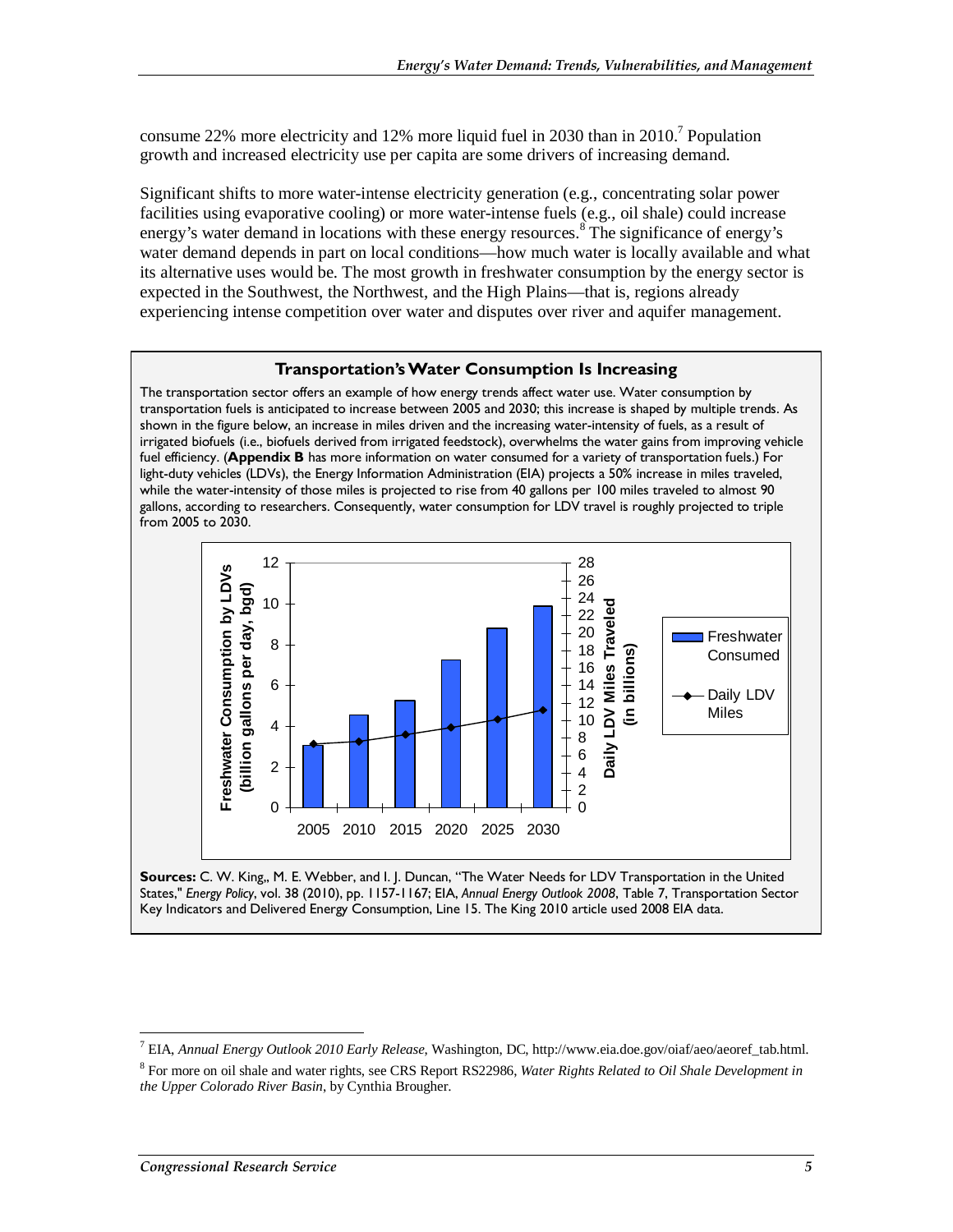# **Energy Sector's Vulnerability to Water Constraints**

The more freshwater used by the energy sector, the more the sector is vulnerable to water constraints. However, as described above and in **Appendix A**, major energy trends are pushing the sector to become more water-intensive. Water availability problems, especially regional drought and low streamflow, can pose a risk to energy production and reliability. Electricity generation is particularly sensitive to low-flow conditions. More than 80% of U.S. electricity is generated at thermoelectric facilities that depend on access to cooling water. Low-flow conditions and water scarcity may constrain water-intense alternatives for thermoelectric cooling in counties across the country. Additional ways that water can constrain energy include a possible decrease in hydroelectric generation during drought. Bioenergy yields may be reduced by low precipitation, droughts, heat waves, or floods. Energy extraction, like coal mining, may be scaled back to avoid water quality impairments exacerbated by low water conditions. While water constraints are often perceived as an issue for the western United States, an increasing number of water bodies in the East are experiencing diminished stream flows.<sup>9</sup> While multiple examples exist of water availability affecting siting and operations of thermoelectric facilities from New York to Arizona,  $10^{\circ}$  generally there are ways to reduce the use of water and the risk posed by water constraints.

Water supplies often are most constrained during summer, when the energy sector's water use is at its height in many regions. Approximately 24 of the nation's 104 nuclear reactors are situated in drought-prone regions.<sup>11</sup> A commonly cited example of how water availability can influence electricity generation occurred on August 16, 2007, when a nuclear reactor at the Browns Ferry Nuclear Power Plant in Alabama shut down for a day. Its cooling water discharge exceeded temperature regulations that protect the environment and wildlife of the receiving water body. The Nuclear Regulatory Commission also sets minimum source water elevation levels for each plant, so that the plant is not operating if water levels fall below plant cooling water intakes. If cooling water sources fall below the established minimum water level, or if the maximum thermal thresholds cannot be met, the facility is required to power down or go offline.

<sup>-</sup>9 U.S. Department of Agriculture (USDA) Forest Service, *2000 RPA Assessment of Forest and Range Lands*, FS-687, February 2001, p. 14.

<sup>10</sup> See U.S. Climate Change Science Program and the Subcommittee on Global Change Research, *Effects of Climate Change on Energy Production and Use in the United States*, Synthesis and Assessment Product 4.5, February 2008, pp. 31-32, hereafter referred to as U.S. Climate Science Program 2008.

<sup>&</sup>lt;sup>11</sup> M. Hightower and S.A. Pierce, "The Energy Challenge," *Nature*, vol. 452, no. 7185 (March 20, 2008), pp. 285-286.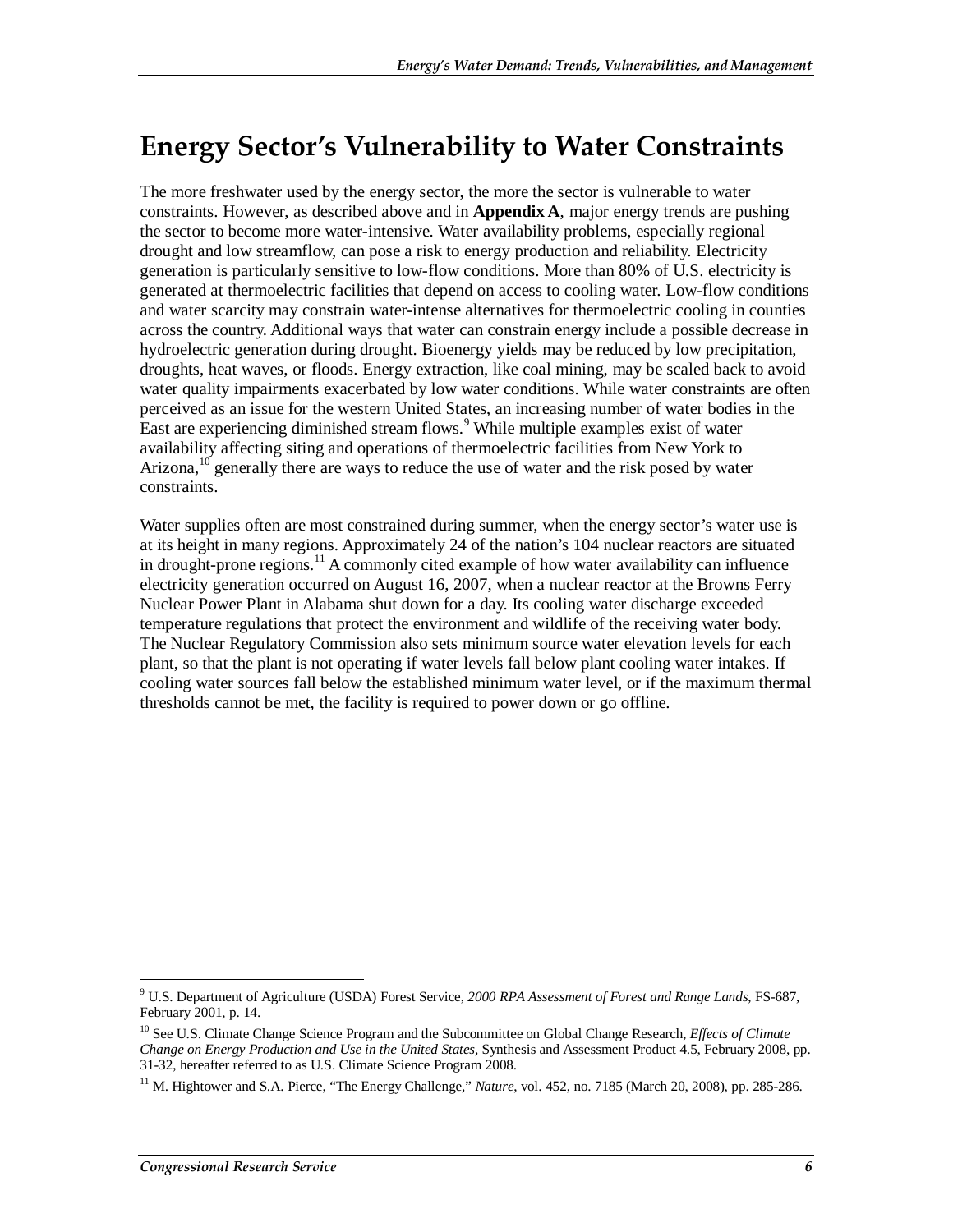#### **Water Constraints on Thermoelectric Cooling**

More than 80% of U.S. electricity is generated at thermoelectric facilities. Thermoelectric facilities generally can be used to produce power as needed, according to consumer demand and fuel supply. This responsiveness to demand makes electricity from these thermoelectric facilities particularly attractive. Thermoelectric facilities can be fueled by a variety of fuels; coal, nuclear, and natural gas are the most common. Renewable sources such as concentrating solar power (CSP), geothermal, and renewable biomass also use a thermoelectric steam cycle. Thermoelectric power plants use fuel to produce heat to generate steam, which turns a turbine connected to a generator that produces electricity. Cooling is required to condense the steam back into boiler feed water, so the process can be repeated. With few exceptions, water is used to cool U.S. thermoelectric power plants. Thermoelectric cooling represents 44% of the freshwater withdrawn nationally, but less than 6% of water consumed.

The cooling options available for thermoelectric plants vary in their water withdrawal and consumption. Water withdrawal is the volume of water removed from a water source. Consumption is the volume lost, that is, no longer available for use. Excessive withdrawals can harm aquatic ecosystems, while excessive consumption depletes the water available for other uses. The two common cooling methods are once-through cooling and evaporative cooling. Once-through cooling pulls large quantities of water off a water body, discharges the power plant's waste heat into the water (which typically raises its temperature  $10^{\circ}$  to 20°F), then returns the majority of the withdrawn water. Once-through cooling, while largely a non-consumptive water use, requires that water be continuously available for power plant operations. This reduces the ability for this water to be put toward other water uses and can make cooling operations vulnerable to low streamflows. Evaporative cooling withdraws much smaller volumes of water for use in a cooling tower or reservoir, where waste heat is dissipated by evaporating the cooling water. Evaporative cooling consumes water. Many power plants operating in the East use once-through cooling, while the majority in the West use evaporative cooling, although some coastal facilities use saline water for once-through cooling. In general, older thermoelectric plants use once-through cooling. The withdrawal's effect on the ecology and quality of the water body (e.g., elevated temperature and chemicals of the discharged cooling water) in once-through cooling have resulted in newer power plants generally using evaporative cooling. The figure below was produced by Electric Power Research Institute (EPRI) in 2003. It projects the counties where thermoelectric cooling may be constrained as the result of water availability in 2025; this figure was created assuming historic water availability; that is, it did not account for potential climate change effects on water supply or electricity demand.



**Figure source:** EPRI, *A Survey of Water Use and Sustainability in the United States with a Focus on Power Generation*, Topical Report, Nov. 2003. EPRI's analysis did not include Alaska and Hawaii.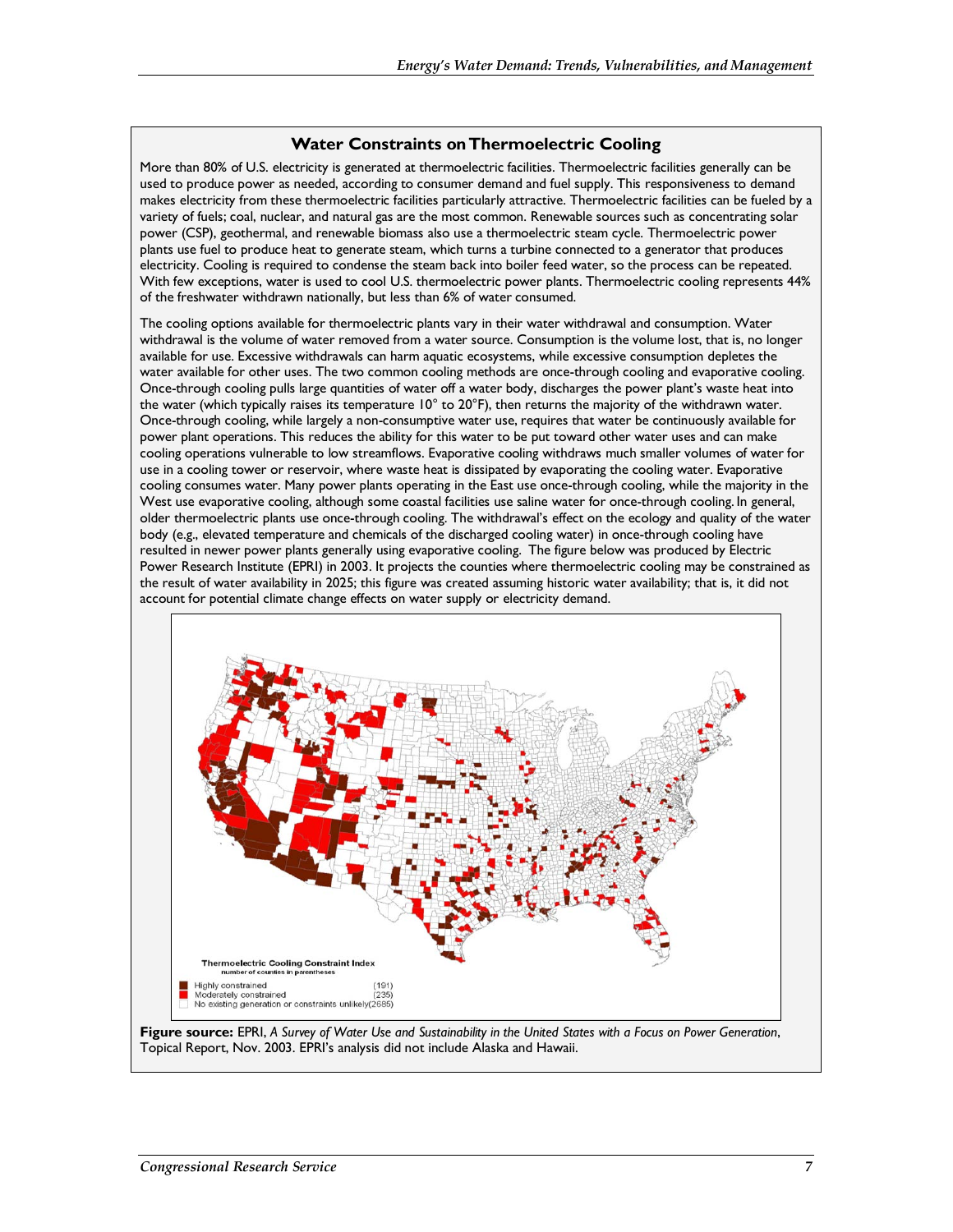## **Climate Change Could Increase Energy's Freshwater Vulnerability**

Snowpack, precipitation, and runoff are strongly related to climate. Climate change researchers predict both water quantity and timing changes. That is, the research indicates more precipitation in the form of rain and less in the form of snow, and changes to seasonal water availability in some areas (e.g., low-flows during dry seasons). Additionally, climate models predict more frequent floods and droughts. These changes present challenges for hydroelectric dam operation.<sup>12</sup> Changes in the availability and temperature of water resources also may affect operations of power plants that require water for cooling and that have thermal discharge limitations for cooling water. Climate change also may increase the demand for air conditioning, the electricity it consumes, and the water used to produce the electricity. The decreased runoff anticipated in the West, Southwest, California, and Pacific Northwest<sup>13</sup> would decrease the amount of water available for all uses, including the energy sector. That is, the water resource impacts of a changing climate would likely exacerbate already projected thermoelectric cooling constraints. The energy sector also is vulnerable to potential increased flood and storm hazards associated with climate change. An example is the disrupting effects of floods on fuel transport.<sup>14</sup>

# **How Much Water Does Energy Demand?**

How much water will the energy sector use in the future? In large part, interest in answering this question is rooted in other questions of national significance, such as: Will water limit U.S. capacity to meet the nation's energy demand? Will water constrain the nation's transition away from foreign sources of energy? Will water hamper the adoption of some renewable energy alternatives?

Quantification of energy's water demand and its significance is limited by significant gaps in available data and analyses. Water has no federal data agency comparable to the Energy Information Administration that projects alternative demand scenarios.<sup>15</sup> There is no authoritative government source to cite for the level of water use by the energy sector or for projections of how that use may change in future decades. For example, there are no forecasts that use multiple scenarios to identify sensitivity of water demand to multiple factors and policies, or that analyze energy's water use and water vulnerability in the context of factors significant to energy choices and policies, such as energy and transmission costs, emissions, and reliability.<sup>16</sup>

<sup>-</sup><sup>12</sup> U.S. Climate Science Program 2008, p. 45, found that "hydroelectric power generation can be expected to be directly and significantly affected by climate change…with potential for production decreases in key areas such as the Columbia River Basin and Northern California."

<sup>&</sup>lt;sup>13</sup> M. Furniss et al., *Water, Climate Change and Forests: Watershed Stewardship for a Changing Climate*, U.S. Department of Agriculture, Forest Service, Pacific Northwest Research Station, PNW-GTR-812, Portland, OR, June 2010, http://www.fs.fed.us/pnw/pubs/pnw\_gtr812.pdf, hereafter referred to as Forest Service 2010.

<sup>&</sup>lt;sup>14</sup> U.S. Climate Science Program 2008, p. 38.

<sup>&</sup>lt;sup>15</sup> For a discussion of data gaps related to thermoelectric power plants, see U.S. Government Accountability Office (GAO), *Energy-Water Nexus: Improvements to Federal Water Use Data Would Increase Understanding of Trends in Power Plant Water Use*, GAO-10-23, Oct.16, 2009.

<sup>&</sup>lt;sup>16</sup> Past forecasts of national water use have proven highly inaccurate. The draft report cited below includes a graph showing a wide variation of previously projected freshwater withdrawals. It further illustrates that all but one overestimated actual water withdrawals: U.S. Army Corps of Engineers, Institute of Water Resources, *Plan of Study: National Water Demand and Availability Assessment*, DRAFT, Alexandria, VA, Feb. 1995, p. 7. Some recent reports, like Forest Service 2010, indicate a role for scenario-based forecasts.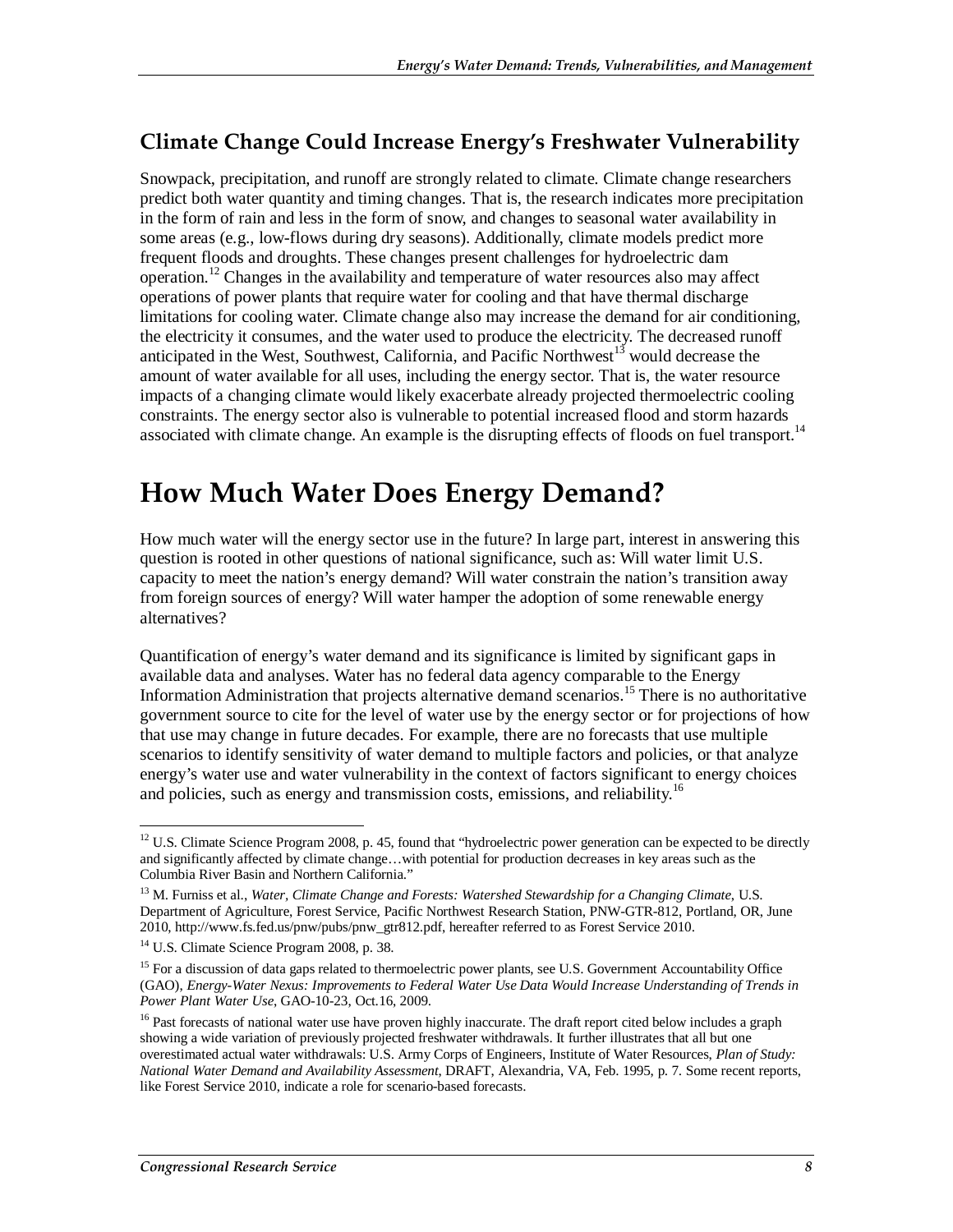For over 50 years, the U.S. Geological Survey (USGS) of the Department of the Interior has collected and published water use data every five years; however, the agency stopped collecting water consumption data after its 1995 survey due to funding constraints and data reliability problems. (USGS continues to collect water withdrawal data.) The 1995 USGS data are the basis of most projections of future water consumption in the United States.<sup>17</sup> In the Secure Water Act of 2009, Congress authorized the USGS to perform a water use and availability assessment that includes water use trends in the energy sector; however, to date the agency had received no congressional appropriations for this program. Every 10 years the Forest Service forecasts water resources trends based largely on extrapolations of the USGS data and using the USGS data categories.<sup>18</sup> The energy sector falls into a number of USGS water use categories, and it is impossible to disaggregate the categories to determine a value for the energy sector's water use. (Except for thermoelectric water withdrawals, the USGS water use data and Forest Service projections do not break out energy water use from other agricultural and industrial water uses.) Because of these limitations, the analysis herein relies on the most comprehensive projections available on the energy sector's water consumption, with the main source being a 2010 article by Deborah Elcock, an Argonne National Laboratory researcher, based on an updated and refined analysis from a report published by the lab in 2008.<sup>19</sup>

Although currently available data are limited, there are prospects for improved data and analysis in the future. The Secretary of the Interior announced in October 2010 that the USGS is undertaking a Colorado River Basin Geographic focus study as part of the department's WaterSMART Water Availability and Use Assessments initiative; this focus study may eventually comprise a component of the USGS water use and availability assessment Congress authorized in 2009, which would represent the first national water census since  $1978<sup>20</sup>$  Additionally, regional efforts may inform future decision-making. For instance, the Western Governors' Association initiated in 2010 an energy-water nexus project, as part of its renewable energy transmission expansion effort, which includes a water availability assessment.<sup>21</sup> The assessment is looking into projected water demands for large river basins and aquifer systems in the West and is expected to consider drought and potential climate change implications on the availability of river flows and water supply for energy development in the West. The effort is anticipated to conclude with policy recommendations available in late 2012, and is funded primarily by DOE.

<sup>&</sup>lt;u>.</u> <sup>17</sup> W. B. Solley et al., *Estimated Use of Water in the United States in 1995* (USGS Circular 1200, 1998), http://water.usgs.gov/watuse/pdf1995/html/. Hereafter referred to as USGS 1998.

<sup>&</sup>lt;sup>18</sup> The Forest Service 2010 water assessment is anticipated to assess the vulnerability of the coterminus United States to water supply shortages over the next 50 years, including alternative scenarios for climate change. It is not breaking out energy's water use or evaluating the sensitivity of the assessments to various policy and technology choices. For more information on this assessment, see http://www.fs.fed.us/rm/human-dimensions/staff/2010\_rpa\_assessment.shtml.

<sup>19</sup> Elcock 2010; D. Elcock, *Baseline and Projected Water Demand Data for Energy and Competing Water Use Sectors*, Argonne National Laboratory, Environmental Science Division, November 2008.

<sup>&</sup>lt;sup>20</sup> U.S. Dept of the Interior, "Secretary Salazar Launches New Regional Climate Science Center and Water Census at Meeting of Colorado River Basin Water Leaders," press release, Oct. 20, 2010, http://www.doi.gov/news/pressreleases/ Secretary-Salazar-Launches-New-Regional-Climate-Science-Center-and-Water-Census-at-Meeting-of-Colorado-River-Basin-Water-Leaders.cfm.

<sup>21</sup> For more information see, the Western Governors' Association, *Regional Transmission Expansion Project*, http://www.westgov.org/index.php?option=com\_content&view=article&id=311&Itemid=81.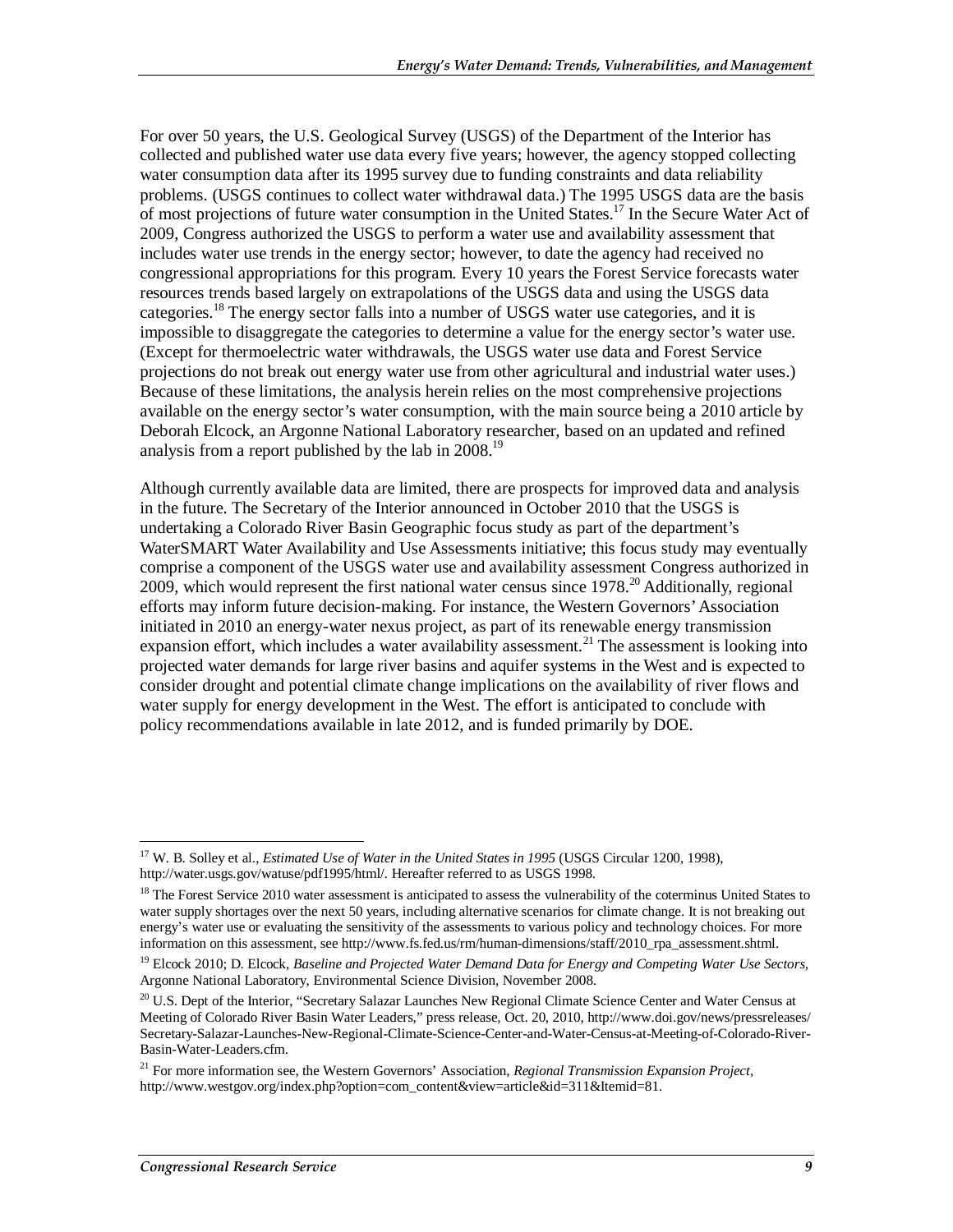## **Energy Leads Projections of Increasing U.S. Water Consumption**

### **Energy's Water Demand May Increase 50% from 2005 to 2030**

During the 1980s and 1990s, as a result of improved water efficiencies, U.S. water consumption remained below the historic high level of 101 billion gallons per day (bgd) estimated for 1980.<sup>22</sup> Estimates of recent consumption, however, put U.S. freshwater consumption above the previous high and predict it will increase further in the next decades. (See **Figure 1**.) The projected rise is dominated by energy's water use. Nationally, energy's water consumption exceeds municipal and industrial use; it is currently second only to agriculture.

By modeling current energy and water trends, available projections predict that water consumption by 2030 will increase by 7% above the level consumed in 2005, as shown in **Figure 1**. Eighty-five percent of this growth is attributed to the energy sector, and an increase has already been observed between 2005 and 2010, with greater energy sector water use for irrigated biofuels.23 (See **Appendix B**.) Energy's water consumption (excluding hydropower) in 2005 was roughly 12 bgd, as shown in **Figure 2**; it is estimated to increase to 18 bgd by 2030. The analyses behind these projections do not capture the effects on water consumption of various fuel and generation technology changes in the electricity sector and potential adoption of CCS, nor do they include hydropower's water consumption.

Although the total national increase in **Figure 1** may not appear large (7% over 25 years), multiple factors make this a significant increase for the water sector. First, growth in water consumption between 2005 and 2010 has put current water consumption above the previous high set in 1980. Second, water in many basins is largely allocated (or even over-allocated), with the water being delivered under legally binding agreements or withdrawn under issued permits. This means that making water available to the energy sector would likely decrease water use in another sector, such as agriculture. Third, **Figure 1** represents national freshwater use; local proportions and increases in water demand from energy may be significantly higher. To illustrate the role that energy's water demand plays at the state level, roughly 16% of the water diverted in Kansas in 2008 went to biofuels; another 16% was used for electric power generation, while roughly 9% was used for municipal purposes.<sup>24</sup> Fourth, in some regions, climate change is anticipated to decrease the quantity and reliability of water supplies. In particular, lower-altitude and drier areas are anticipated to become drier; some regions (e.g., the West) may experience more frequent or intense drought years punctuated by wet years.<sup>25</sup> Lower precipitation in a portion of the Great Plains, and reduction in temperature-vulnerable snowpack in the western near-coastal mountains,

<sup>24</sup> Calculated using data tables for Yi-Wen Chiu, Brian Walseth, and Sangwon Suh, "Water Embodied in Bioethanol in the United States," *Environmental Science & Technology,* vol. 43, no. 8 (2009), pp. 2688-2692, hereafter referred to as Chiu 2009; and Kansas Department of Agriculture, Division of Water Resources, *Water Use in Kansas*,

<sup>-</sup>22 USDA Forest Service, *Past and Future Freshwater Use in the United States: A Technical Document Supporting the 2000 USDA Forest Service RPA Assessment*, RMRS-GTR-39, Sept. 1999, p. 44.

<sup>&</sup>lt;sup>23</sup> The extent to which increased water use for bioenergy results in a net increase in national water consumption remains the subject of debate.

http://www.ksda.gov/appropriation/content/116. Insufficient data are available to analyze more local effects on water use (e.g., county level water use). Chiu 2010 includes water used for irrigation and for converting the feedstock into fuel; it does not include precipitation, soil moisture, and other water indirectly consumed by the feedstock.

 $25$  Forest Service 2010, pp. 15-16, and 24.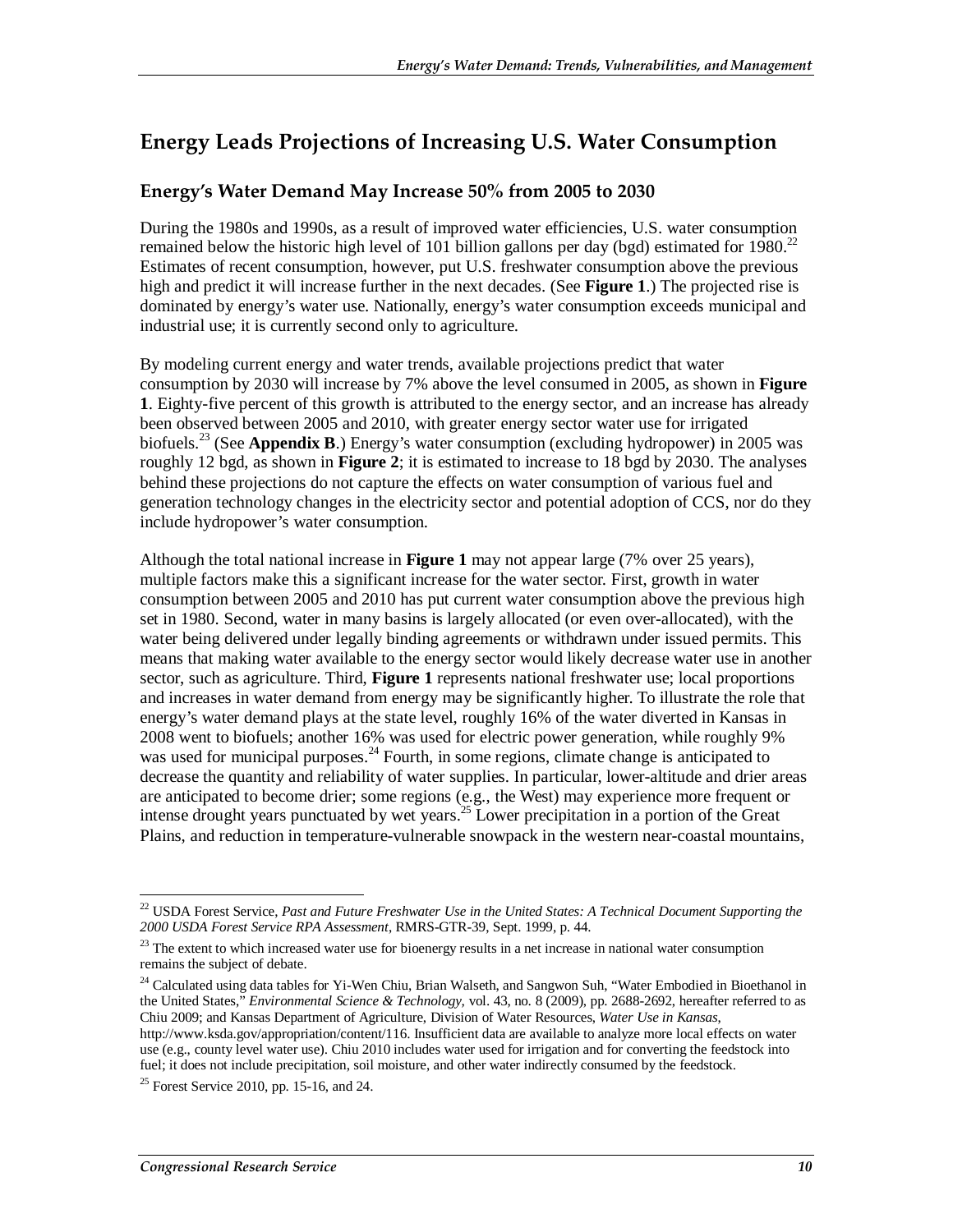are some of the anticipated changes to water supply.<sup>26</sup> Therefore, energy's demand for more water use may coincide with a decreasing and less predictable water supply.



**Figure 1. Projection of U.S. Water Consumption** 

**Source:** CRS, using data from D. Elcock, "Future U.S. Water Consumption: The Role of Energy Production," *Journal of the American Water Resources Association*, vol. 46, no. 3 (June 2010), pp. 447-480.

<sup>-</sup> $26$  Ibid.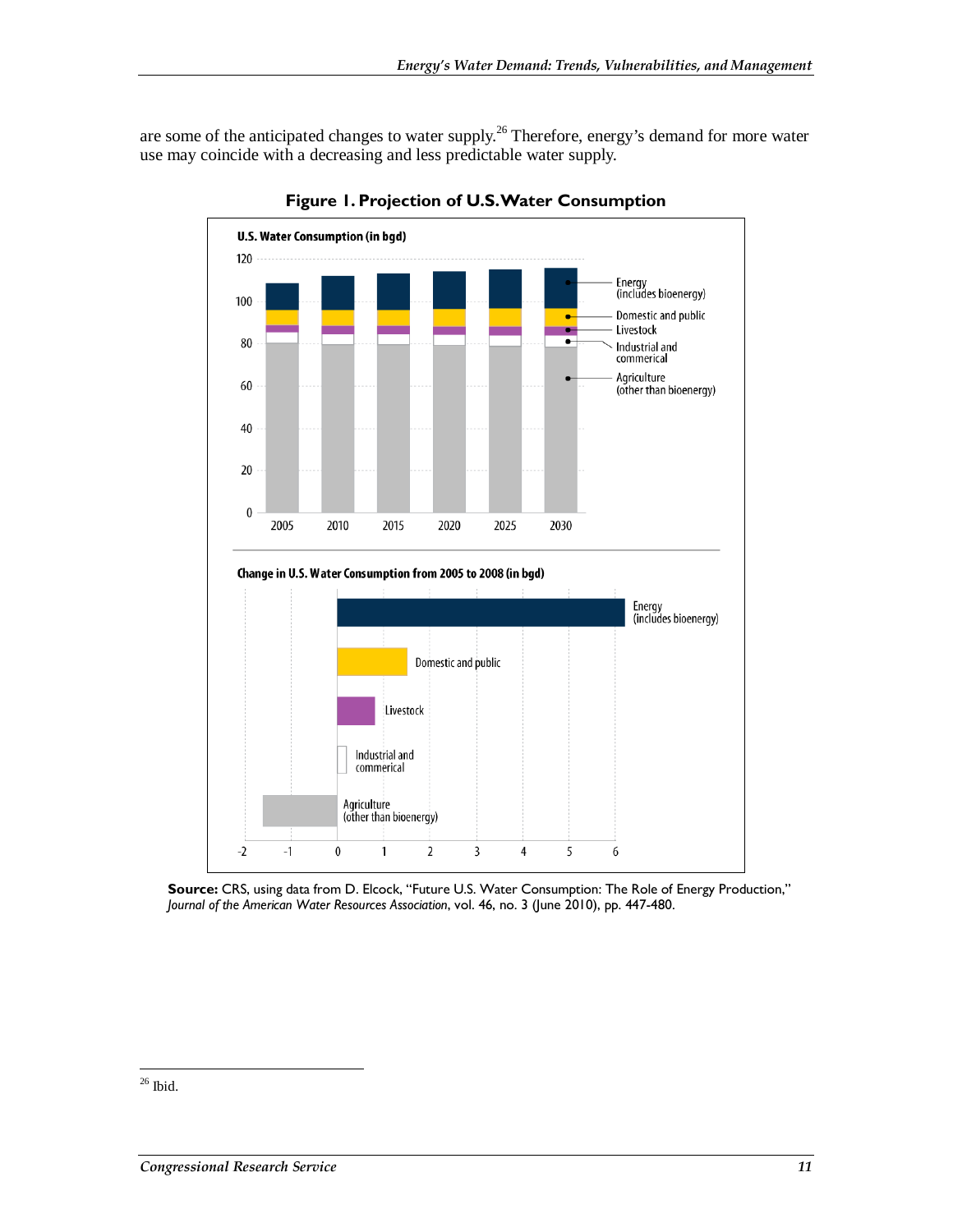

**Figure 2. Energy's U.S. Freshwater Consumption**  (in gallons per day, bgd)

**Source:** CRS, using data sources noted below.

**Notes:** NA = not available

a. D. Elcock, "Future U.S. Water Consumption: The Role of Energy Production," *Journal of the American Water Resources Association*, vol. 46, no. 3 (June 2010), pp. 447-480.

b. NETL, *Estimating Freshwater Needs to Meet Future Thermoelectric Generation Requirements (2009 Update)*, p. 64.

c. A 2003 National Renewable Energy laboratory (NREL) report estimated that evaporation at reservoirs at the 120 largest existing U.S. hydroelectric facilities represented 9 bgd (see P. Torcellini et al., *Consumptive Water Use for U.S. Power Production* (NREL, 2003), available at http://www.nrel.gov/docs/fy04osti/35190.pdf., hereafter referred to as NREL 2003). This estimate is not shown in the figure above because these reservoirs are used for multiple purposes; therefore, evaporation at these reservoirs cannot be attributed to hydropower alone.

Projections are based on assumptions that are subject to change; in particular, management of energy demand and wide deployment of water-efficient energy options may significantly lower water use below projected levels. A DOE Energy Efficiency and Renewable Energy (EERE) study found that expanding the nation's electricity portfolio to 20% wind by 2030 would reduce water consumption by 1.2 bgd compared to expanding the current electricity mix. The saved water would be 41% from the Midwest/Great Plains, 29% from the West, 16% from the Southeast, and 14% from the Northeast.<sup>27</sup>

-

<sup>27</sup> DOE, *20% Wind Energy by 2030: Increasing Wind Energy's Contribution to U.S. Electricity Supply*, July 2008, p. 185, http://www1.eere.energy.gov/windandhydro/pdfs/41869.pdf, hereafter referred to as DOE 2008. In the report, the Midwest/Great Plains region included Illinois, Indiana, Iowa, Kansas, Michigan, Minnesota, Missouri, Nebraska, North Dakota, Ohio, Oklahoma, South Dakota, Texas, and Wisconsin.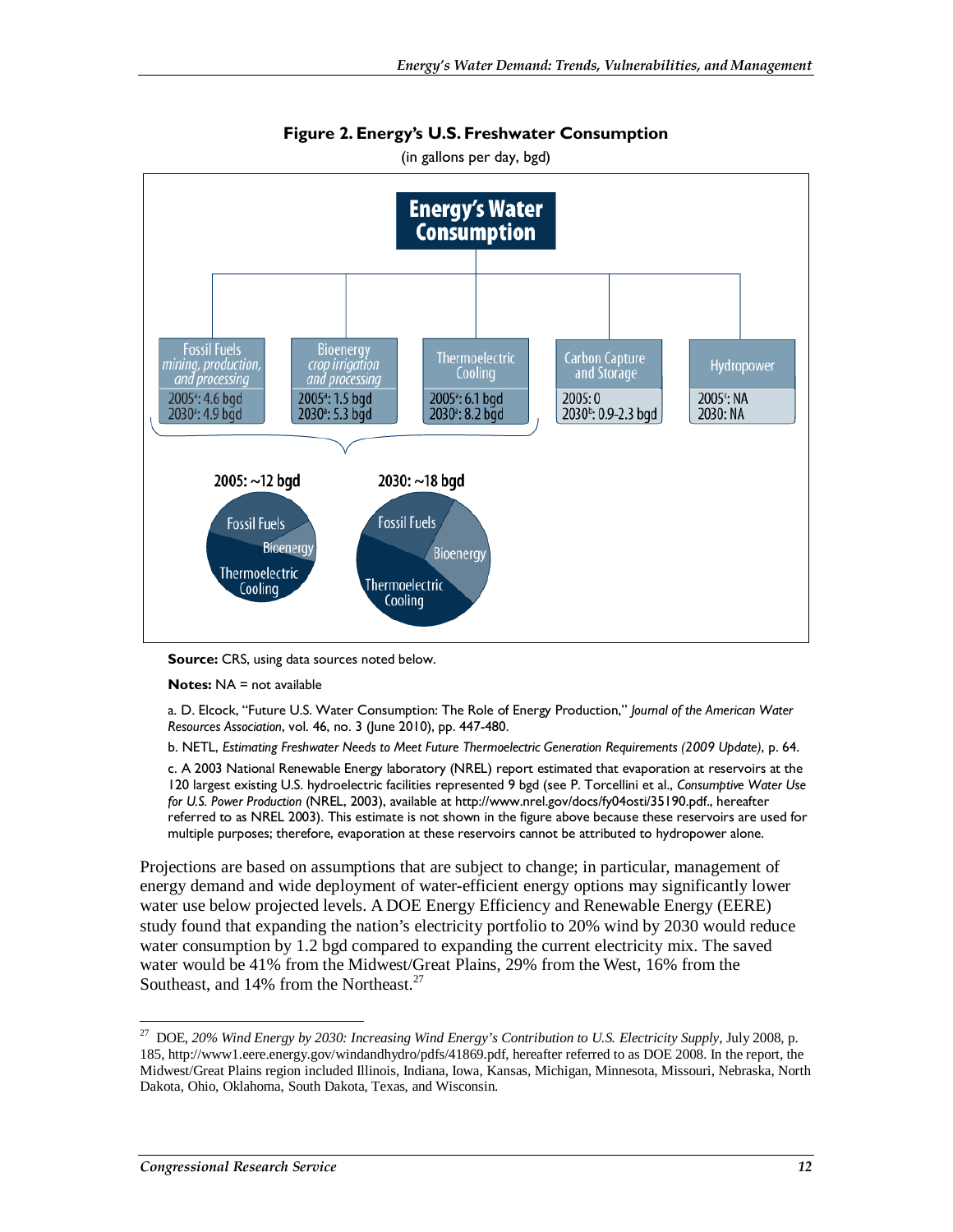Alternatively, the projections in **Figure 1** could be underestimates. Some factors that may augment energy's water consumption are not accounted for in these projections. More water could be consumed if carbon capture and sequestration is widely employed (see discussion below), or if more water-intense energy is produced. For example, significant expansion of electricity from evaporative-cooled concentrating solar power (CSP), or new hydropower reservoirs in areas with high evaporation rates, could drive up energy's water consumption. Similarly, a significant increase in oil shale development could increase energy's water use in regions with those deposits. In summary, projections based on extrapolations of current trends can illustrate one potential path for water consumption, but many factors, such as the role of changing technologies and policies, can result in actual water consumption varying significantly from projections.

### **Carbon Capture May Create a New Energy Water Demand**

The majority of current U.S. electric generation is from fossil fuels. The electric generation mix in 2009 was 45% coal, 23% natural gas, 20% nuclear, and 7% hydroelectric, less than 4% nonhydroelectric renewable generation, and less than 2% other sources.<sup>28</sup> Carbon capture technologies in the fossil fuel industry may reduce carbon dioxide emission, but they come with investment and resource costs to manufacture and operate. Current carbon capture technologies consume energy and water.<sup>29</sup> Water is used at two points in the carbon capture cycle: cooling water is required for capture and compression processes, and water generally is consumed for power plant cooling when generating power needed to perform CCS. A 2009 study by the National Energy Technology Laboratory found that by 2030, carbon capture and sequestration could increase water consumption for electric generation by anywhere from 0.9 bgd to 2.3 bgd, depending on the scenarios used for plant additions and for deploying carbon capture technologies.<sup>30</sup>

### **Hydroelectric Water Consumption Is Poorly Documented**

Although most hydropower generation represents an in-stream water use, dams built to generate hydropower and for other purposes consume water by increasing evaporation above free-flowing river conditions. That is, more evaporation occurs at the reservoir behind the dam than at the river without the dam. How much evaporation occurs at a reservoir with a hydroelectric generation depends on site, climate, and water conditions. CRS was unable to locate national data on existing or future projections for water consumption for hydroelectric generation. The currently available water consumption data from the USGS do not include hydropower evaporation. The agency states: "Although the quantity of water evaporated in the actual generation of hydropower (consumptive use) is small, considerable depletion of the available water supply for hydroelectric power generation occurs as an indirect result of evaporation from reservoirs and repeated reuse of water within pumped-storage power facilities. $\cdot^{31}$ 

-

<sup>&</sup>lt;sup>28</sup> EIA, Table 1.1, Net Generation by Energy Source, http://www.eia.gov/cneaf/electricity/epm/table1\_1.html.

<sup>29</sup> For more on carbon capture, see CRS Report R41325, *Carbon Capture: A Technology Assessment*, by Peter Folger 30 NETL 2009, p. 64.

<sup>31</sup> USGS 1998, p. 54.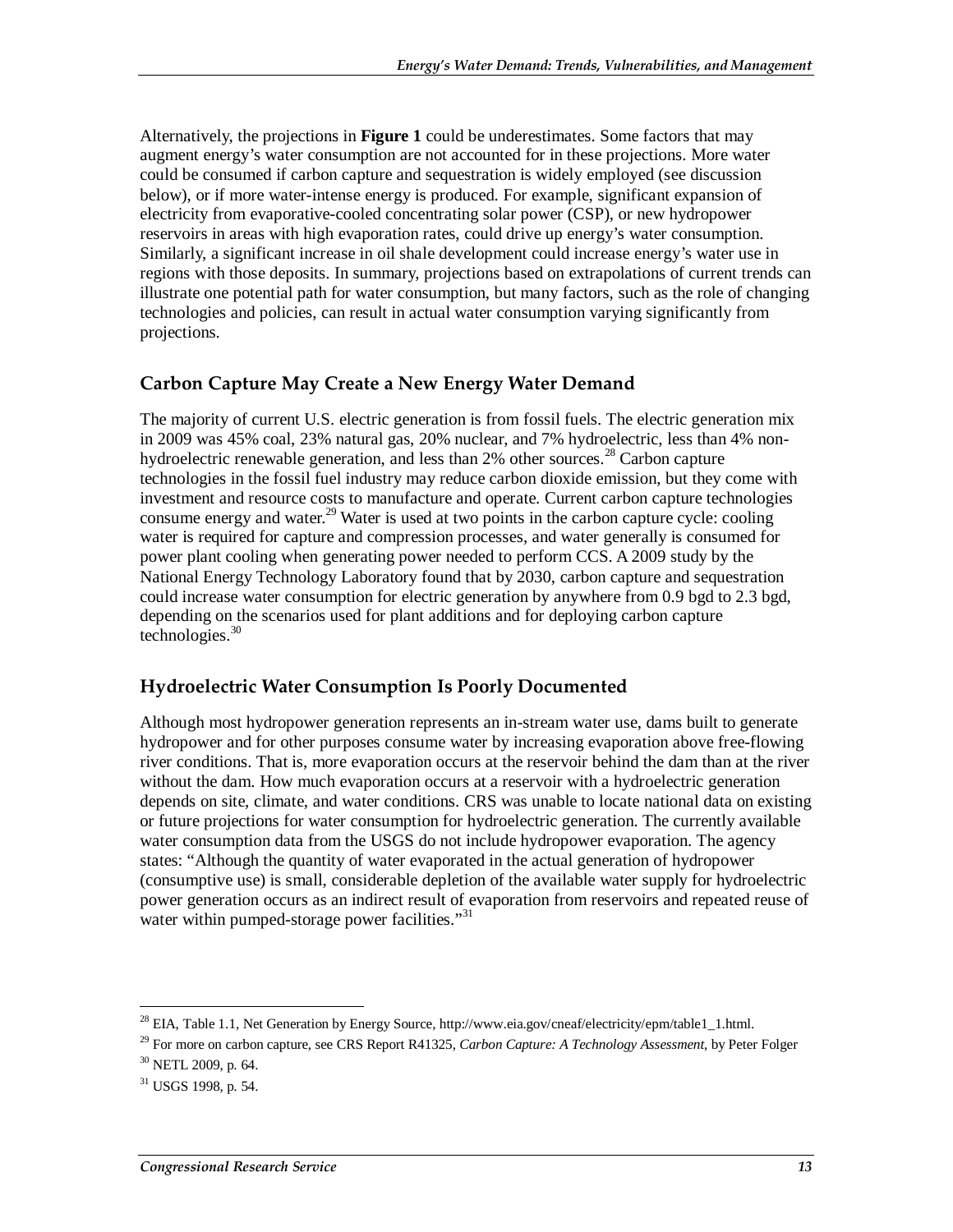As noted in **Figure 2**, a 2003 NREL report estimated evaporation at 120 reservoirs with hydroelectric facilities at 9 bgd.<sup>32</sup> Because these reservoirs generally serve multiple purposes, this evaporation cannot be attributed to hydropower alone and is not shown in the figure. Moreover, many reservoirs enhance water availability for multiple functions by providing storage that regulates streamflow, at times minimizing the occurrence of naturally occurring low-flow levels. These benefits, however, often come with harm to aquatic ecosystems, species, and floodplains. The NREL data illustrate that evaporation at facilities with hydropower can vary widely based on geography and climate.<sup>33</sup> Site-specific estimates of water consumption for new hydroelectric generation using new reservoirs (e.g., some pumped storage proposals), therefore, would be required to understand hydroelectric generation's impacts on water resources. That is, new hydropower reservoirs cannot be assumed to have minimal effect on water consumption. Efficiency improvements or additions of hydropower generation at existing facilities, however, have the potential to increase electricity generation without increasing water consumption from evaporation.

# **Regional Significance of Energy's Water Demand**

Much of the anticipated growth in energy's water demand is in water-constrained areas, potentially exacerbating low availability during summer and droughts, and increasing competition with existing uses. That is, while energy's water demand is anticipated to rise across the United States, the West is likely to experience some of the more significant constraints and conflicts in meeting this demand. While local or regional competition for water is often what makes energy's water demand significant, the regional and local scales of water resources and how they are managed often complicate federal water-related actions. To illustrate one aspect of how energy's growing water demand varies across the country, **Figure 3** shows projections for expanded electricity generation in many water-constrained states (e.g., California, Texas, Arizona), primarily owing to rising electricity demand. The following examples of regional water consumption concerns are discussed in more detail: shale gas production in Texas using hydraulic fracturing, solar electricity generation in the Southwest; and biofuel production in the High Plains.

<u>.</u>

<sup>32</sup> NREL 2003.

<sup>&</sup>lt;sup>33</sup> The NREL 2003 report included data on the average water consumption per unit of hydroelectric generation by state; the water consumption intensity for the hydroelectric produced at these facilities, according to the study, can vary from a low of 2,000 gallons/megawatt-hour (MWh)(Nebraska) to a high of 154,000 gallons/MWh (Kentucky). The report calculated the weighted average rate of water consumption per MWh at 18,000 gallons, with the variation in the rates across states being significant; the report calculated the national weighted average for thermoelectric generation at 470 gal/MWh.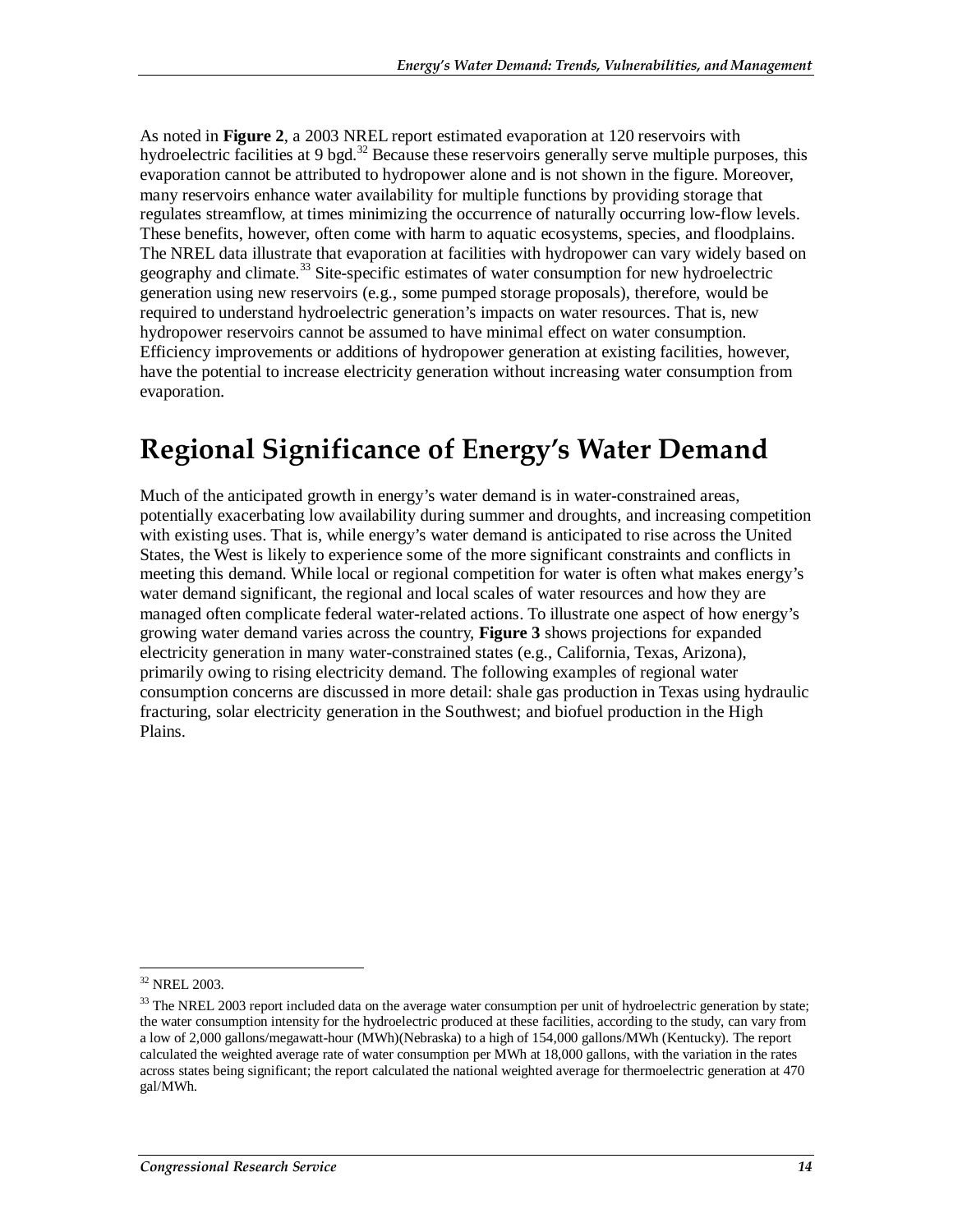

**Figure 3. Population and Electricity Generation Projections, 2010 to 2030** 

**Source:** EIA, *Supplemental Tables, Updated Annual Energy Outlook 2009 Reference Case with ARRA*, Wash., DC, April 2009, http://www.eia.doe.gov/oiaf/aeo/supplement/stimulus/suparra.htm); and U.S. Census Bureau, *U.S. Population Projections*, March 2004. EIA did not include Alaska and Hawaii.

### **Energy Development: Shale Gas in Texas**

Shale gas development has expanded in the last decade, in large part because of technological advances in horizontal drilling and hydraulic fracturing. Fracturing involves the pressurized injection of water-based fluids (water, sand, and chemical mixtures) into a well to fracture a rock formation so that natural gas is released. (For more information on shale gas development, see CRS Report R40894, *Unconventional Gas Shales: Development, Technology, and Policy Issues*, coordinated by Anthony Andrews.)

The longer the well, the more water needed to drill and stimulate natural gas production. Freshwater, rather than saline water, is preferred for drilling and fracturing. Water use is concentrated in the early stages of well development, usually in the first few months. Once the well is producing, little or no water is required, unless refracturing is necessary. Much shale gas development is on private lands, and no government agency requires operators to report water use. Some data on water use per well are available, such as data from a DOE report in 2009 for four shale gas formations, which show water use ranging from 2.7 million to 3.9 million gallons of freshwater per well.<sup>34</sup> Some limited data are available on the amount of water per unit of energy produced. Data from Chesapeake Energy shale gas wells indicate that drilling, fracturing, extraction, and processing use between 0.6 and 3.8 gallons of water per million British thermal

-

<sup>34</sup> DOE, Office of Fossil Energy, *Modern Shale Gas Development in the United States: A Primer*, April 2009, p. 64, http://www.netl.doe.gov/technologies/oil-gas/publications/EPreports/Shale\_Gas\_Primer\_2009.pdf.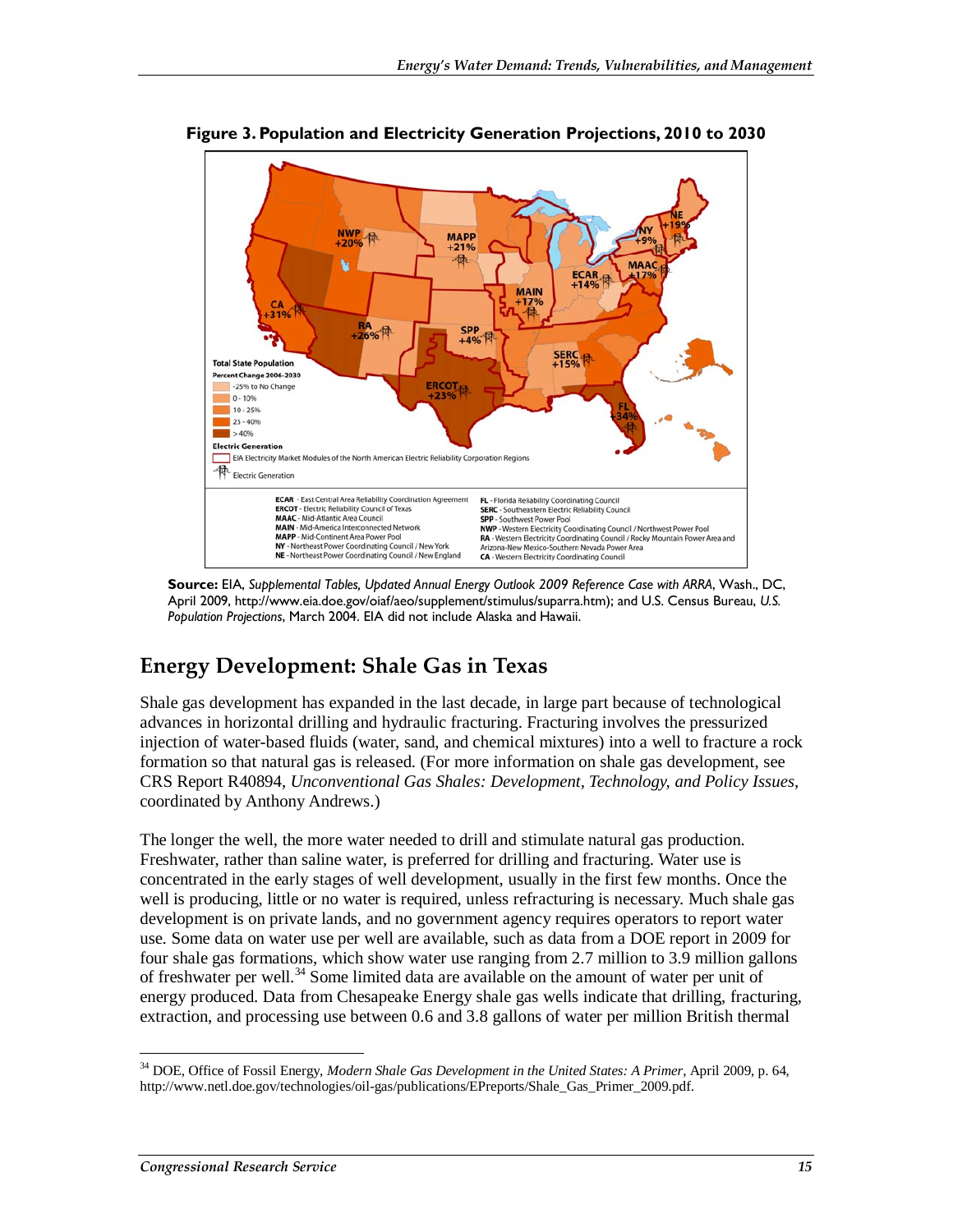units (MMBtu) produced, or 5 to 29 gallons per megawatt-hour (MWh), as fuel for a combined cycle natural gas facility (not including the power plant water use).<sup>35</sup> This puts shale gas at the lower end of water use for transportation fuels such as domestic onshore oil and irrigated biofuels, and below the water use for most coal and nuclear fuel production for electricity, according to a 2006 DOE report.<sup>36</sup>

Nonetheless, if many wells are being developed in a limited geographic area, the cumulative water needs of multiple drilling and fracturing operations may be significant, particularly in areas with water constraints and competing water demands for domestic, agricultural, and thermoelectric use. Although shale gas formations occur in many areas of the United States, this issue has been raised for the Texas Barnett formation, particularly when drilling was using primarily fresh groundwater supplies and reached a peak of more than 3,000 new wells in 2008.<sup>37</sup> With the subsequent decline in gas prices, the number of new wells drilled annually has dropped to 1,000, and increasingly the water is coming from surface supplies purchased from municipal water utilities where available, such as in the Fort Worth area. Based on available projections, the maximum use for natural gas production annually in the affected Texas counties may reach 7.5 billion gallons (0.021 bgd) under a high drilling scenario; this would represent 1.15% of local water consumption.<sup>38</sup> While this shale gas use represents a modest share of local consumption, communities in this region of Texas have faced significant concerns about the sufficiency of available supplies during drought conditions for the region's growing population. This concern has brought scrutiny to all water uses, including shale gas. For most wells, the majority of the fluids injected into formation are not returned to the surface. In the Barnett formation, the water that is returned to the surface, known as flowback or produced water, is typically reinjected deep underground in a permitted disposal well.

Texas A&M researcher C. J. Vavra estimates that more than half of the produced water could be reused in subsequent fracturing operations, and a quarter could be put to beneficial use.<sup>39</sup> These actions could reduce the impact of shale gas development on local water supplies but could raise other concerns. Legislation has been considered by the  $111<sup>th</sup>$  Congress to support research on this subject. For example, H.R. 469, the Produced Water Utilization Act of 2009, would direct the Secretary of Energy to carry out a program to demonstrate technologies for environmentally sustainable use of energy-related produced waters from underground sources.

Water quantity concerns related to shale gas development are often overshadowed by other local concerns. These include the risk that fracturing-related activities may contaminate freshwater supplies, community disruption and air pollution from truck traffic related to gas development

<sup>-</sup><sup>35</sup> M. Mantell, "Abundant, Affordable, and Surprisingly Water Efficient," presented at 2009 GWCP Water/Energy Sustainability Symposium in Salt Lake City, September 13-16, 2009, available at http://www.energyindepth.org/wpcontent/uploads/2009/03/MMantell\_GWPC\_Water\_Energy\_Paper\_Final.pdf; and EIA, *Average Heat Rates by Prime Mover and Energy Source*, January 2010, http://www.eia.doe.gov/cneaf/electricity/epa/epat5p4.html.

<sup>36</sup> DOE, *Energy Demands on Water Resources: Report to Congress on the Interdependency of Energy and Water*, Dec. 2006, http://www.sandia.gov/energy-water/docs/121-RptToCongress-EWwEIAcomments-FINAL.pdf, hereafter referred to as DOE 2006.

<sup>37</sup> L. P. Galusky, *An Update and Prognosis on the Use of Fresh Water Resources in the Development of Fort Worth Basin Barnett Shale Natural Gas Reserves*, Texerra Engineering, prepared for Barnett Shale Education Council and Barnett Shale Water Conservation and Management Committee, Midland, TX, Nov. 4, 2009.

 $38$  Ibid.

<sup>&</sup>lt;sup>39</sup> C.J. Vavra, "Desalination of Oil Brine," presentation, http://www.pe.tamu.edu/gpri-new/home/BrineDesal/ MembraneWkshpAug06/Burnett8-06.pdf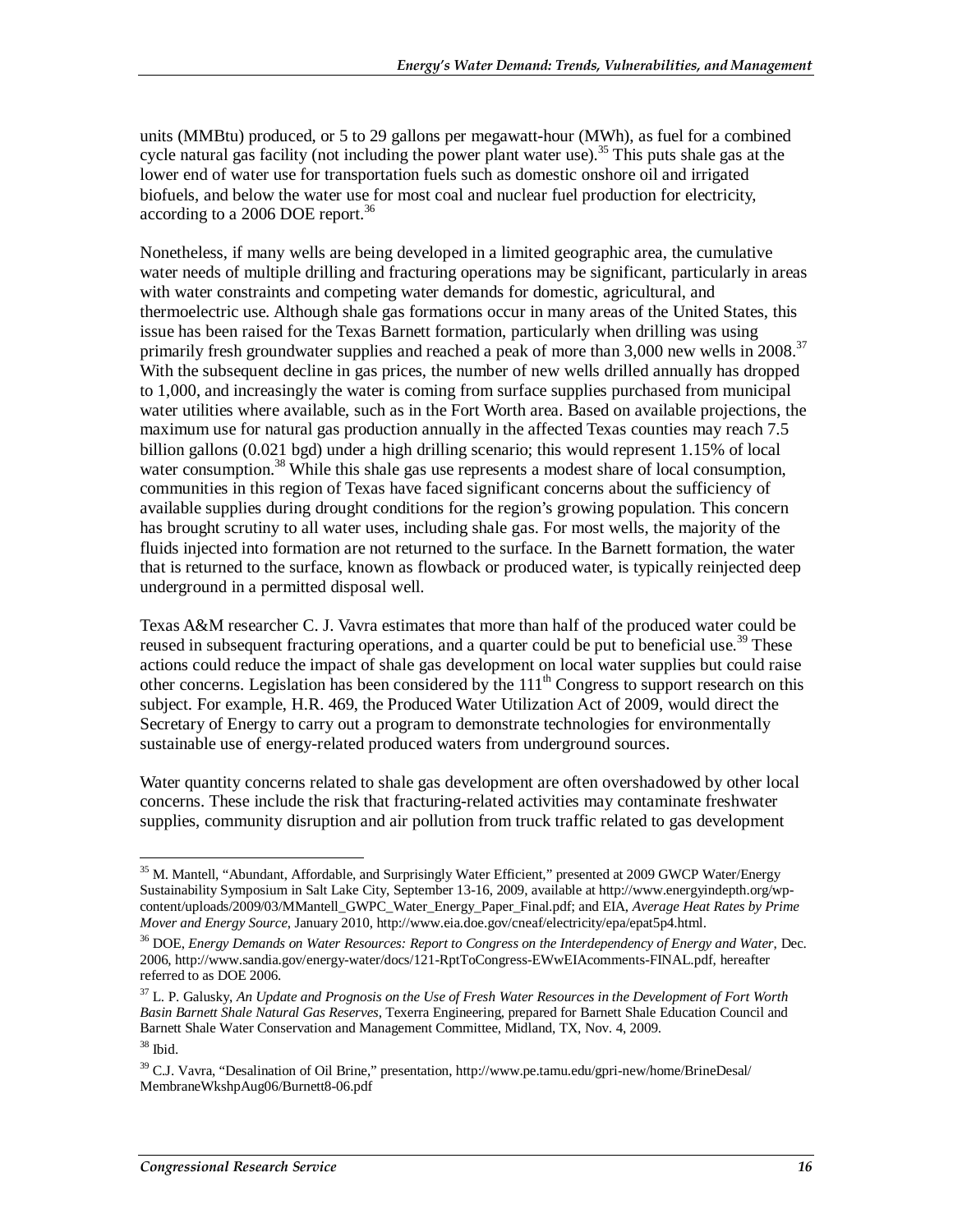(e.g., truck transport of drilling and fracturing fluids on and off the well site), and general changes to the local landscape and community. Although shale gas in Texas is discussed above, rising water demand for natural gas development is occurring or is anticipated in many other states and regions, such as the Northeast (Pennsylvania, New York), the South (e.g., Arkansas), and the upper Missouri River basin (Wyoming, South Dakota, North Dakota).

| Renewable Energy Presents Regional Water Opportunities and Challenges                                                                                                                                                                                                                                                                                                                                                                                                                                                                                            |
|------------------------------------------------------------------------------------------------------------------------------------------------------------------------------------------------------------------------------------------------------------------------------------------------------------------------------------------------------------------------------------------------------------------------------------------------------------------------------------------------------------------------------------------------------------------|
| Water resource opportunities and challenges in meeting energy demand with renewable energy vary regionally.                                                                                                                                                                                                                                                                                                                                                                                                                                                      |
| - The Southwest has high-quality solar and geothermal resources, but water constraints and drought vulnerability<br>favor more expensive, water-efficient use of these renewable resources.                                                                                                                                                                                                                                                                                                                                                                      |
| - The Northwest generates most of its electricity from hydropower, but is diversifying to include more wind in<br>light of environmental protections, increasing off-stream uses, and climate change effects on hydropower.                                                                                                                                                                                                                                                                                                                                      |
| - The Great Plains may reduce water competition among the thermoelectric and agricultural sectors by<br>exploiting wind power to produce electricity. Grid balancing and transmission of that electricity, especially to<br>other regions, may pose constraints. Increases in irrigation to support bioenergy crops may tax stressed aquifers.                                                                                                                                                                                                                   |
| - The Southeast could reduce its dependence on coal and nuclear fuel and decrease its vulnerability to electricity<br>interruptions during drought by producing electricity from biomass and photovoltaics.                                                                                                                                                                                                                                                                                                                                                      |
| - The Midwest could reduce competition between the thermoelectric and agricultural sectors and reduce the<br>regional energy sector's low flow, drought, and flood vulnerability by exploiting its wind resources. This would<br>require overcoming significant regulatory transmission issues. The Midwest is participating in the production of<br>bioenergy crops, in particular corn for ethanol, raising water quality concerns, including that excess nutrients in<br>agricultural runoff are feeding the growth of the "dead zone" in the Gulf of Mexico. |
| - The Northeast is not experiencing a regional issue with energy's growing water consumption; however,<br>fracturing in shale gas formations is raising water quality concerns.                                                                                                                                                                                                                                                                                                                                                                                  |
| - Hawaii could transition to water-efficient power generation technologies to protect limited freshwater<br>resources consumed in thermoelectric generation, which is dominated by oil-fueled power plants.                                                                                                                                                                                                                                                                                                                                                      |
| - Coastal regions, including Alaska, have the potential to develop offshore wind, tidal energy, waves, or ocean<br>thermal gradients to reduce energy's onshore water use and land requirements. However, public opposition,<br>transmission challenges, resource availability mismatched with demand, and natural hazards can pose challenges.                                                                                                                                                                                                                  |
| Source: CRS, with support from visiting researchers Ashlynn Stillwell and Kelly Twomey.                                                                                                                                                                                                                                                                                                                                                                                                                                                                          |

### **Electricity Generation: Solar in the Southwest**

Another example of energy's regional water demand is concentrating solar power (CSP) in the Southwest. The region has abundant solar resources, but the region's water constraints can influence the attractiveness and feasibility of different solar technologies and the suitability of specific sites. Most concentrating solar power (CSP) consists of ground-based arrays of mirrors that concentrate the sun's heat, which is used in a thermoelectric process to generate electricity. The two primary technologies are solar troughs and solar towers. Although CSP does not emit greenhouse gases, its use of a thermoelectric process can raise water concerns, particularly if evaporative cooling is employed (that is, if water is evaporated to dissipate waste heat). Similar water concerns would be raised if new fossil-fuel thermoelectric power plants were to be similarly located in the Southwest. For some Southwest counties with relatively low water use,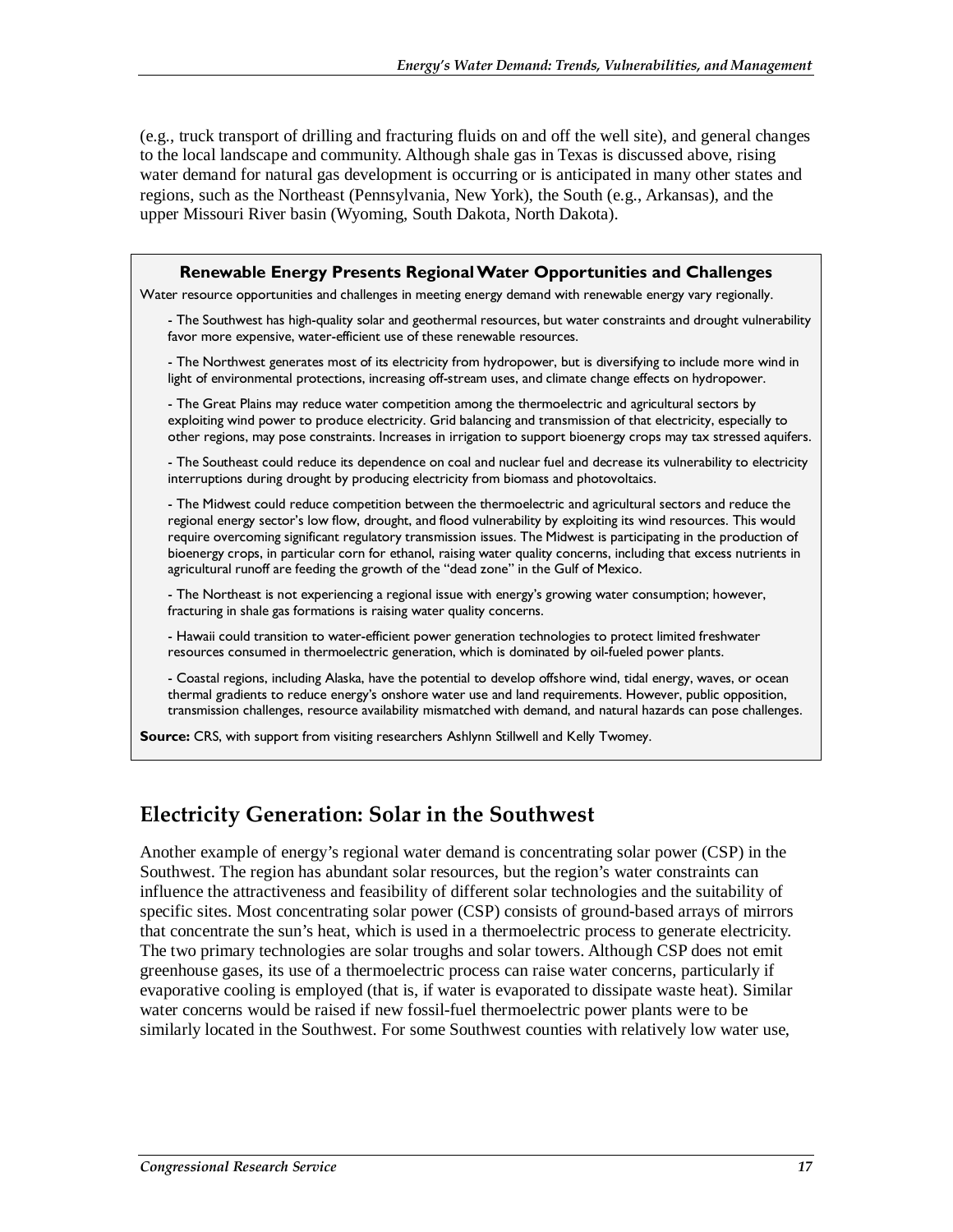large-scale deployment of CSP or another thermoelectric facility (even with water-efficient cooling technologies) could significantly increase the current demand for water in the county.<sup>40</sup>

Some solar developers are using cooling alternatives that require less water (or have been encouraged or required to do so as part of state permitting or federal approval of facilities on federal lands). These alternatives include dry or hybrid cooling or use of impaired waters for cooling (see **Appendix C**). These options generally come at a cost premium and with energy and cooling efficacy tradeoffs. Other solar developers have purchased water rights from willing sellers in states with active water markets. Still other solar developers are using solar technologies that require little or no water; these include photovoltaic solar, which uses panels of solar cells to convert sunlight directly into electricity, and dish engine CSP, which uses engines rather than a thermoelectric process<sup>41</sup> to produce electricity. (See **Appendix C**.) While these technologies are water-efficient, they have other constraints (e.g., cost, land use, dispatchability). In summary, freshwater constraints like those in the Southwest do not preclude solar development, but access to water shapes the technologies and costs of solar development.

## **Energy Crops: Biofuels in the High Plains42**

An additional example of energy's regional water demand is biofuels in the High Plains. The water quantity (and quality) used for biofuels is particularly sensitive to biofuel feedstock, use of irrigation, and local climate and soil conditions at the growing site. Average water consumption by the dominant U.S. biofuel, corn-based ethanol, significantly exceeds the water intensity of other U.S. transportation fuels if the corn feedstock is irrigated. (See **Appendix B**.) Irrigation of only a small amount of biofuel feedstock in areas without sufficient rainfall to support feedstock growth without irrigation has the potential to substantially increase national water consumption for transportation fuels. The High Plains—consisting of portions of Texas, New Mexico, Colorado, Kansas, Nebraska, Wyoming, and South Dakota—is one example of these low-rainfall areas. Much of the High Plains has faced water use issues for decades, such as the declining level of portions of the Ogallala aquifer since the mid-1960s.<sup>43</sup> Expansion of biofuels in this area is an additional demand exacerbating already competing water uses. For example, in Colorado in 2008, 16 times the annual quantity of treated water supplied to Fort Collins water customers was used to produce biofuels in the state, with the majority used in eastern Colorado.<sup>44</sup> Of particular concern to the High Plains is expanded biofuels production on new or marginal lands, which could lead to additional irrigation demand and increased nutrient application, causing both water quantity and

<sup>-</sup>40 CRS Report R40631, *Water Issues of Concentrating Solar Power (CSP) Electricity in the U.S. Southwest*, by Nicole T. Carter and Richard J. Campbell.

<sup>&</sup>lt;sup>41</sup> Dish engine CSP facilities employ engines instead of steam turbines. Mirrors concentrate sunlight to produce heat in a gas chamber connected to a piston and drive shaft. The drive shaft powers an electricity generator. Because of the high operating temperature and high efficiency of the motor, air cooling can be used with little compromise of overall electricity generation efficiency. This significantly reduces the water used to generate electricity compared to other CSP technologies. One dish engine facility with a capacity of 2 MW was put into operation in 2010 in Arizona; dish engine facilities of 750 MW and 850 MW are under development in southern California.

 $42$  This section on biofuels was written by Megan Stuban Stubbs, Analyst in Agricultural Conservation and Natural Resources Policy, Resources, Science and Industry Division (7-8707).

<sup>43</sup> For more information and a map of the Ogallala aquifer, see V. L. McGuire, *Changes in Water Levels and Storage in the High Plains Aquifer, Predevelopment to 2005*, USGS, USGS Face Sheet 2007-3029, 2007, http://pubs.usgs.gov/fs/ 2007/3029/.

<sup>44</sup> Calculated using supplementary data tables from Chiu 2009, and City of Fort Collins, *Water Supply and Demand*, Fort Collins, CO, http://www.fcgov.com/water/supply.php.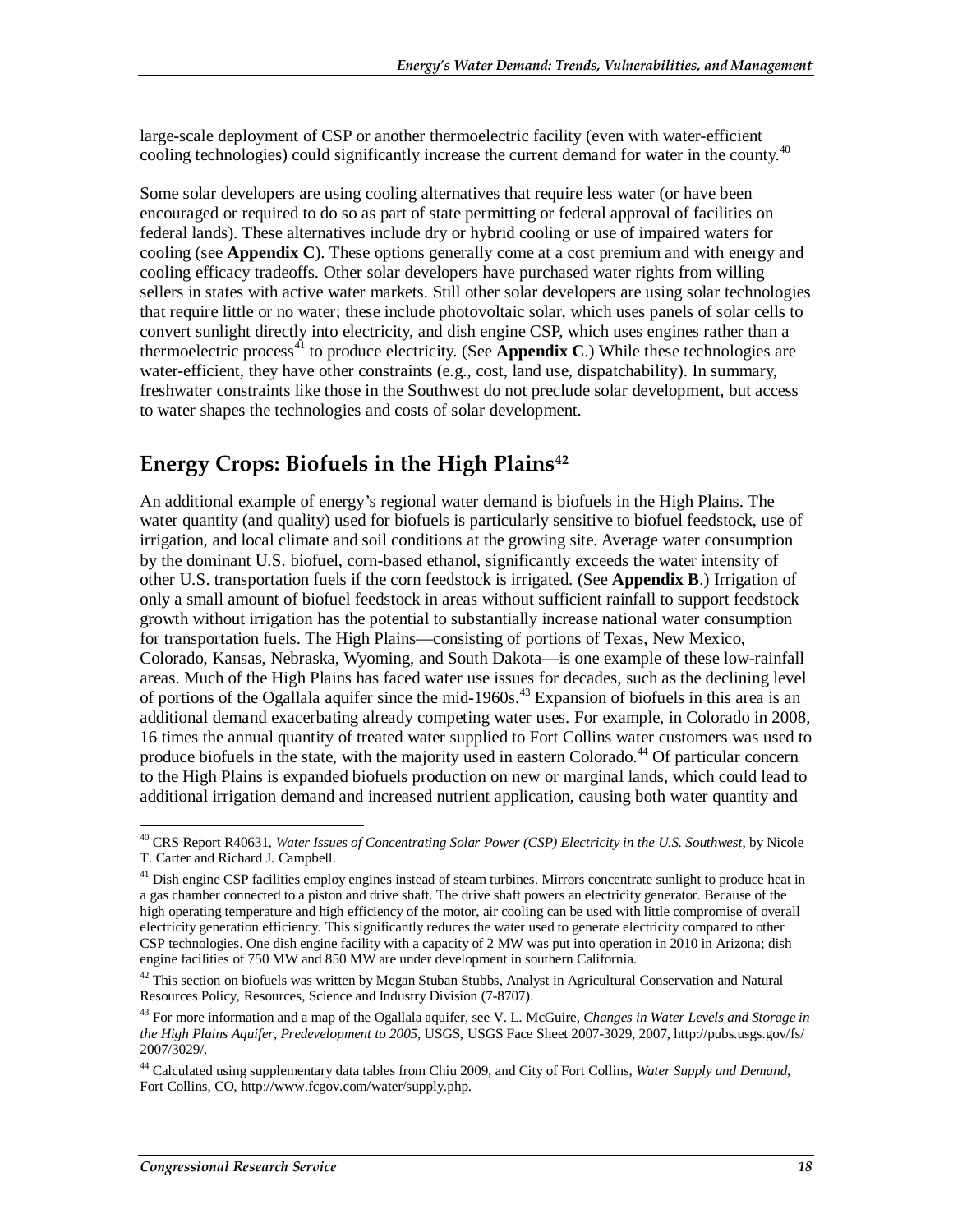quality concerns.<sup>45</sup> Even expansion of existing biofuel crops in current production, such as corn, raises water quality concerns with the possible increased application of fertilizers and pesticides necessary to increase yields (this is also of concern in regions such as the Midwest, where irrigation water concerns have been less significant).  $46$ 

Recognition of water, land, and other issues related to biofuels, particularly irrigated corn- and soybean-based biofuels, has led to a search for feedstocks and other organisms that use fewer resources to produce.<sup>47</sup> Recent federal biofuels policies have attempted to assist this search by focusing on the development of a cellulosic biofuels industry.48 Dedicated biomass crops, such as switchgrass, hybrid poplars, and hybrid willows are considered by many to be more desirable crops because they have a short rotation (regrow quickly after each harvest) and use fewer resources, such as water and fertilizers, than traditional field crop production. Despite potential environmental benefits, concerns persist about the additional use of fertilizers and water resources that could be required to increase the per-acre yields to economically feasible levels; for example, that cellulosic feedstocks may be irrigated to increase yields, even though irrigation may not be required.49 Also, land use pressure for expanded production also applies to cellulosic biomass feedstock, possibly creating direct competition with current land conservation programs and replicating the concerns of traditional biofuel feedstock stated above. Despite federal incentives, technological and economic hurdles continue to prevent the cellulosic biofuels industry from developing to commercial scale production.<sup>50</sup>

<sup>-</sup><sup>45</sup> S. E. Powers, R. Domingues-Faus, and P. J. J. Alvarez, "The Water Footprint of Biofuel Production in the USA," *Biofuels*, vol. 1, no. 2 (2010), pp. 255-260.

<sup>46</sup> GAO, *Energy Water Nexus: Many Uncertainties Remain about National and Regional Effects of Increased Biofuel Production on Water Resources* (GAO 10-116, Nov. 2009), p. 10. Agricultural runoff with excess nutrients from fertilizers used in the Mississippi River basin contributes significantly to hypoxic "dead zones" in the Gulf of Mexico. For more information on dead zones, see CRS Report 98-869, *Marine Dead Zones: Understanding the Problem*, by Eugene H. Buck.

<sup>&</sup>lt;sup>47</sup> C.W. King,, M. E. Webber, and I.J. Duncan, "The Water Needs for LDV Transportation in the United States," *Energy Policy*, vol. 38 (2010), p. 1161, hereafter referred to as King 2010.

<sup>&</sup>lt;sup>48</sup> In particular, the renewable fuels standard (RFS), a major federal incentive established in the Energy Independence and Security Act of 2007 (EISA, P.L. 110-140), establishes a goal of 36 billion gallons of biofuel production by 2022, including 16 billion gallons of cellulosic biofuels. For more information on the RFS, see CRS Report R40155, *Renewable Fuel Standard (RFS): Overview and Issues*. Also, the Food, Conservation, and Energy Act of 2008 (the 2008 farm bill, P.L. 110-246) supports the growth of the cellulosic industry through research programs, grants, loans, and tax credits. For more information on energy provisions in the 2008 farm bill, see CRS Report RL34130, *Renewable Energy Programs in the 2008 Farm Bill*, by Megan Stubbs.

<sup>49</sup> K.R. Fingerman et al., "Accounting for the Water Impacts of Ethanol Production," *Environmental Resources. Letters*, vol. 5 (2010), http://iopscience.iop.org/1748-9326/5/1/014020/pdf/1748-9326\_5\_1\_014020.pdf. Others also have raised concerns that large-scale deployment of open pond algae systems in arid areas may have a freshwater footprint if impaired waters are not used (C. Harto, R. Meyers, and E. Williams, "Life Cycle Water Use of Low-Carbon Transport Fuels," *Energy Policy*, vol. 38 (2010), pp. 4933-4944).

<sup>50</sup> For more information, see CRS Report R41460, *Cellulosic Ethanol: Feedstocks, Conversion Technologies, Economics, and Policy Options*, by Randy Schnepf.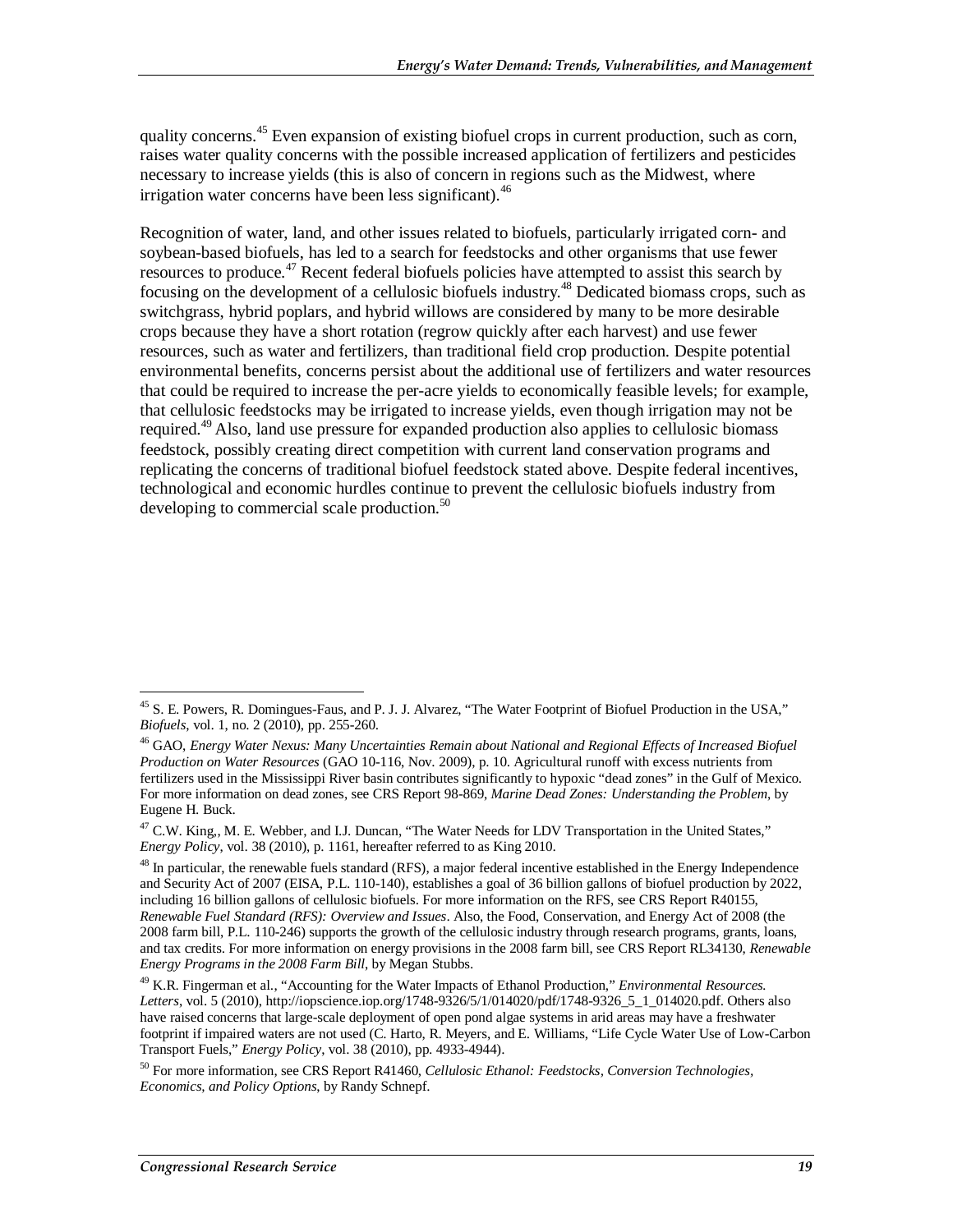# **Meeting and Managing Energy's Water Demand: Policy Options**

The previous sections described how energy's demand for water is increasing and provided some regional examples; this section discusses options for meeting and managing that demand. Historically the energy sector and the states have determined how water is used in the energy sector, but the significant role that current federal policies are playing in driving up energy's water demand is raising questions about the federal role in meeting and managing that demand. Consequently, Congress is faced with deciding not only whether, and if so how, to alter current policies to respond to energy's water demand, but also who is the most appropriate entity to respond to energy's growing water demand. Currently little direct federal action is aimed at managing the energy sector's water demand, although federal policies at times have significant indirect influence on this demand. Instead, present roles rely on the energy industry and the states and local governments to manage water constraints and to resolve energy-water conflicts.

The issue of energy's water use may arise during the  $112<sup>th</sup>$  Congress in a variety of contexts. Support or opposition for legislation affecting energy's water demand may be influenced by opinions about the proper federal role in water allocation and planning, as well as concerns about the cost of actions and who is responsible for those costs. Positions on the larger energy and climate debate and other factors may also be important. Federal responses to energy's water use are complicated by the wide-ranging and place-based nature of the issue, the variety of actors involved, the costs and other tradeoffs involved, and the existing institutions and divisions of responsibilities for water and energy.

If increased federal action to meet and manage energy's water demand is deemed appropriate, possible actions fall under a few broad options. Attempts can be made to minimize the growth in energy's freshwater use by adopting general energy policies that are less water intense and more sensitive to water constraints, or by specifically promoting activities that reduce energy's water use, such as incentives for adopting less water intense energy generation technologies. Another option is to make freshwater available for the energy sector (e.g., through allocations, permits, or facilitating water trading); however, the majority of water quantity allocation and permitting decisions are up to the states. An additional option is improving data and analysis on energy's water use to better inform decision-making (e.g., resource planning efforts and decision-support tools) and enhancing the availability and dissemination of water-efficient technological alternatives. These approaches are presented in **Table 2**, with examples of each from legislation reported by a congressional committee during the  $111<sup>th</sup>$  Congress.

These options are not mutually exclusive and different options may be more or less appropriate and attractive for different components of the energy sector's water demand. These options also represent different potential roles and costs for federal and state governments, the energy sector, and energy consumers. No entity has performed a comparative analysis of these policy options using multiple criteria (e.g., cost-effectiveness; who bears the cost; risks, reliability, and vulnerability; opportunity costs; role of state entities; role of federal entities). One of the challenges of a federal response to energy's water demand is that the concerns, policy options, and technological options vary greatly by region.<sup>51</sup>

<sup>-</sup> $<sup>51</sup>$  For example, dry cooling is not equally effective for power plant cooling in locations with temperatures above 100°F,</sup> (continued...)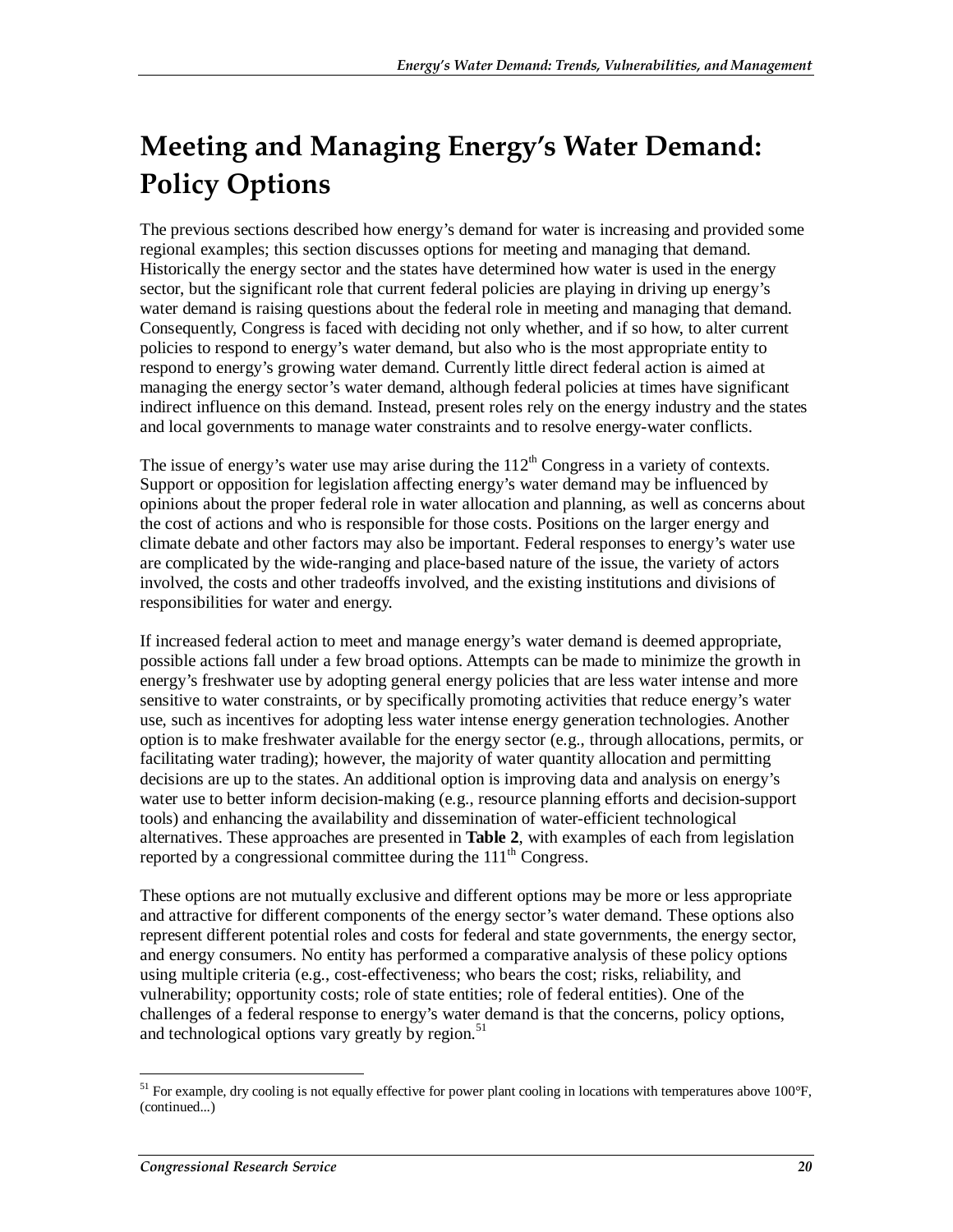| <b>Response</b>                                                                                 | Examples in Committee-Reported Legislation in the 111th Congress                                                                                                                                                                                                                                                                                                                                                                                                                                                                                     |
|-------------------------------------------------------------------------------------------------|------------------------------------------------------------------------------------------------------------------------------------------------------------------------------------------------------------------------------------------------------------------------------------------------------------------------------------------------------------------------------------------------------------------------------------------------------------------------------------------------------------------------------------------------------|
| <b>No Federal Action Directed</b><br>at Managing Water Use                                      | Existing federal energy (including conservation and efficiency policies), climate, agricultural,<br>and environmental laws and policies indirectly, but at times significantly, shape the energy<br>sector's water use.                                                                                                                                                                                                                                                                                                                              |
| <b>Minimize Growth in Water</b><br>Use                                                          |                                                                                                                                                                                                                                                                                                                                                                                                                                                                                                                                                      |
| Promote water-efficient energy<br>through standards, regulations, or<br>incentives              | Could be an outcome related to increased adoption of electric generation from wind,<br>photovoltaics, or natural gas-which may occur as a result of energy markets, cap and<br>trade legislation (e.g., H.R. 2454, American Clean Energy and Security Act of 2009, passed<br>House and placed on Senate Legislative Calendar), or renewable electricity standards (e.g.,<br>S. 1462, American Clean Energy Leadership Act of 2009, reported by Senate ENR)-<br>depending on how the energy industry responds to the legislation.                     |
| Promote use of technologies to<br>reduce energy's water use though<br>incentives or regulations | No explicit mention in legislation reported in the 111 <sup>th</sup> Congress; however, state and<br>federal energy permitting actions have required or promoted actions to reduce water use<br>(e.g., roughly half of fast-tracked CSP development projects on federal lands are adopting<br>dry cooling because of concerns about freshwater demands of other cooling options).                                                                                                                                                                    |
| Promote conservation and<br>efficiency measures through<br>incentives or regulations            | § 2 of S. 3396, Supply Star Act of 2010 (reported by Senate ENR), would establish a<br>federal program to promote resource-efficient industrial supply chains (such sums as<br>necessary, \$35 million total for five-year CBO authorization estimate).                                                                                                                                                                                                                                                                                              |
|                                                                                                 | § 147 of Title I, Subtitle D, "Energy and Water Integration," in S. 1462 (reported by<br>Senate ENR) would direct the Secretary of Energy to create a competitive energy-water<br>conservation grant program for local governments, water agencies, and tribes (\$100<br>million for each fiscal year from FY2010 to FY2015).                                                                                                                                                                                                                        |
| Develop and assess technologies<br>to reduce energy's water use                                 | § 142 of S. 1462 would require a federal study to identify alternatives to optimize water<br>and energy efficiency in the production of electricity (such sums as necessary).                                                                                                                                                                                                                                                                                                                                                                        |
|                                                                                                 | § 162 of S. 1733, Clean Energy Jobs and American Power Act (reported by Senate EPW),<br>would require EPA to create a "1,000,000,000 Gallon Challenge Grant Program" to fund<br>projects that have the potential for producing significant quantities of biofuels from<br>renewable biomass, where surface and groundwater use and impacts are considered in<br>determining whether the biofuel is renewable (\$500 million for FY2010 through FY2014).                                                                                              |
|                                                                                                 | § 196 of Title I of H.R. 2454 and § 152 of S. 1733 would authorize the Secretary of Energy<br>to provide nonprofit entities with grants to conduct competitive programs to support<br>start-up businesses in clean energy, including water conservation (\$20 million).                                                                                                                                                                                                                                                                              |
| <b>Improve Energy Sector</b><br><b>Access to Water</b>                                          |                                                                                                                                                                                                                                                                                                                                                                                                                                                                                                                                                      |
| Allocate sustainably available<br>water                                                         | Largely state responsibility; no explicit mention in federal legislation, but some federal<br>actions underway (e.g., review of requests for surplus water contracts under Flood<br>Control Act of 1944, 33 U.S.C. § 708). Also, already authorized efforts, if completed,<br>could inform allocation decisions; for example, § 9503 of Subtitle IV, "Secure Water," in<br>P.L. 111-11 authorizes the assessment and development of strategies to address water<br>quantity effects of global climate change in Bureau of Reclamation service areas. |
| Transfer water saved in non-<br>energy sector                                                   | § 9504 of P.L. 111-11 establishes a program to provide grants or enter into cooperative<br>agreements to (among other purposes) conserve water, increase water use efficiency, and<br>facilitate water markets in the 17 Reclamation states (\$200 million).                                                                                                                                                                                                                                                                                         |

| Table 2. Sample Legislative Responses to Energy's Water Demand |  |  |  |
|----------------------------------------------------------------|--|--|--|
|----------------------------------------------------------------|--|--|--|

1

<sup>(...</sup>continued)

or substituting municipal wastewater may not be an option for remote facilities.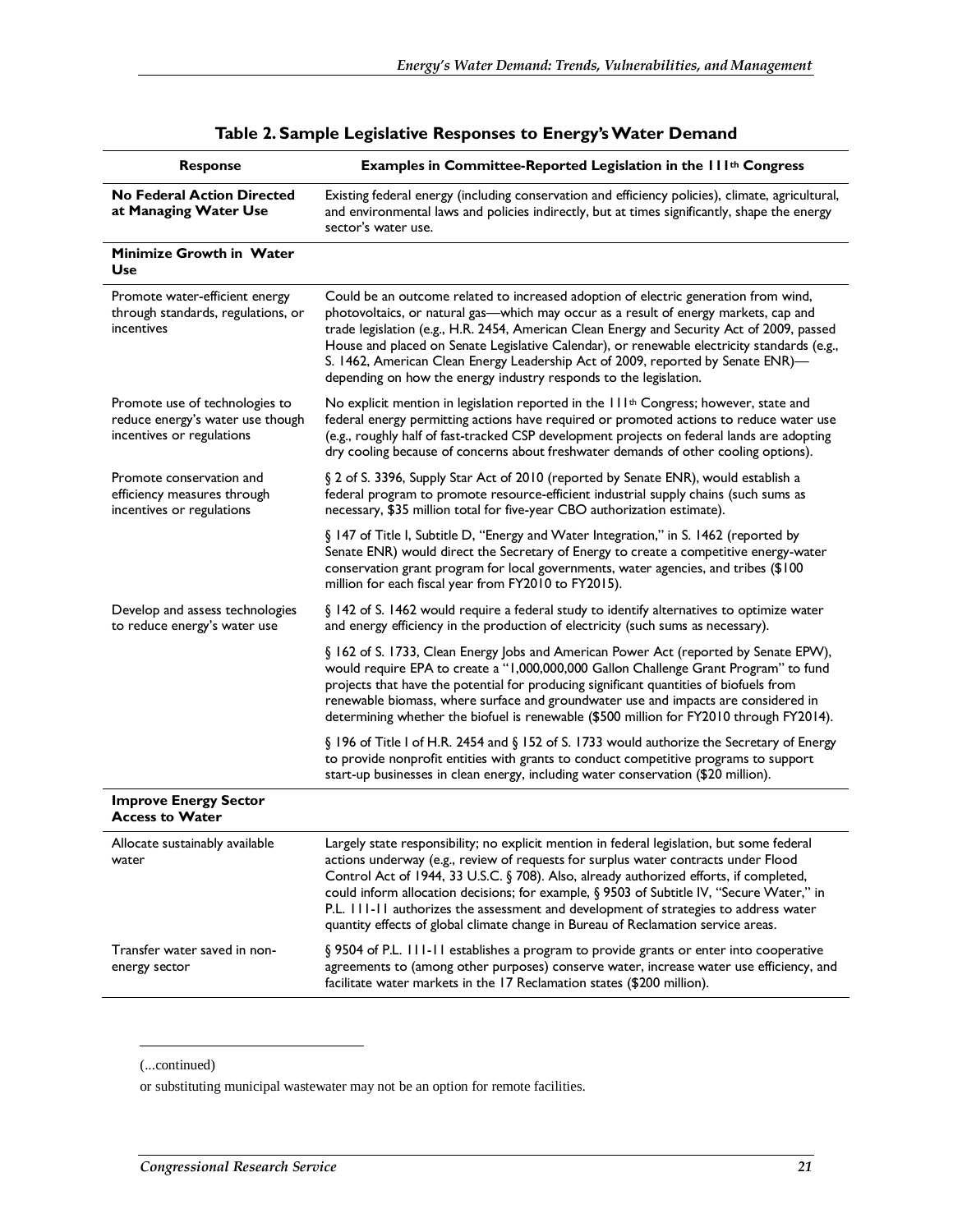| <b>Response</b>                                                                                            | Examples in Committee-Reported Legislation in the 111 <sup>th</sup> Congress                                                                                                                                                                                                                                                  |
|------------------------------------------------------------------------------------------------------------|-------------------------------------------------------------------------------------------------------------------------------------------------------------------------------------------------------------------------------------------------------------------------------------------------------------------------------|
| <b>Inform Decisions and Support</b><br><b>Research Expanding Water-</b><br><b>Efficient Energy Options</b> |                                                                                                                                                                                                                                                                                                                               |
| Data and Assessments                                                                                       | § 9508 of P.L. 111-11 requires the Secretary of the Interior to establish a national water<br>availability and use assessment program that reports on significant trends, including<br>significant changes in water use due to the development of new energy supplies (\$20.0)<br>million for each of FY2009 through FY2013). |
|                                                                                                            | § 3 of H.R. 3598, Energy and Water Integration Act (passed House), would create a<br>council to recommend actions that promote improved energy and water resource data<br>collection, and to conduct workshops to promote data exchange (\$5 million for each of<br>fiscal years 2011 through 2015).                          |
|                                                                                                            | § 149 of S. 1462 would mandate a study, led by the Department of Energy, examining<br>industrial water use, peak energy use in water treatment and delivery, and energy<br>"embedded" in water (no authorization of appropriations specified).                                                                                |
|                                                                                                            | § 9505 of P.L. 111-11, requires the Secretary of Energy to assess federal hydroelectric<br>power production to water supply risks posed by global climate change (such sums as<br>necessary).                                                                                                                                 |
| Research                                                                                                   | § 2 of H.R. 3598 would require DOE to develop a strategic plan for energy-water<br>research needs within DOE research activities (\$60 million for each of FY2011 through<br>FY2015).                                                                                                                                         |
|                                                                                                            | § 171 of Subtitle H, Title I, of H.R. 2454 would direct the Secretary of Energy to establish<br>energy innovation hubs to conduct research, including research that enhances water<br>security (no specific sum set).                                                                                                         |
| Integrated energy -water planning                                                                          | No explicit mention in legislation in the 111 <sup>th</sup> Congress                                                                                                                                                                                                                                                          |
| Technical assistance                                                                                       | § 148 of S. 1462 would require the Secretary of Energy to create a technical assistance<br>program for reducing energy use by rural water utilities (\$7 million for each of FY2010<br>through FY2015).                                                                                                                       |
|                                                                                                            | § 10 of H.R. 1145, National Water Research and Development Initiative Act of 2009,<br>would require the EPA Administrator to establish a pilot program for energy audits of<br>water related infrastructure (no amount specified for this section, entire bill has \$2 million<br>for each of FY2010 through Fy2014).         |

**Source:** CRS.

**Notes:** ENR = Energy and Natural Resources Committee, EPW = Environment and Public Works Committee, EPA = U.S. Environmental Protection Agency.

Whether these policy alternatives should be pursued at the local, state, or national level depends in part on perspectives on the appropriate role of each level of government. Perspectives on the policy options related to energy's water demand also are influenced by long histories of regulation, management, promotion, and oversight of the nation's energy and water resources and infrastructure. Current and evolving conditions also play a role: providing greater access to water for the energy sector (which is primarily up to the states) may be difficult and controversial in water-scarce, drought-prone, or environmentally sensitive areas, especially with climate change anticipated to affect the availability and reliability of water in some regions.

States have traditionally had primacy in water allocation, so decisions about permitting energy's water use largely have been non-federal. State and federal laws and policies can affect the ease or difficulty of, and incentives for, transferring water from existing uses to energy. The federal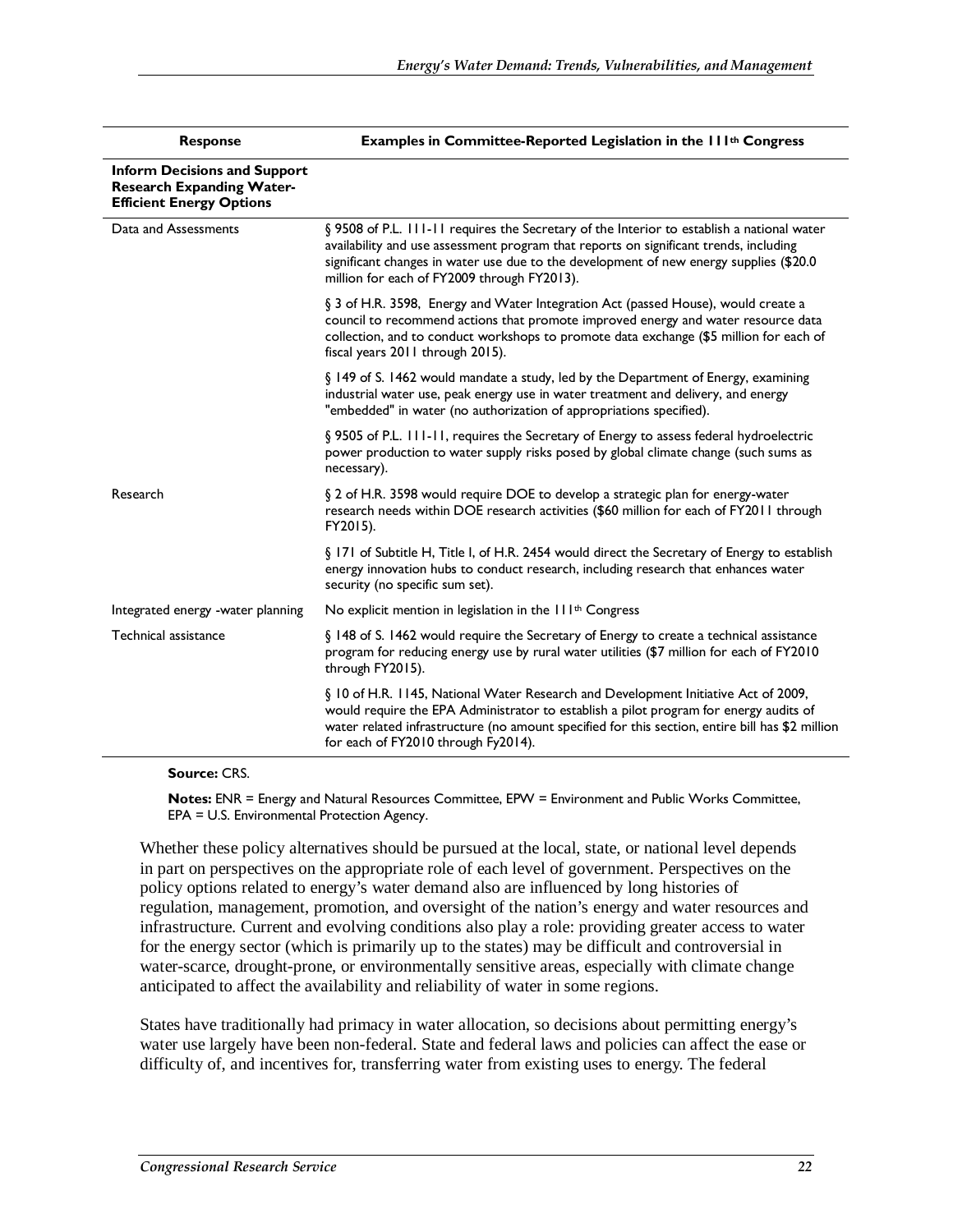government can, if it chooses, promote change in state water laws, institutions, and decisionmaking.<sup>52</sup> Some view this as infringing on states' rights.<sup>53</sup> Similarly, while private entities make many of the decisions on energy's water use, the public sector influences these decisions through numerous routes (e.g., tax incentives, loan guarantees, permits, regulations, planning, education); this influence can come from local, state, or federal policies.

The federal role in water resource allocation and management increases as the federal interest increases—for example, when the use occurs on federal lands. Competing water demands, including those from the energy sector, are raising questions for federal agencies about the operations of federal facilities. For instance, can water delivered to Bureau of Reclamation contractors (e.g., water delivered to irrigation districts in California's Central Valley) be used not for agriculture, but for energy (e.g., evaporative cooling of a concentrating solar power facility)? Can water from an Army Corps of Engineers dam that has multiple purposes (e.g., flood control, navigation, and/or municipal or agricultural water supply) be used for the oil and gas development, and if so, how much water can the Corps provide under existing authorities?

# **Observations and Concluding Remarks**

The energy sector has long been a major water user, so why the current concern? Major energy trends are pushing the energy sector to become more dependent on, and therefore vulnerable to, freshwater availability. This is occurring at a time of increasing concerns about the adequacy and reliability of freshwater supplies due to population growth and climate change. Energy resource and technology paths chosen and capital investments made in the near term are likely to establish long-term trajectories for energy's water use.

Many of the current trends are in part driven by federal policy. The federal government partially shapes the energy sector and at times defines a vision for the nation's energy future (e.g., biofuel production targets). Some stakeholders have raised concerns about the feasibility and consequences of meeting various energy targets and policy proposals, including concerns about physical inputs like water, land, materials, and rare minerals.<sup>54</sup> Because affordable freshwater is a finite resource, commitments of water supplies for the energy sector reduce availability for other sectors and for ecosystems. Local or regional competition for water is often what makes energy's water demand significant; at the same time, it is the regional and local scale of water resources and how they are managed that often complicates many federal water-related actions. The federal role in energy supply and demand raises questions about the policy direction for meeting and managing energy's water needs, among them: If energy security is a national security issue, is energy's water use by association a national security issue? Would this be a justification for federal spending on energy and water efficiency measures?

Water supply concerns are not only being raised in the context of energy. There also is growing concern about water availability and aquatic conditions for meeting the demands of the

<sup>-</sup>52 J. Leshy, "Notes on a Progressive National Water Policy," *Harvard Law & Policy Review*, vol. 3, no. 1 (Winter 2009), pp. 133-159.

<sup>&</sup>lt;sup>53</sup> D. H. Getches, "The Metamorphosis of Western Water Policy: Have Federal Laws and Local Decisions Eclipsed the States' Role?," *Stanford Environmental Law Journal*, vol. 20 (2001), pp. 3-72.

<sup>54</sup> For more on rare minerals in the energy sector, CRS Report R41347, *Rare Earth Elements: The Global Supply Chain*, by Marc Humphries.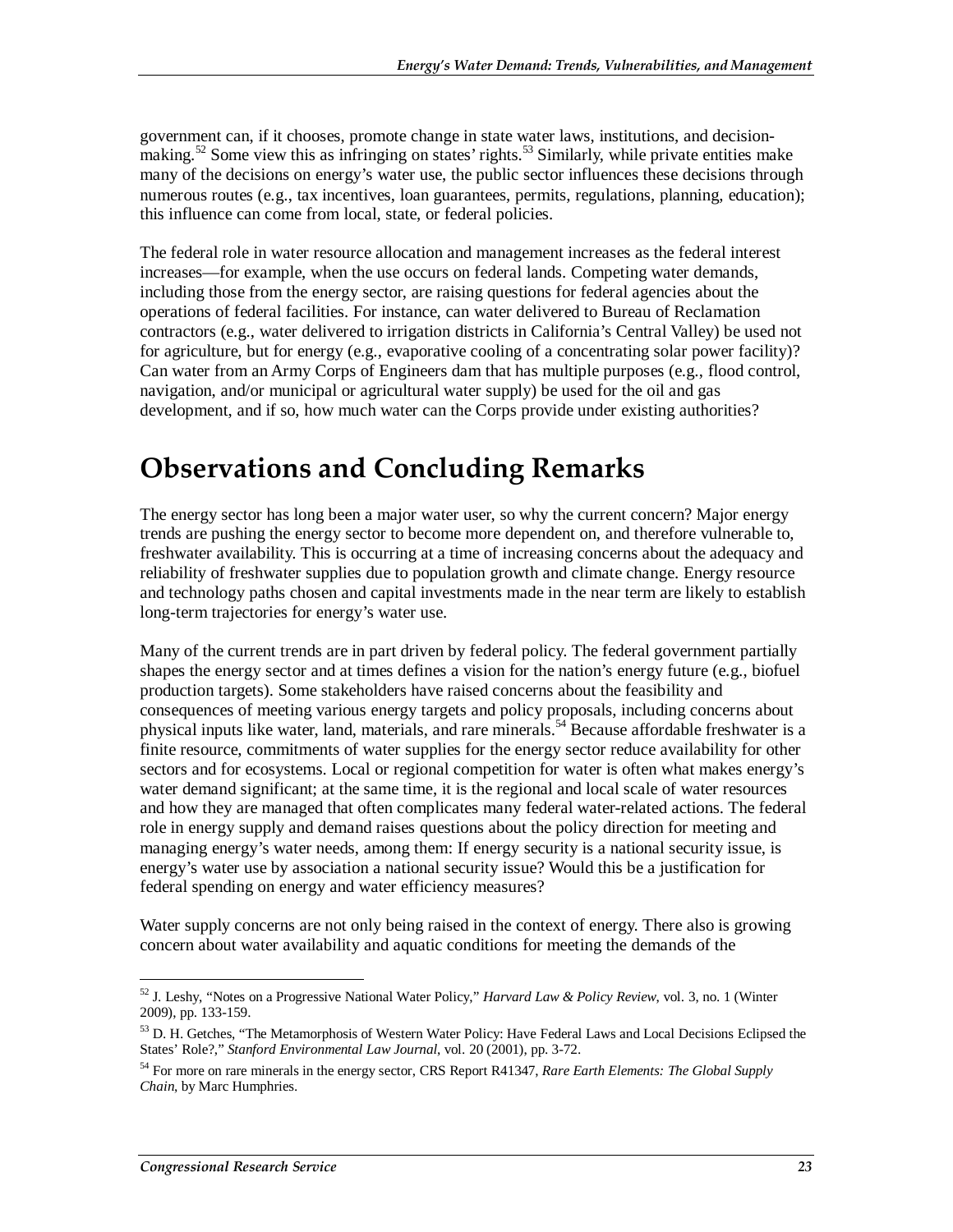agricultural and municipal sectors and the needs of ecosystems and threatened and endangered species; these concerns are raised particularly in the context of droughts and impacts of climate change on water resources. Given available freshwater resources, a challenge for the nation will be to cost-effectively, sustainably, and reliably meet energy demands while satisfying agricultural, municipal, and industrial water demand, as well as ecosystem needs. This challenge raises fundamental and controversial questions about how U.S. freshwater resources are allocated and used for various purposes, and about the availability and value of water in different sectors of the economy and in the environment. At issue for Congress is the role that the federal government and federal funding plays in shaping, meeting, and managing energy's water demand, while accounting for the significant role of the states and private sector in water use decisions.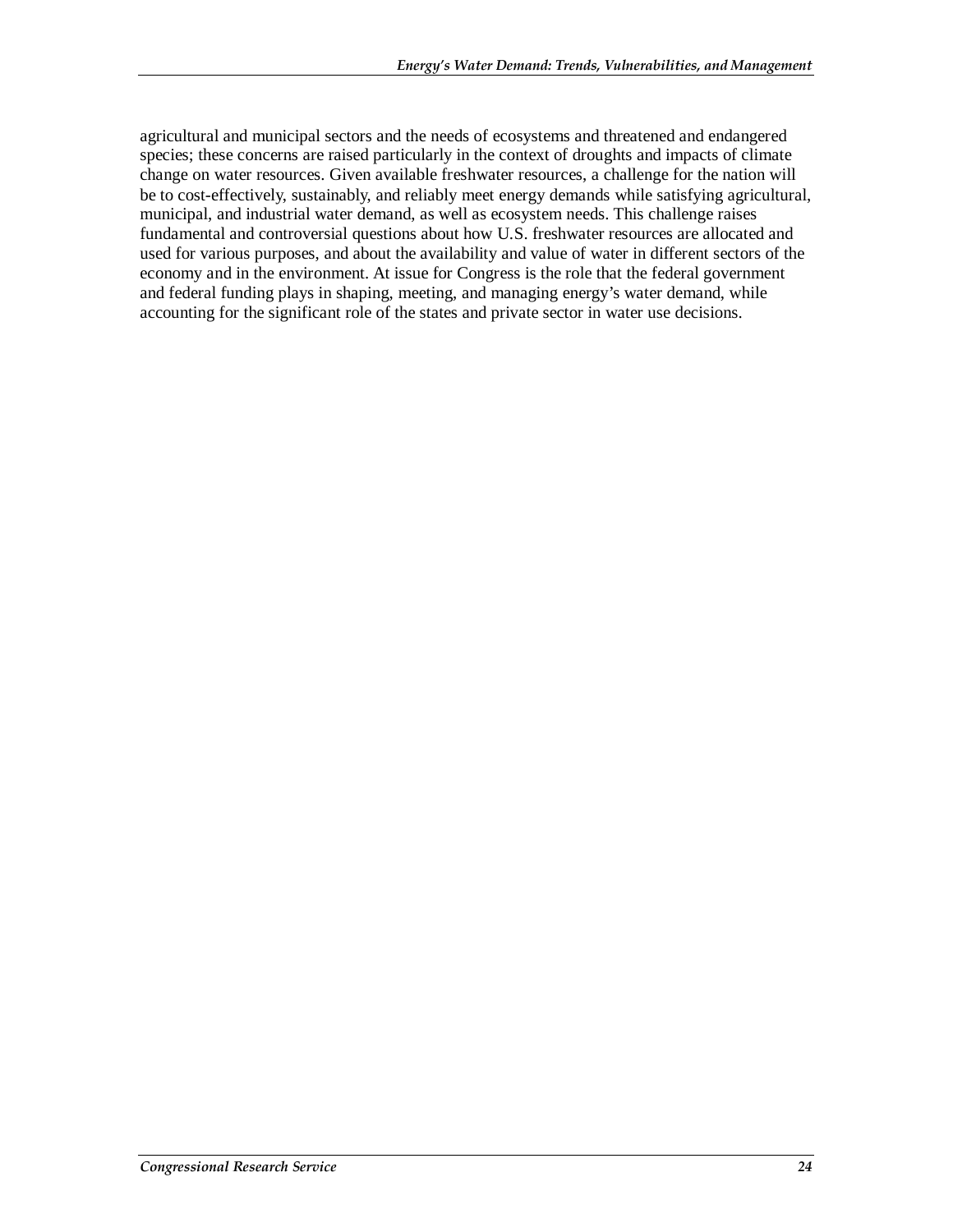# **Appendix A. Energy's Water Consumption Trends**

Ideally, policy and decision makers should know how energy choices and policies compare across a wide array of parameters (e.g., cost, reliability, dispatchability, emissions, land requirements, water use) under different scenarios. That is, informed decisions would require water use data, analyses of least-cost water and energy conservation and efficiency actions, understanding of other water uses and their costs and benefits, life-cycle assessments of energy's water uses and risks, and more. Such assessments are not available. While not addressing this shortfall, **Table A-1** and **Table A-2** summarize the freshwater impacts of numerous shifts in transportation fuels and the electricity sector, respectively.

Without such multi-variable assessments, it is difficult to understand the full implications of energy decisions. While this report focuses on energy's water use, there are a host of other factors to consider when analyzing energy policy tradeoffs. For example, fuel and technologies for generating electricity are not equally dispatchable; that is, is they are not equally able to increase or decrease generation, or to be brought online or shut down to match demand. Thermoelectric facilities using fossil fuel or geothermal sources are advantageous because they can be operated to produce electricity constantly or dialed up or down with demand. While electricity from hydropower, tidal, and wave energy generally can be produced fairly predictably, often the timing of operations is subject to the intensity of tides and waves, to water conditions such as drought or large storms, and to environmental restrictions regarding potential impacts on marine life and ecosystems. In contrast, until more advanced storage technologies become commercially competitive, photovoltaics and wind, which require very little water, remain intermittent sources that generally cannot be dispatched when the sun is not shining or the wind is not blowing.

| <b>Shifts in Imported Fuel Use</b>                                                                       | <b>Change in Domestic Freshwater</b><br><b>Consumption</b> | Impairments of domestic water<br>quality and/or aquatic<br>ecosystems |
|----------------------------------------------------------------------------------------------------------|------------------------------------------------------------|-----------------------------------------------------------------------|
| Domestic fuel sources displace<br>foreign fuels                                                          | Little change or<br>depending on domestic fuel             |                                                                       |
| Domestic oil using enhanced oil<br>recovery displaces foreign gasoline                                   |                                                            | from produced water                                                   |
| Domestic offshore oil displaces<br>foreign oil                                                           | Little change                                              | from spill risk                                                       |
| Fuel conservation (e.g., resulting<br>from increased fuel efficiency<br>standards) decreases oil imports | Little change                                              | Little change                                                         |
| Imported biofuels displace foreign<br>gasoline                                                           | Little change                                              | Little change                                                         |

| Table A-1. Domestic Freshwater Impacts from Transportation Fuel Shifts |  |  |  |  |
|------------------------------------------------------------------------|--|--|--|--|
|                                                                        |  |  |  |  |

**Source:** CRS.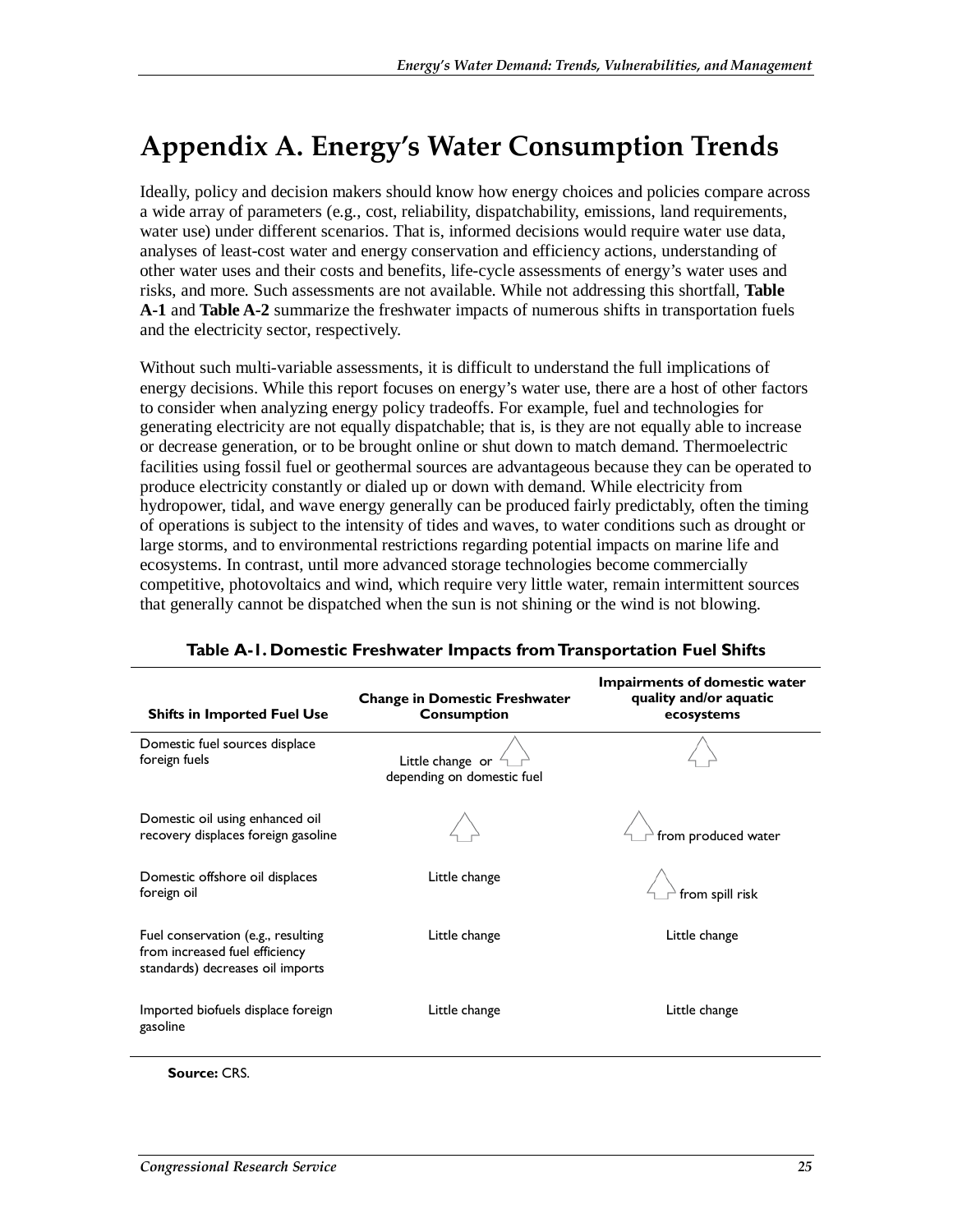| <b>Shifts in Electricity</b><br><b>Generation</b>                     | Change in U.S. Freshwater<br>Consumption | <b>Impairment of Domestic Water</b><br><b>Quality and/or Aquatic</b><br><b>Ecosystems</b>          |  |  |
|-----------------------------------------------------------------------|------------------------------------------|----------------------------------------------------------------------------------------------------|--|--|
| <b>Fuel Source Shift</b>                                              |                                          |                                                                                                    |  |  |
| Nuclear displaces coal                                                | Unclear with current data                | Shift in pollutants generated during<br>fuel extraction, processing, and<br>electricity generation |  |  |
| Concentrating solar power (with<br>freshwater cooling) displaces coal |                                          |                                                                                                    |  |  |
| Domestic natural gas displaces<br>coal                                |                                          | Shift from nonpoint source to more<br>point source pollution                                       |  |  |
| Hydropower without new<br>reservoirs displaces coal                   |                                          | Shift from nonpoint source pollution<br>to potential harm to aquatic<br>ecosystem and species      |  |  |
| Photovoltaics displace coal                                           |                                          |                                                                                                    |  |  |
| Wind displaces coal                                                   |                                          |                                                                                                    |  |  |
| Ocean/tidal/hydrokinetic displace<br>coal                             |                                          | Potential for harm to aquatic<br>ecosystem and species                                             |  |  |
| Geothermal displaces coal                                             |                                          |                                                                                                    |  |  |
| <b>Electricity Sector Shifts</b>                                      |                                          |                                                                                                    |  |  |
| CCS added to a power plant                                            |                                          | unknown                                                                                            |  |  |
| Dry cooling replaces evaporative<br>cooling                           |                                          |                                                                                                    |  |  |
| Electricity conservation decreases<br>electricity consumption         |                                          |                                                                                                    |  |  |

### **Table A-2. Domestic Freshwater Impacts from Electricity Sector Shifts**

**Source:** CRS.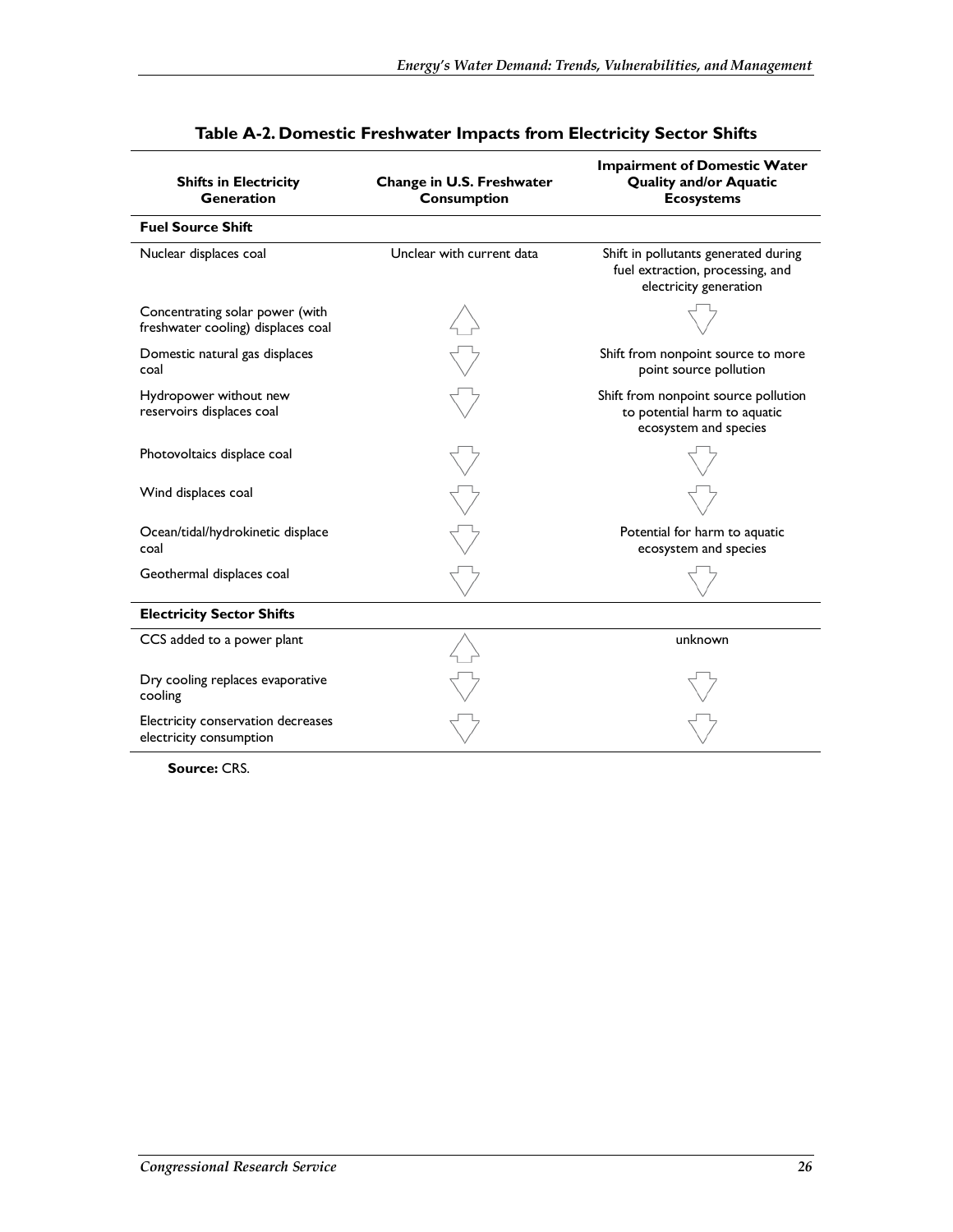# **Appendix B. Water Use by Transportation Fuels**

D. Elcock's study projects that the energy sector's consumptive water use will increase from 6 billion gallons per day (bgd) in 2005 to 10 bgd in 2030 in the areas of fossil fuel mining, production, and processing and bioenergy.55 (See **Figure B-1**.) The growth is dominated by water consumed for bioenergy.<sup>56</sup> The Elcock study and other sources show that the effect of bioenergy on energy's water use was already felt between 2005 and  $2010$ .<sup>57</sup> The projected water demand by bioenergy could drop, potentially significantly, if less-water intense bioenergy is developed and adopted. This projection covers most of the water used to fuel transportation and the water used for obtaining and preparing fossil fuels for use in either transportation or the electricity sector. **Figure B-2** provides data from research on the comparative water intensity of different U.S. transportation fuels. Note that the figure has a logarithmic scale, and that the water consumed traveling on irrigated biofuels is orders of magnitude larger than the water embedded in other fuels.



**Figure B-1. Biofuels Dominate Energy Production's Projected Water Consumption** 

**Source:** Elcock 2010.

 $\overline{a}$ 

<sup>55</sup> Elcock 2010.

<sup>56</sup> Elcock 2010 considered that only energy crops would generate an increase in water consumption. The study's projections for water consumption were based on projections for different biofuels, including corn-based ethanol, cellulosic ethanol, and biodiesel.

 $57$  King 2010, p. 1162.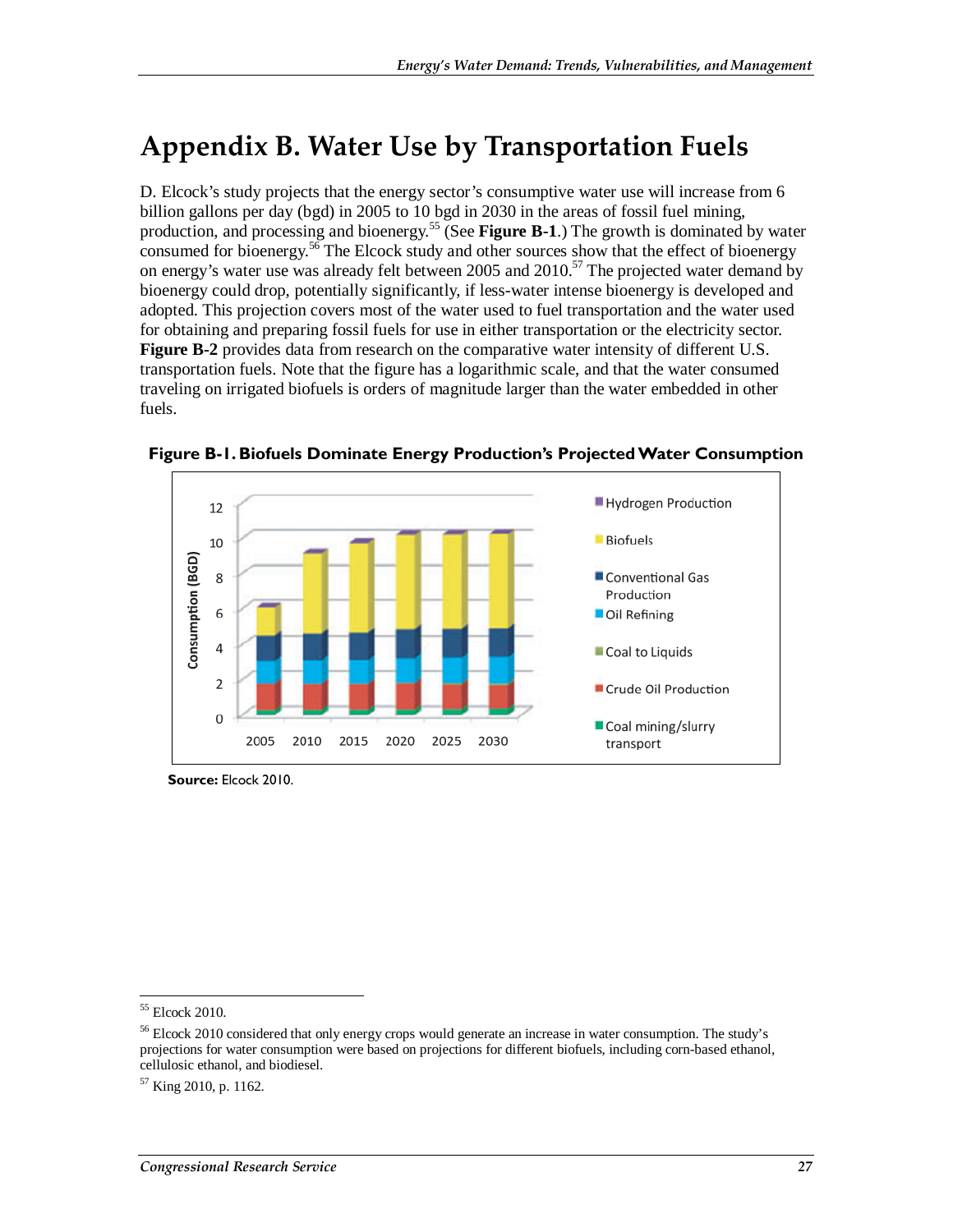

**Figure B-2. Water Intensity of Transportation Fuels** 

**Source:** CRS, modified from M. Mantell, "Abundant, Affordable, and Surprisingly Water Efficient," presented at 2009 GWCP Water/Energy Sustainability Symposium in Salt Lake City, September 13-16, 2009. Original data from C. King and M. Webber, "Water Intensity of Transportation," *Environmental Science & Technology*, vol . 42, no. 21 (2009), available at http://pubs.acs.org/doi/pdf/10.1021/es800367m.

**Notes:** NG = natural gas; CNG = compressed natural gas. Note the logarithmic scale.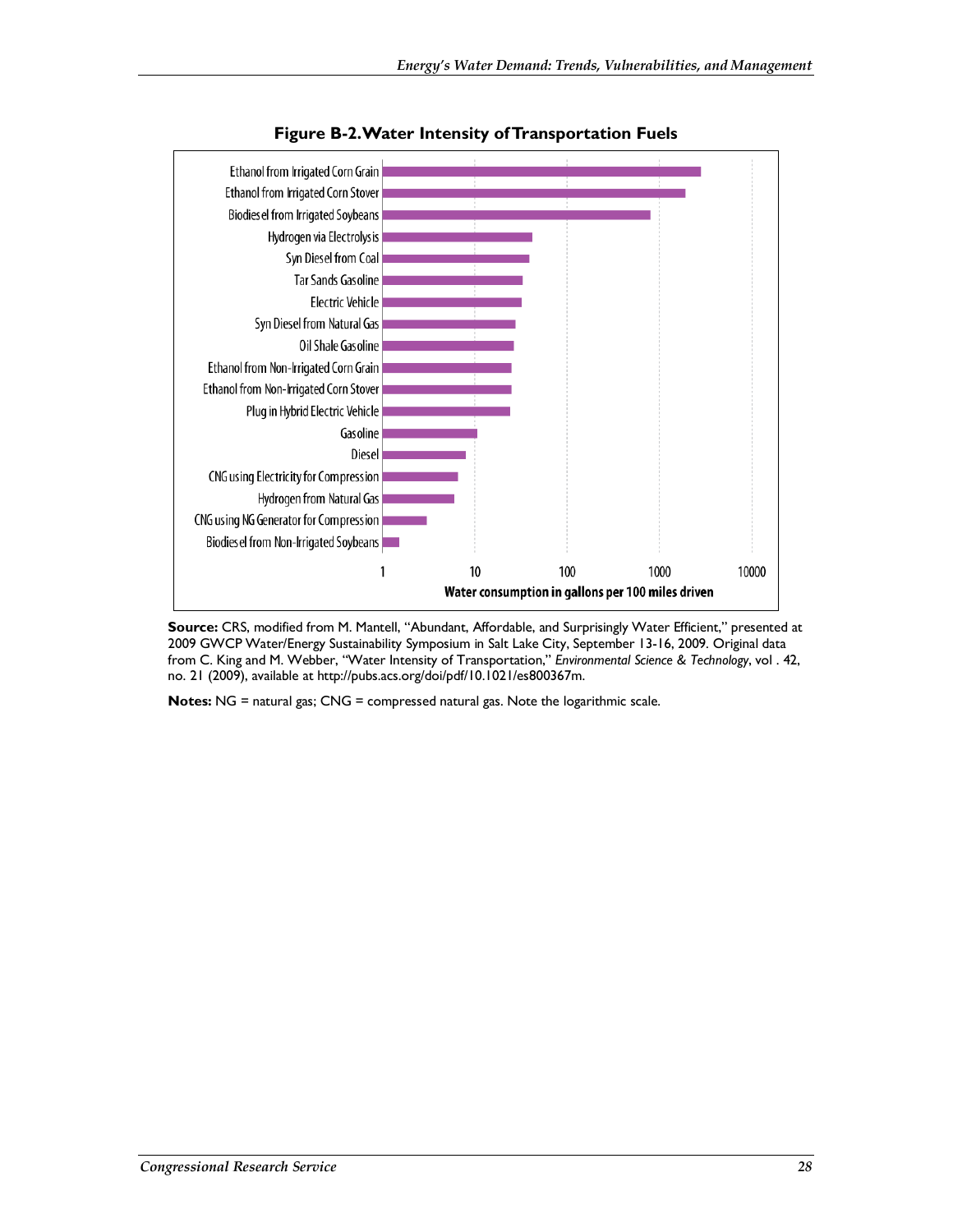# **Appendix C. Water Use for Electricity Generation**

Trends in the electricity sector contributing to increased water consumption currently overwhelm actions that reduce water consumption. As a result, local water challenges presented by electric generation are becoming more common in many water-constrained areas. These challenges may drive action to reduce electricity's freshwater footprint, such as the adoption of water-efficient electricity generation and water-efficient thermoelectric cooling options, or the use of impaired water. This appendix describes the available data on the electricity sector's water consumption and data on the different electricity generation's water use. Then it presents alternative thermoelectric cooling choices that may reduce electricity's water use. Lastly, it discusses the tradeoffs between water use and other characteristics (e.g., environmental impacts, reliability, dispatchability) of electric generation from hydropower facilities, photovoltaic solar and wind installations, and geothermal resources.

### **Data on Electricity's Water Use**

Available estimates for the electricity sector's water consumption focus primarily on thermoelectric cooling water needs because cooling dominates water use during generation. Other aspects of electric production (e.g., fuel mining and processing) also use water. (See **Table C-1**.) Data and projections on the water consumed in the mining, production, and processing of fuels for generating electricity are bundled with the production of fossil fuels used in the transportation sector, like the Elcock study. The projections in **Figure 2** for thermoelectric cooling come from the Elcock study, which was based on projections in a 2007 report by NETL.<sup>58</sup> The NETL projections are limited to coal, natural gas, and nuclear-powered facilities; that is, they do not calculate water use changes that would occur from shifts in the electricity sector broadly (e.g., adoption of more wind or photovoltaics) or shifts in thermoelectric generation more specifically (e.g., concentrating solar power or biomass generation). Elcock assumed that biomass generation for electricity production would be based in regions not requiring irrigation.<sup>59</sup>

No analyses of electricity's total water consumption or how it may change under different policies exist; this type of analysis is difficult to perform without reliable data on water intensities of different electricity generation technologies and fuels. No authoritative comparison of the various water intensities of electricity generation options exists. **Figure C-1** and **Figure C-2** illustrate the best available data for average water intensities for various electricity alternatives, with and without carbon mitigation using CCS, respectively. These figures are based on **Table C-1**, which represents the best available data on water consumed in producing electricity using various fuels and technologies.<sup>60</sup> The data in **Figure C-1** are imperfect and come from multiple sources, raising questions about whether the data can be used to make accurate comparisons across technologies.

<sup>-</sup>58 NETL, *Estimating Freshwater Needs to Meet Future Thermoelectric Generation Requirements*, 2007.

<sup>59</sup> Elcock 2010, p. 451. For more, see CRS Report RL34738, *Cellulosic Biofuels: Analysis of Policy Issues for Congress*, by Kelsi Bracmort et al.

<sup>60</sup> Argonne National Laboratory released for comment the following report: ANL, *DRAFT Water Use in the Development and Operation of Geothermal Power Plants*, September 2010, http://www1.eere.energy.gov/geothermal/ pdfs/geothermal\_water\_use\_draft.pdf, hereafter referred to as Argonne 2010. The draft links its geothermal water use findings with water intensities of other electricity generation. The report cited references from the early 1990s for fuel processing, and those references cited materials from the late 1970s to the early 1990s. Other articles also use data from these sources (e.g., V. Fthenakis and H.C. Kim, "Life-cycle Uses of Water in U.S. Electricity Generation," *Renewable*  (continued...)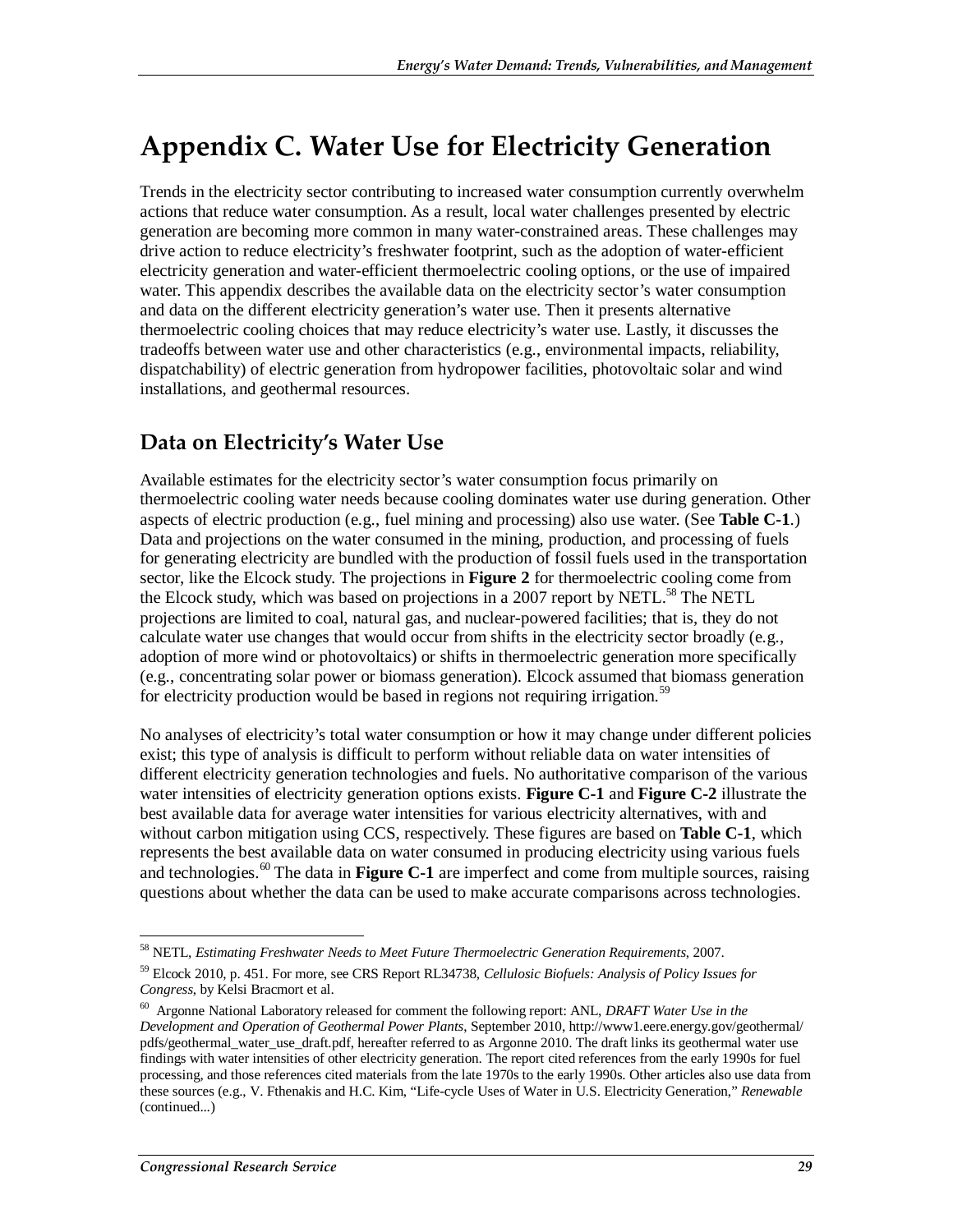

**Figure C-1. Water Intensity of Electricity Generation Alternatives without CCS** 

**Source:** CRS. Data represent evaporative-cooled thermoelectric, except for geothermal, see **Table C-1**. IGCC = Integrated Gasification Combined-Cycle; CC = Combined Cycle.



**Figure C-2. Water Intensity of Electricity Generation Alternatives with CCS** 



<u>.</u>

<sup>(...</sup>continued)

*and Sustainable Energy Reviews*, vol. 14 (2010), pp. 2039-2048). Continued reliance on older sources demonstrates a knowledge gap on current water use in fuel acquisition and preparation. Changes in the U.S. fossil fuel practices (e.g., natural gas extraction through fracturing) in recent decades may have significantly altered water use for fuel.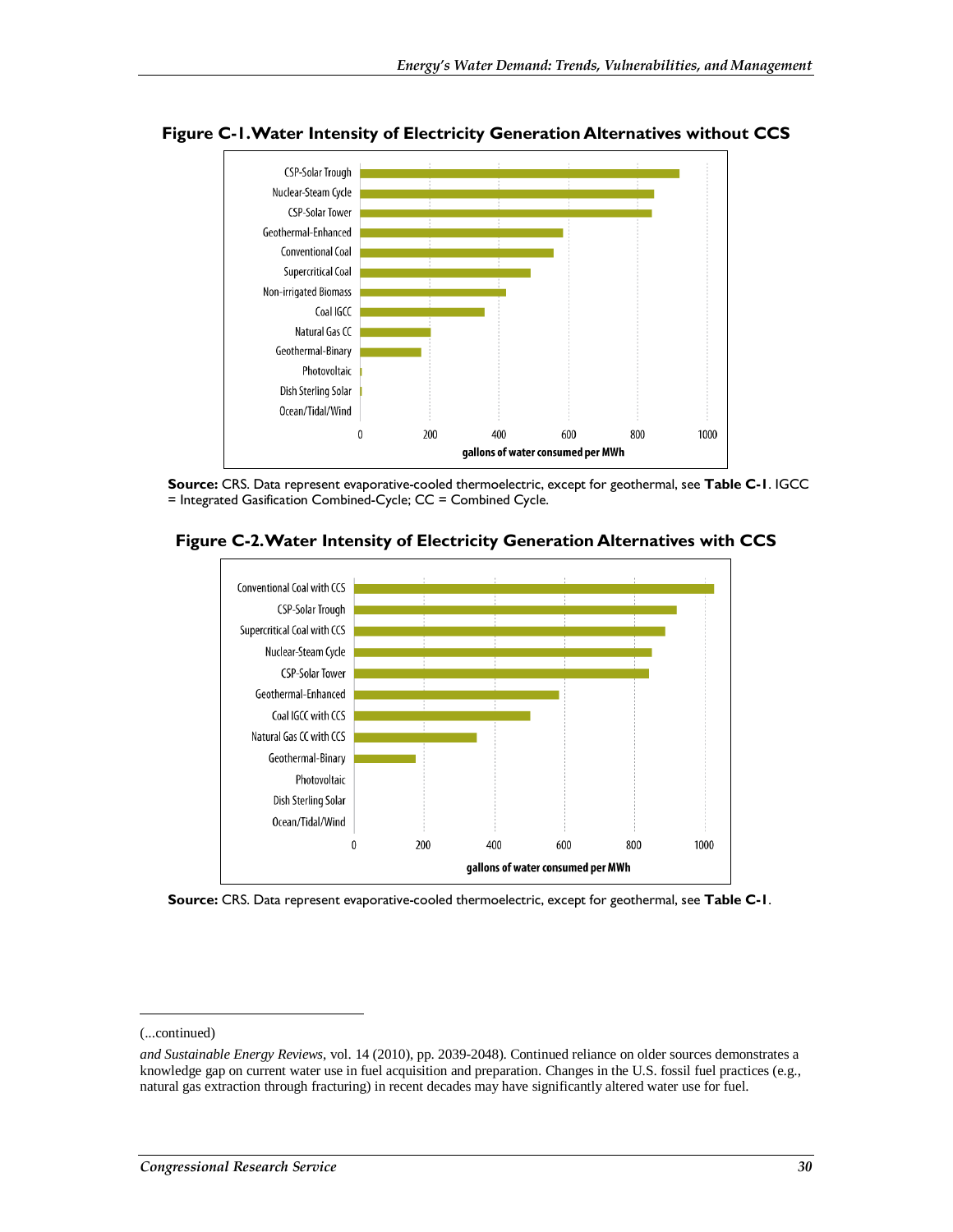| <b>Generation</b><br><b>Technology and Fuel</b> | <b>Water for</b><br><b>Fuel Mining,</b><br>Production,<br>or Processing<br>(gal/MWh) | <b>Evaporative</b><br>Cooling<br>Water at<br><b>Power Plant</b><br>(gal/MWh) | <b>Other Water</b><br>Used for<br><b>Power Plant</b><br><b>Operations</b><br>(gal/MWh) | Avg. Total<br>Water<br><b>Intensity</b><br>(gal/MWh) | Data<br><b>Sources</b>               |
|-------------------------------------------------|--------------------------------------------------------------------------------------|------------------------------------------------------------------------------|----------------------------------------------------------------------------------------|------------------------------------------------------|--------------------------------------|
| <b>Biomass/Waste</b>                            |                                                                                      |                                                                              |                                                                                        |                                                      |                                      |
| Non-irrigated biomass                           | 0                                                                                    | 300-480                                                                      | 30                                                                                     | 420                                                  | <b>DOE 2006</b>                      |
| Non-irrigated biomass<br>with CCS               | 0                                                                                    | Not available                                                                | 30                                                                                     |                                                      | <b>DOE 2006</b>                      |
| Irrigated biomass                               | Highly variable                                                                      | 300-480                                                                      | 30                                                                                     |                                                      | <b>DOE 2006</b>                      |
| Municipal waste                                 | Not available                                                                        | 300-480                                                                      | 30                                                                                     | 420                                                  | <b>DOE 2006</b>                      |
| Coal                                            |                                                                                      |                                                                              |                                                                                        |                                                      |                                      |
| Conventional/Subcritical<br>coal                | $5-74$                                                                               | 449                                                                          | 68                                                                                     | 557                                                  | DOE 2006;<br><b>NETL 2009</b>        |
| Conventional/Subcritical<br>coal with CCS       | 5-74                                                                                 | 884                                                                          | 0                                                                                      |                                                      | DOE 2006;<br><b>NETL 2009</b>        |
| Supercritical coal                              | $5-74$                                                                               | 392                                                                          | 59                                                                                     | 491                                                  | DOE 2006;<br><b>NETL 2009</b>        |
| Supercritical coal with<br>CCS                  | $5 - 74$                                                                             | 759                                                                          | 86                                                                                     |                                                      |                                      |
| Ultra-supercritical Coal                        | Not available                                                                        | Not available                                                                | Not available                                                                          |                                                      |                                      |
| Ultra clean coal                                | Not available                                                                        | Not available                                                                | Not available                                                                          |                                                      |                                      |
| Coal IGCC (slurry fed)                          | 30-70                                                                                | 290                                                                          | 9                                                                                      | 359                                                  | <b>DOE 2006:</b><br><b>NETL 2009</b> |
| Coal IGCC (slurry fed)<br>with CCS              | 30-70                                                                                | 355                                                                          | 97                                                                                     | 502                                                  | DOE 2006;<br><b>NETL 2009</b>        |
| Coal IGCC (dry fed)                             | $5 - 74$                                                                             | 243                                                                          | 53                                                                                     | 336                                                  | DOE 2006;<br><b>NETL 2009</b>        |
| Coal IGCC (dry fed)<br>with CCS                 | $5 - 74$                                                                             | 355                                                                          | 120                                                                                    | 515                                                  | <b>DOE 2006:</b><br><b>NETL 2009</b> |
| Geothermal                                      |                                                                                      |                                                                              |                                                                                        |                                                      |                                      |
| Enhanced geothermal                             | 0                                                                                    | Dry cooling                                                                  | 290-720                                                                                | 585                                                  | Argonne<br>2010                      |
| Geothermal binary                               | 0                                                                                    | Dry cooling                                                                  | 80-270<br>175                                                                          |                                                      | Argonne<br>2010                      |
| Geothermal flash                                | 0                                                                                    | Dry cooling                                                                  | 8<br>$5 - 10$                                                                          |                                                      | Argonne<br>2010                      |
| Hydroelectric                                   |                                                                                      |                                                                              | Evaporation<br>varies with site                                                        |                                                      | <b>NREL 2003</b>                     |
| <b>Natural Gas</b>                              |                                                                                      |                                                                              |                                                                                        |                                                      |                                      |
| Natural gas combined-<br>cycle                  | П                                                                                    | 192                                                                          | 0                                                                                      | 203                                                  | DOE 2006;<br><b>NETL 2009</b>        |
| Natural gas combined-<br>cycle with CCS         | П                                                                                    | 338                                                                          | 0                                                                                      | 349                                                  | DOE 2006;<br><b>NETL 2009</b>        |

### **Table C-1. Water Consumption for Electricity Generation by Fuel Source**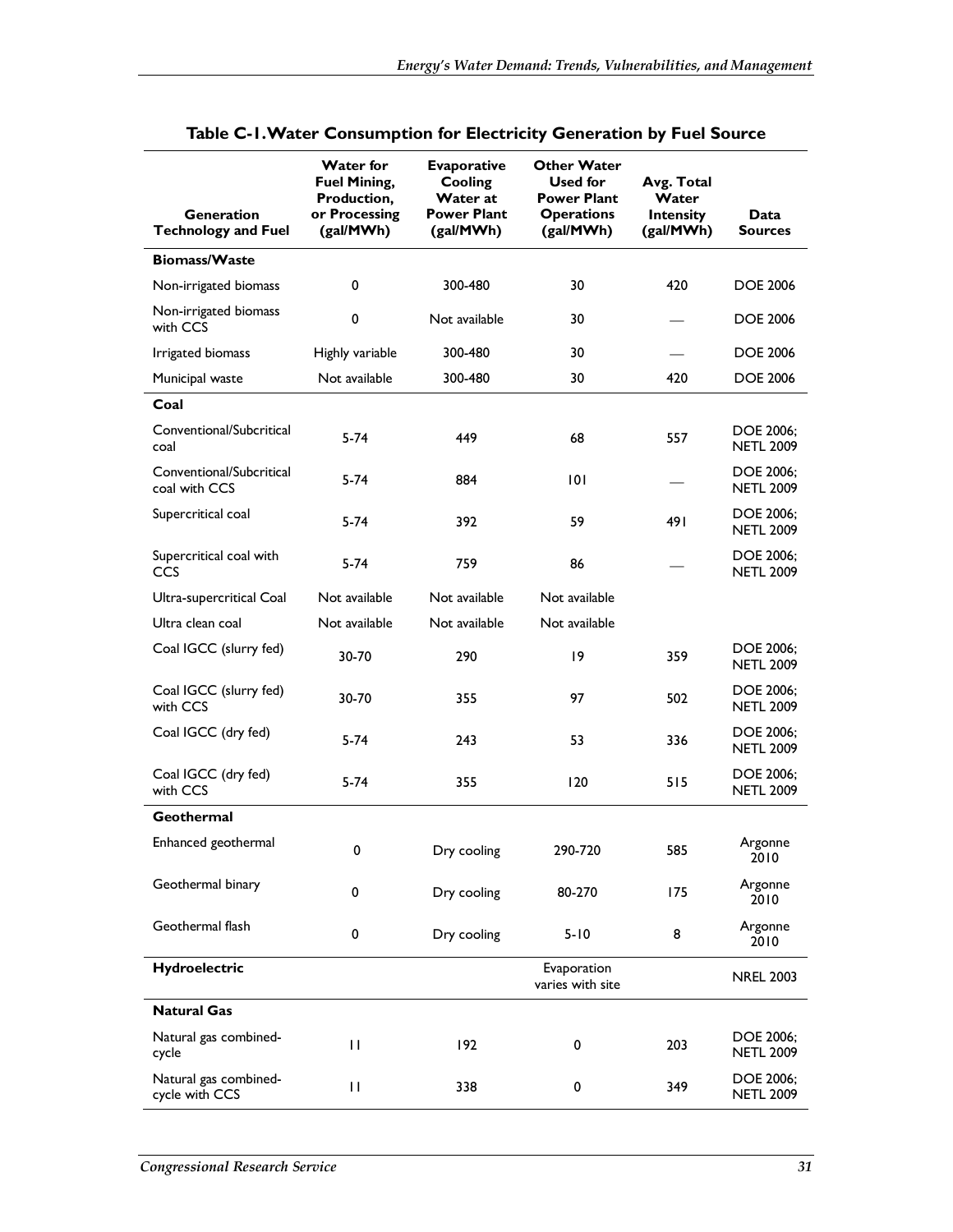| Generation<br><b>Technology and Fuel</b> | <b>Water for</b><br><b>Fuel Mining,</b><br>Production,<br>or Processing<br>(gal/MWh) | <b>Evaporative</b><br>Cooling<br>Water at<br><b>Power Plant</b><br>(gal/MWh) | <b>Other Water</b><br>Used for<br><b>Power Plant</b><br><b>Operations</b><br>(gal/MWh) | Avg. Total<br>Water<br><b>Intensity</b><br>(gal/MWh) | Data<br><b>Sources</b>       |
|------------------------------------------|--------------------------------------------------------------------------------------|------------------------------------------------------------------------------|----------------------------------------------------------------------------------------|------------------------------------------------------|------------------------------|
| <b>Nuclear</b>                           |                                                                                      |                                                                              |                                                                                        |                                                      |                              |
| Nuclear steam cycle                      | 45-150                                                                               | 720<br>(cooling pond)                                                        | 30<br>848                                                                              |                                                      | <b>DOE 2006</b>              |
| Nuclear boiling water                    | $45 - 150$                                                                           | Not available                                                                |                                                                                        |                                                      | <b>DOE 2006</b>              |
| High temperature gas<br>cooled nuclear   | $45 - 15$                                                                            | Not Available                                                                |                                                                                        |                                                      | <b>DOE 2006</b>              |
| Small modular nuclear                    | Not Available                                                                        | Dry cooling<br>possible                                                      | Not available                                                                          |                                                      |                              |
| Ocean/Tidal                              | 0                                                                                    | Not applicable                                                               | Not available                                                                          | 0                                                    |                              |
| Oil                                      |                                                                                      |                                                                              |                                                                                        |                                                      |                              |
| Oil                                      | No data                                                                              | 300-480                                                                      | Not available                                                                          |                                                      | <b>DOE 2006</b>              |
| Oil from enhanced oil<br>recovery        | Highly variable,<br>potentially<br>significant                                       | 300-480                                                                      | Not available                                                                          |                                                      | <b>DOE 2006</b>              |
| <b>Solar</b>                             |                                                                                      |                                                                              |                                                                                        |                                                      |                              |
| CSP - solar trough                       | 0                                                                                    | 760-920                                                                      | 80                                                                                     | 920                                                  | <b>DOE 2006:</b><br>DOE n.d. |
| $CSP - solar tower$                      | 0                                                                                    | 750                                                                          | 90                                                                                     | 840                                                  | DOE 2006;<br>DOE n.d.        |
| Dish Engine Solar                        | 0                                                                                    | Air cooled                                                                   | 4                                                                                      | 4                                                    | <b>NREL 2002</b>             |
| Photovoltaics                            | 0                                                                                    | Not applicable                                                               | 4, higher for<br><b>locations</b><br>requiring more<br>panel washing                   | 4                                                    | <b>NREL 2002</b>             |
| Wind - onshore or<br>offshore            | negligible                                                                           |                                                                              |                                                                                        | 0                                                    | <b>DOE 2008</b>              |

#### **Sources:**

Argonne National Laboratory released for comment the following report: ANL, *DRAFT Water Use in the Development and Operation of Geothermal Power Plants*, Sep. 2010.

*Energy Demands on Water Resources: Report to Congress on the Interdependency of Energy and Water*, Dec. 2006. DOE, *Concentrating Solar Power Commercial Application Study: Reducing Water Consumption of Concentrating Solar Power Electricity Generation*, Washington, DC, no date (n.d.).

NETL, *Estimating Freshwater Needs to Meet Future Thermoelectric Generation Requirements (2009 Update)*, 2009. NREL, *Fuel from the Sky: Solar Power's Potential for Western Energy Supply*, NREL/SR-550-32160 July 2002. P. Torcellini et al., *Consumptive Water Use for U.S. Power Production* (NREL), 2003.

**Notes:** Evaporative cooling for thermoelectric facilities is assumed, unless otherwise noted in the table. Data do not include water consumed in manufacturing or construction. While the total column represents the average total water consumption for a unit of electricity, the water for fuel production may occur at a different location than the water consumed at the power plant.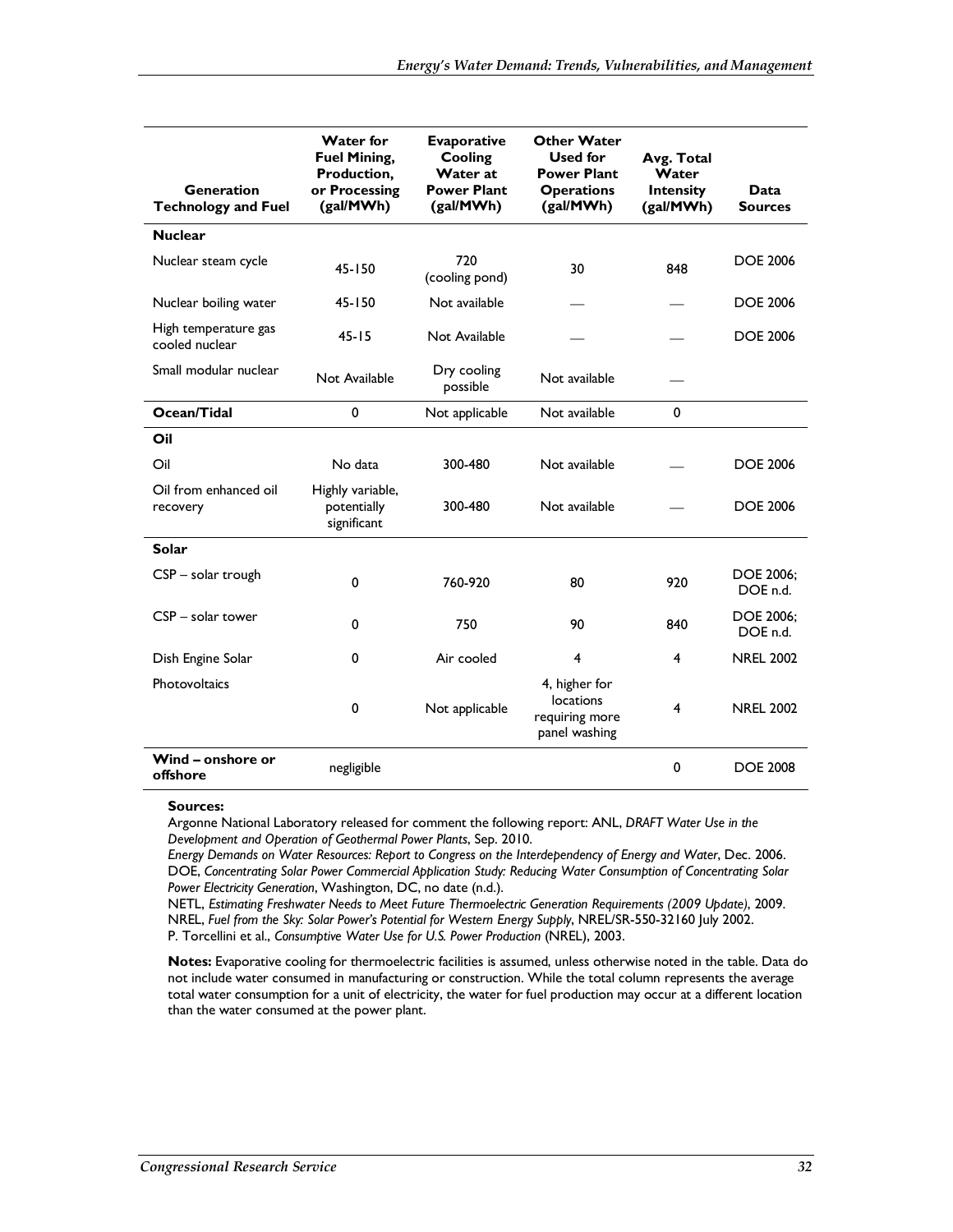## **Thermoelectric Cooling: Emerging Alternatives**

The withdrawal and water quality impacts of once-through cooling have resulted in newer power plants generally using evaporative cooling.<sup>61</sup> Emerging cooling technologies have the potential to use much less freshwater than once-through or evaporative cooling. These include dry cooling (previously discussed), hybrid dry-wet cooling, cooling with fluids other than freshwater, and more innovative technologies (e.g., wet-surface air coolers, advanced wet cooling). However, these alternatives have their own costs and disadvantages.

A DOE report found that dry cooling could reduce water consumption to roughly 80 gal/MWh for solar troughs and 90 gal/MWh for solar towers.<sup>62</sup> While they consume less water, dry and hybrid cooling systems have financial as well as efficiency costs. Total annualized costs for dry cooling tower systems can be four times those of evaporative cooling tower systems.<sup>63</sup> Due to the higher cooling and lower generation efficiency costs, the cost of electricity from a dry cooled plant may be 10% higher than a similar wet cooled plant.<sup>64</sup> Dry cooling uses fans to blow air for steam condensation. While power plants with dry cooling use considerably less water, dry cooling is less effective at cooling the power plant than evaporative cooling, thus reducing electric generation at the facility. The DOE report also found that electricity generation at a dry-cooled facility dropped off at ambient temperatures above 100°F. For a solar parabolic trough facility in the Southwest, the benefit in the reduction in water consumption from dry cooling resulted in cost increases of 2% to 9% and a reduction in energy generation of 4.5% to 5%.<sup>65</sup> The cost and energy generation penalties for dry cooling depend largely on how much time a facility has ambient temperature above 100°F. Dry cooling would reduce generation on the same hot days when summer peak electricity demand is greatest.

64 Letter from Ric O'Connell, Renewable Energy Consultant, Black & Veatch, to Environmental Working Group, Renewable Energy Transmission Initiative, June 25, 2008.

<sup>-</sup> $<sup>61</sup>$  Chemicals added to the water at a thermoelectric facility to extend equipment life and improve operational efficiency</sup> (e.g., demineralize regenerants and rinses to prevent biological growth) can degrade water quality when discharged into the environment. To comply with water quality regulations promulgated under the Clean Water Act, thermoelectric facilities constructed after January 17, 2002, generally use evaporative cooling. EPA has begun revising these rules, which were issued in 1982. Separately under the Clean Water Act, EPA regulates cooling water intake structures, which protect fish from entrainment at the intake point. EPA is developing a rule to address water intake structures for some existing thermoelectric facilities, which is expected to be proposed in 2011; the rule may affect decisions about power plan retirements and cooling technology.

<sup>62</sup> DOE, *Concentrating Solar Power Commercial Application Study: Reducing Water Consumption of Concentrating Solar Power Electricity Generation*, no date,: http://www1.eere.energy.gov/solar/pdfs/csp\_water\_study.pdf.

<sup>63</sup> The Hewlett Foundation and The Energy Foundation, *The Last Straw: Water Use by Power Plants in the Arid West*, April 2003, pg. 12, http://www.catf.us/publications/reports/The\_Last\_Straw.pdf. Another source estimates that dry cooling and hybrid wet-dry cooling have capital costs 1.1 to 5 times higher than wet cooling (California Energy Commission, *Comparison of Alternate Cooling Technologies for California Power Plants: Economic, Environmental and Other Tradeoffs*, Consultant Report 500-02-079F, Sacramento, CA, Feb. 2002, p. 1-9, http://www.energy.ca.gov/ reports/2002-07-09\_500-02-079F.PDF). This same source provides an example of the cooling system capital costs for a 500 MW combined-cycle power plant ─ \$3.6 million for a wet cooling tower versus \$25.5 million for a dry cooling system (ibid., p. 5-16 and p. 5-39).

<sup>&</sup>lt;sup>65</sup>The loss in generation efficiency is from insufficient cooling of the turbine exhaust steam, increasing steam turbine back pressure. While efficiency losses also are typical of wet-cooled systems when inlet water temperatures exceed design temperatures, the lower cooling capacity of air versus water makes dry cooling more sensitive to temperature changes and efficiency losses than wet cooling. A power plant with dry cooling can experience a 1% loss in efficiency for each 1°F increase of the condenser, which is limited by ambient temperatures (C. Kutscher, A. Buys, and C. Gladden, *Hybrid Wet/Dry Cooling for Power Plants*, NREL, presented at Parabolic Trough Technology Workshop, Incline Village, NV, Feb. 14, 2006, http://www.nrel.gov/docs/fy06osti/40026.pdf.). Electricity output is also decreased by the additional electricity requirement of running the fans and pumps of the air cooling system.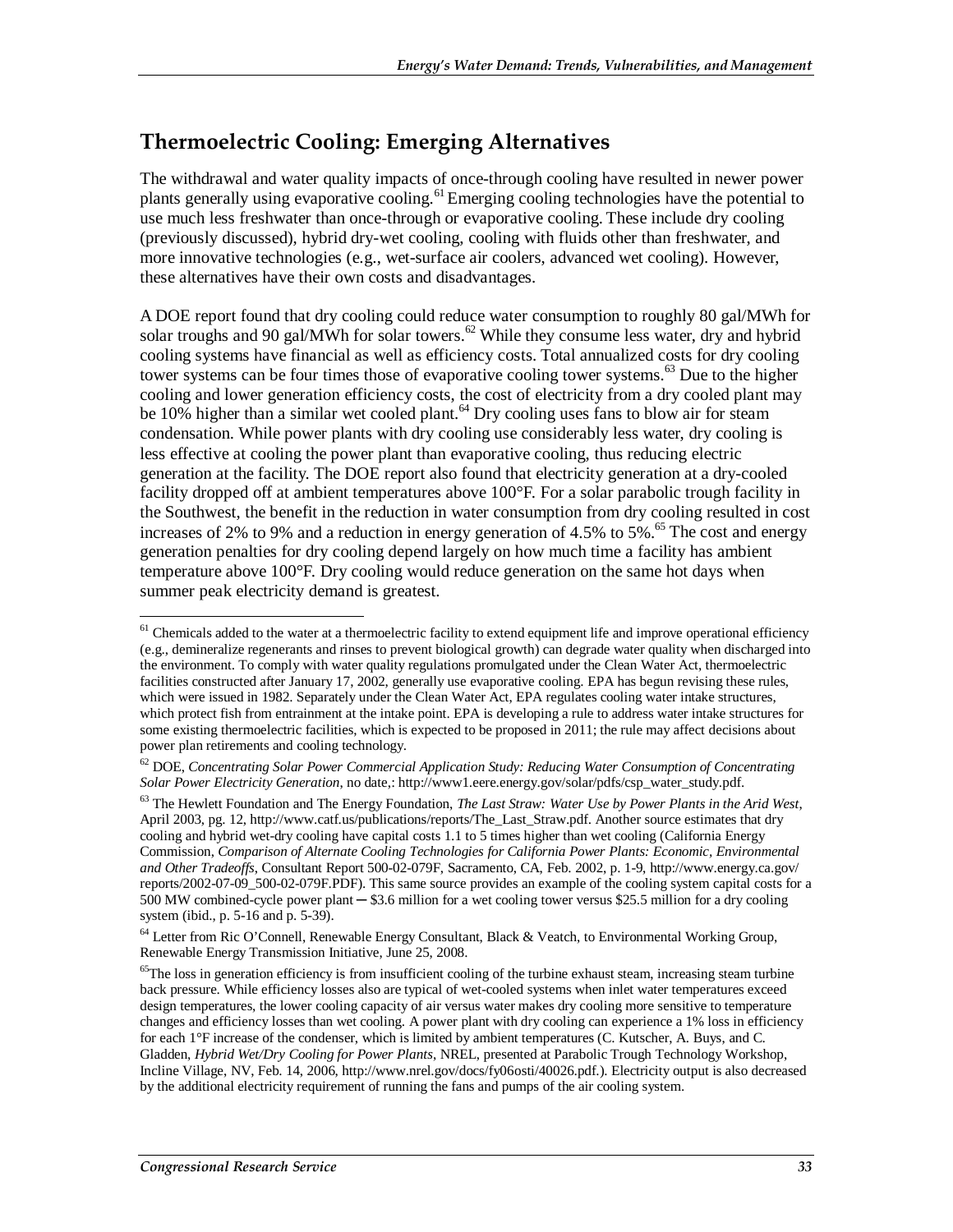Hybrid wet-dry cooling attempts to balance water consumption with power generation efficiency; it remains under development for commercial scale applications. To weigh the tradeoffs in energy generation, cost, and water use, DOE researched hybrid cooling processes that combine dry and evaporative cooling. The hybrid system consists of parallel evaporative and dry cooling facilities, with the evaporative cooling operating only on hot days. By using dry cooling generally and evaporative cooling above certain ambient temperatures, losses of thermal efficiency from dry cooling can be reduced. How often the evaporative cooling is used determines how much water is consumed and the effect of hot days on thermal efficiency. DOE found that a hybrid cooling system in the Southwest using 50% of the water of evaporative cooling would maintain 99% of the performance of an evaporative-cooled facility. A hybrid cooling system using 10% of the water of evaporative cooling would maintain 97% of the energy performance.

Another means for decreasing freshwater impacts is employing alternative water sources for evaporative-cooling.<sup>66</sup> These alternative water sources include effluent from wastewater treatment plants<sup>67</sup> or other reclaimed or impaired water, such as brackish or low-quality groundwater<sup>68</sup> and mine pool water.<sup>69</sup> These alternative water sources, however, may lead to additional scaling, corrosion, and fouling of cooling equipment or require pretreatment before cooling use. Additional research may be able to improve the viability of saline water cooling. Availability of alternative water sources in proximity to electricity generation facilities is a potential limitation to their use. Understanding of the opportunities for brackish cooling alternatives is likely to be improved when the assessment of brackish groundwater authorized by Section 9507 of P.L. 111- 11, the Omnibus Public Land Management Act of 2009, becomes available.

## **Tradeoffs of Select Electricity Generation Technologies**

### **Hydroelectric Generation**

Hydroelectric power is produced when water passes through a turbine. Turbines for large-scale hydroelectric generation are located at dams. Electricity at U.S. hydropower facilities is produced with relatively low greenhouse gas emissions. However, hydropower's environmental effects can be significant. Conventional hydropower development through dam building often significantly alters river ecosystems, harming many indigenous species. Drought and changes to hydrology, such as possible reduction in snowpack under a changing climate, can reduce electricity generation at hydropower facilities because of the effects on reservoir operations and levels.

Constructing new large dams is contentious; therefore, efforts to identify opportunities for increasing hydropower generation have focused on smaller-scale opportunities or improved efficiency and expansion of hydropower at existing facilities.<sup>70</sup> The Electric Power Research

<u>.</u>

<sup>&</sup>lt;sup>66</sup>While there is interest in using alternative water sources such as coastal waters for cooling, there is concern about harm to marine ecosystems.

 $67$  For example, the Palo Verde Nuclear Generating Station near Phoenix, AZ, uses wastewater effluent for cooling.

<sup>68</sup> D. Lawrence et al., *Power Plant Engineering – Design and Construction*, (Black & Veatch, Chapman & Hall: New York, 1996).

<sup>69</sup> J. A. Veil., J. M. Kupar, and M. G. Puder, Argonne National Laboratory, *Use of Mine Pool Water for Power Plant Cooling*, September 2003, http://www.ipd.anl.gov/anlpubs/2006/11/57830.pdf.

 $70$  Whether hydroelectric power generation is a renewable is a subject of debate largely because of the environmental impacts of dams and their reservoirs. For more information on small-scale and low-head hydropower, see CRS Report R41089, *Small Hydro and Low-Head Hydro Power Technologies and Prospects*, by Richard J. Campbell.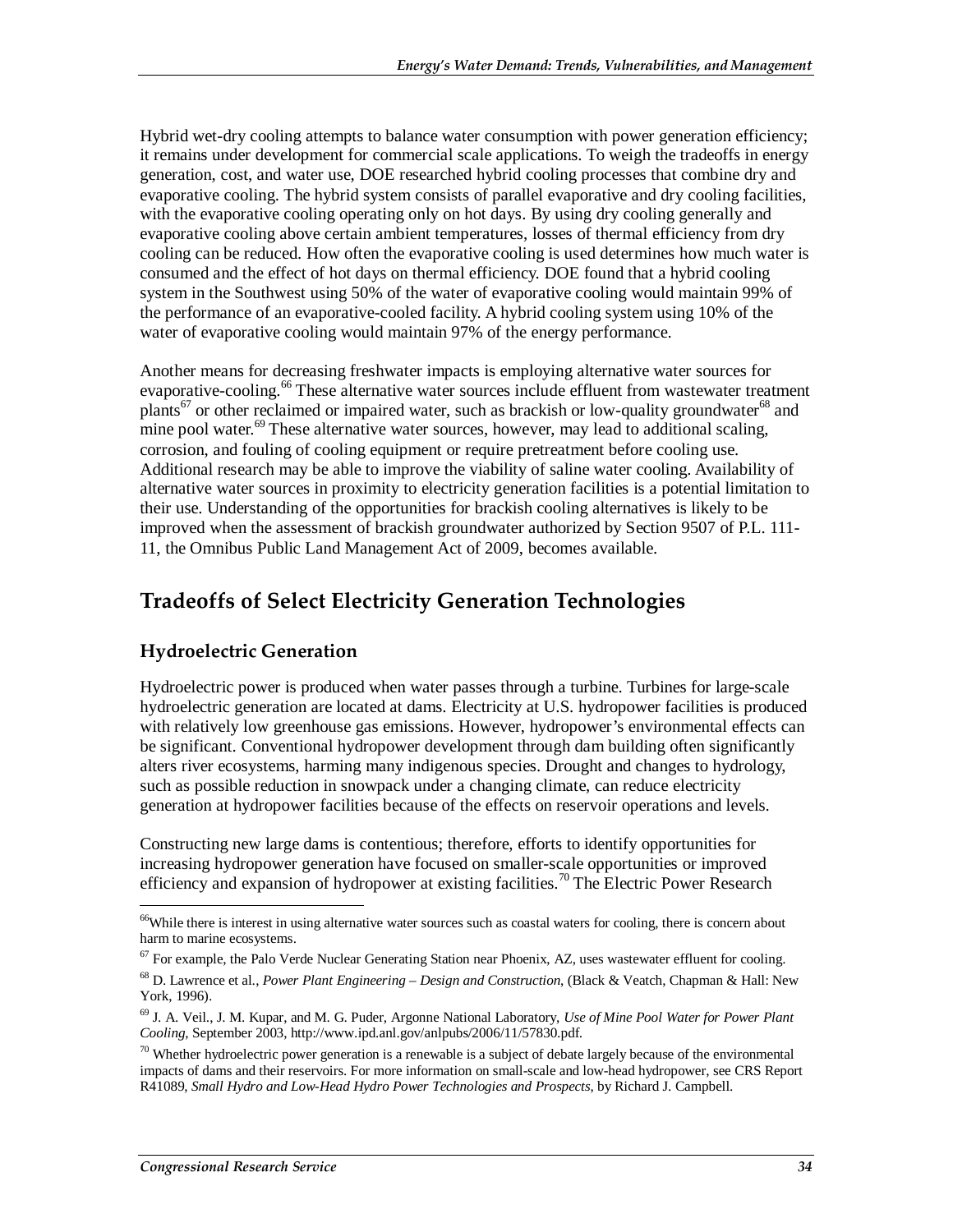Institute estimates a potential capacity hydropower gain of 10 GW by 2025 as feasible, without the construction of new large dams.71 Six western states—Alaska, Washington, Oregon, California, Idaho, and Montana—have the highest potentials.72 Despite this identified potential, little additional hydropower generation has been installed in recent years for a number of reasons (e.g., hydropower and water-related permit and regulatory requirements, and public concerns and perceptions about environmental effects). Similarly, the number of applications for FERC preliminary permits for pumped storage has increased substantially in recent years; however, the proposals have not proceeded to construction.

### **Photovoltaic Solar and Wind**

Renewable electricity technologies that do not use thermoelectric processes may have minimal water requirements for electricity generation. Wind turbines and solar photovoltaic (PV) panels, for example, require small volumes of water for cleaning, but otherwise use no water. However, the minimal water intensity of wind and PV comes with tradeoffs. Transmission constraints:<sup>73</sup> cost; and regulatory, technical, and operational factors currently restrict the extent to which solar and wind resources can be exploited to meet electricity demand. As previously noted, wind and PV are intermittent electricity sources. Some storage options for these intermittent technologies exist (e.g., wind used in conjunction with a pumped storage hydropower facility); however, their applications are limited and intermittency continues to limit generation from wind and PV.<sup>74</sup> Electricity from PV is also currently more expensive than electricity from CSP, although electricity from wind is less expensive than electricity from CSP. For a discussion of wind technologies and policy issues, see CRS Report RL34546, *Wind Power in the United States: Technology, Economic, and Policy Issues*, by Stan Mark Kaplan.

### **Geothermal**

There are several ways to use geothermal energy: electricity generation (discussed herein) as well as direct-use (recovering water heated by the earth) and heat pumps (using the earth's heat to cool/heat buildings). Traditional geothermal power production uses naturally occurring convective hydrothermal sources in hot rock formations to produce steam to run a thermoelectric power plant's turbines (i.e., a geothermal flash system). Alternatively, for lower temperature geothermal resources, a second working fluid is heated by the geothermal water using a heat exchanger; it is the working fluid that drives the turbines (i.e., a geothermal binary system). Finally, because the majority of hot rock is dry, electricity can also be generated by injecting

<sup>-</sup><sup>71</sup> EPRI, Assessment of Waterpower Potential and Development Needs (Palo Alto, CA: 2007), http://mydocs.epri.com/ docs/public/000000000001014762.pdf.

<sup>72</sup> Idaho National Laboratory, *Feasibility Assessment of the Water Energy Resources of the United States for New Low Power and Small Hydro Classes of Hydroelectric Plants*, (DOE, Washington, DC: 2006), http://hydropower.inel.gov/ resourceassessment/pdfs/main\_report\_appendix\_a\_final.pdf. This study estimated preliminarily feasible opportunities for increasing U.S. hydroelectric generation with a total potential of 30 MW.

<sup>73</sup> DOE, *National Electric Transmission Congestion Study*, December 2009, http://congestion09.anl.gov/documents/ docs/Congestion\_Study\_2009.pdf, presents areas where renewable energy development using existing technologies is constrained by transmission, and other areas where development would be constrained if technologies mature (e.g., offshore wind). The areas renewable energy transmission constrained areas are shown in the report on page 23.

 $74$  Intermittent electricity sources can be used to meet electricity demand for activities that can be ramped up or down (e.g., hydrogen generation via electrolysis, though this technology is still developing commercially) and to reduce generation from other sources when they are available.